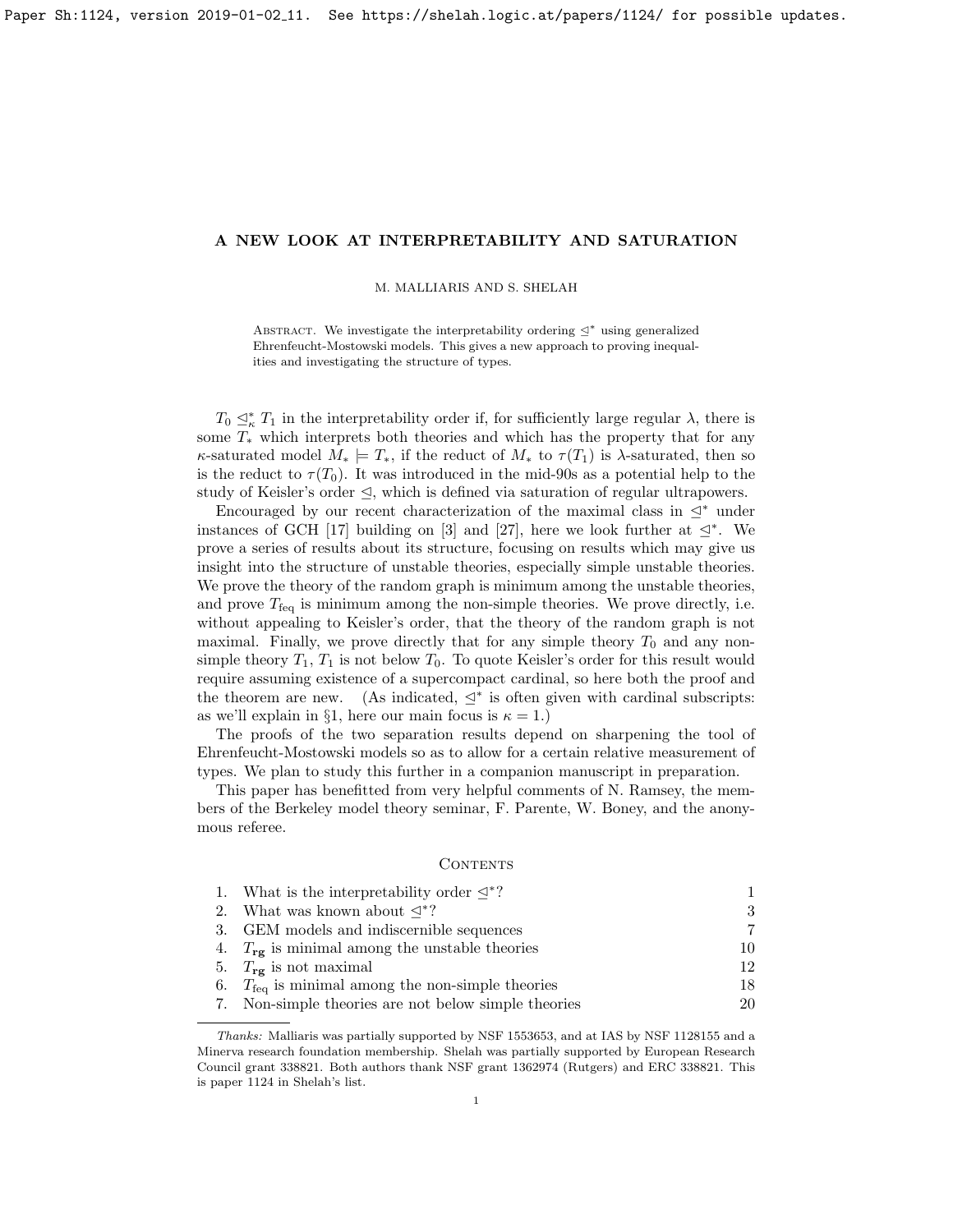| 8. Incomparability in $\triangleleft$ and $\triangleleft^*$ | 26 |
|-------------------------------------------------------------|----|
| 9. Discussion: weak definability of types                   | 27 |
| 10. Some open problems                                      | 28 |
| Appendix: On incomparability                                | 29 |
| References                                                  | 30 |

# 1. WHAT IS THE INTERPRETABILITY ORDER  $\leq^*$ ?

<span id="page-1-0"></span>The interpretability order  $\leq^*$  was introduced in Shelah 1996 [\[25\]](#page-30-1) as a weakening of Keisler's order  $\leq$  [\[8\]](#page-29-2). It was then studied in several subsequent papers, notably Džamonja and Shelah 2004 [\[3\]](#page-29-1) and Shelah and Usvyatsov 2008 [\[27\]](#page-30-0). In this section we will define  $\leq^*$ , following [\[3\]](#page-29-1), and in the next section we will record what was known. All theories are complete.

**Definition 1.1.** (Interpretations, c.f. [\[3\]](#page-29-1) 1.1) Let  $T_0$  and  $T_*$  be complete first-order theories. Suppose that

 $\overline{\varphi} = \langle \varphi_R(\overline{x}_R) : R$  a predicate or function symbol of  $\tau(T_0)$ , or  $= \rangle$ 

is such that each  $\varphi_R(\overline{x}_r) \in \tau(T_*)$ .

(a) For any model  $M_* \models T_*$ , we define the model  $N = M_*^{[\overline{\varphi}]}$  as follows:

- N is a  $\tau(T_0)$ -structure
- Dom $(N) = \{a : M_* \models \varphi_{=}(a,a)\} \subseteq M_*$
- for each predicate symbol R of  $\tau(T_0)$ ,  $R^N = {\overline{a} : M_* \models \varphi_R[\overline{a}]}$
- for each function symbol f of  $\tau(T_0)$  and each  $b \in N$ ,  $N \models$  " $f(\overline{a}) = b$ " iff  $M_* \models \varphi_f(\overline{a}, b)$ , and  $M_* \models {\text{``}}\varphi_f(\overline{a}, b) \land \varphi_f(\overline{a}, c) \implies b = c^{\text{''}}$ .

(b) We call  $\overline{\varphi}$  an interpretation of  $T_0$  in  $T_*$  if:

- each  $\varphi_R(\overline{x}_r) \in \tau(T_*)$
- for any model  $M_* \models T_*$ , we have that  $M_*^{[\overline{\varphi}]} \models T_0$

(c) " $T_*$  interprets  $T_0$ " means: there exists  $\overline{\varphi}$  which is an interpretation of  $T_0$  in  $T_*$ .

In the definition of  $\leq^*$ , note there are naturally three parameters: the amount of saturation to be transferred, the size of the interpreting theory  $T_*$ , and a base level of saturation required for models of  $T_*$  before we ask about transfer of saturation. These are denoted by  $\lambda, \chi, \kappa$  respectively. In the present paper, we focus on the cardinal  $\kappa$ , so (following a suggestion of the referee) we have given the main definition [1.3](#page-1-2) with only this one cardinal, for clarity. In the present paper, the theories will be countable, but this isn't necessary.

Notation [1](#page-1-2).2. In Definition 1.3  $\kappa$  is 1 or an infinite cardinal. In that context, "for every 1-saturated model" means simply: for every model.  $^2$  $^2$ 

<span id="page-1-2"></span>**Definition 1.3.** (The interpretability order  $\leq^*$ , c.f [\[3\]](#page-29-1) 1.2 and [\[25\]](#page-30-1) 2.10) Let  $T_0$  and  $T_1$  be complete first-order theories, and let  $\kappa$  be 1 or an infinite cardinal.

 $T_0 \trianglelefteq^*_{\kappa} T_1$ 

means that for all large enough regular  $\lambda$ , there exists  $T_*$  of cardinality  $\leq |T_0|+|T_1|$ such that

<span id="page-1-1"></span><sup>&</sup>lt;sup>1</sup>This clause allows us to restrict to vocabularies with only relation symbols.

<span id="page-1-3"></span><sup>&</sup>lt;sup>2</sup>F. Parente has suggested using subscript "0" instead of "1" for full symmetry of notation.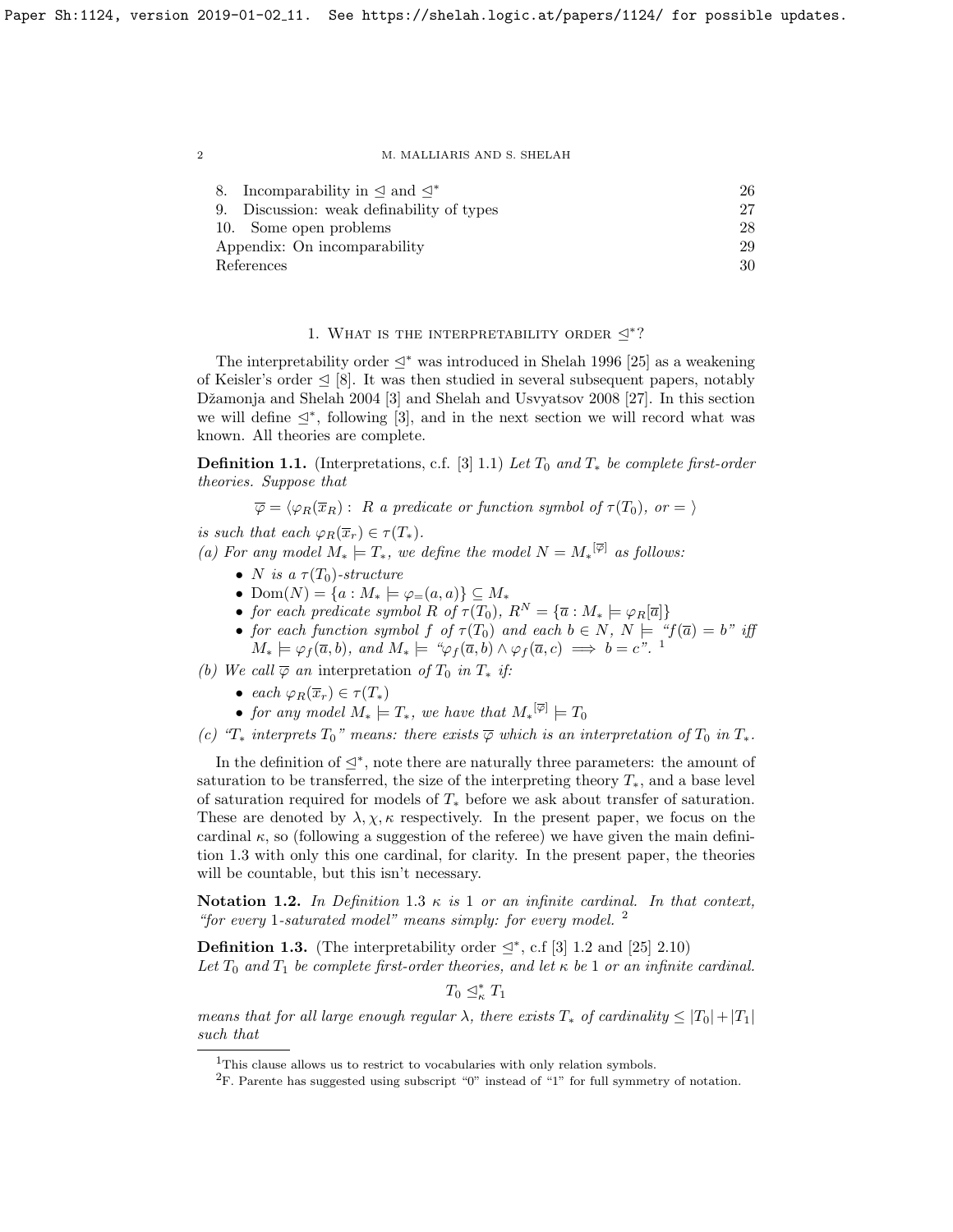(1)  $T_*$  interprets  $T_0$  via  $\overline{\varphi}_0$ , and  $T_*$  interprets  $T_1$  via  $\overline{\varphi}_1$ , and without loss of generality the signatures of the two interpretations are disjoint.

(2) For every  $\kappa$ -saturated model  $M_* \models T_*$ , if  $M_*^{\overline{[\varphi_1]}}$  is  $\lambda$ -saturated, then  $M_*^{\overline{[\varphi_0]}}$ is  $\lambda$ -saturated.

<span id="page-2-0"></span>Discussion 1.4. For compatibility with earlier papers and occasional full generality here, we include the original definition:  $T_0 \leq^*_{\lambda,\chi,\kappa} T_1$  when there exists  $T_*$  of cardinality  $\leq |T_0|+|T_1|+\chi$  such that (a)  $T_*$  interprets  $T_0$  via  $\overline{\varphi}_0$ , and  $T_*$  interprets  $T_1$  via  $\overline{\varphi}_1$ , and without loss of generality the signatures of the two interpretations are disjoint, and (b) for every  $\kappa$ -saturated model  $M_* \models T_*$ , if  $M_*^{\overline{[\varphi_1]}}$  is  $\lambda$ -saturated, then  $M_*^{[\overline{\varphi_0}]}$  is  $\lambda$ -saturated. Note that from the definition we have immediately that if  $T_0 \leq^*_{\lambda,\chi,\kappa} T_1$  and  $\chi' \geq \chi, \kappa' \geq \kappa$  then  $T_0 \leq^*_{\lambda,\chi',\kappa'} T_1$ .

Regarding  $\kappa$ , we will focus here on countable theories, and our investigations here show that the two cases  $\kappa = 1$  and  $\kappa = \aleph_1$  are interesting for different reasons; these might be called the superstable and stable case, respectively. The case  $\kappa = \aleph_1$ retains a stronger analogy to regular ultrapowers, whereas the case  $\kappa = 1$  allows for the introduction of powerful techniques from EM models, and will be our focus here. However, future investigations may illuminate other aspects, and so to allow for easy quotation, we have written  $\kappa$  throughout the paper.

**Observation 1.5.** If  $T_0 \subseteq_{\kappa}^* T_1$  and  $\kappa' \geq \kappa$  then  $T_0 \subseteq_{\kappa'}^* T_1$ .

Corollary 1.6. In particular, if  $T_0 \leq^*_{1} T_1$ , then  $T_0 \leq^*_{R_1} T_1$ , and if  $\neg (T_0 \leq^*_{R_1} T_1)$ , then  $\neg (T_0 \trianglelefteq^*_1 T_1).$ 

For easy reference, we include the following immediate translation of Definition [1.3.](#page-1-2)

# <span id="page-2-1"></span>Summary 1.7.

- (1) To show  $T_0 \subseteq_{\kappa}^* T_1$  means to show that for all large enough regular  $\lambda$ , there exists  $T_*$  of size  $\leq |T_0|+|T_1|$  interpreting  $T_0$  via some  $\bar{\varphi}_0$  and  $T_1$  via some  $\bar{\varphi}_1$ , such that for every  $M_* \models T_*$  which is  $\kappa$ -saturated, if  $M_*^{\overline{[\varphi_1]}}$  is  $\lambda$ -saturated then  $M_*^{[\overline{\varphi_0}]}$  is  $\lambda$ -saturated.
- (2) To show  $\neg (T_0 \trianglelefteq^*_{\kappa} T_1)$  means to show that for arbitrarily large regular  $\lambda$ , for every  $T_*$  (of size no more than  $|T_0| + |T_1|$ ) interpreting  $T_0$  via some  $\bar{\varphi}_0$  and  $T_1$  via some  $\bar{\varphi}_1$ , there exists some  $\kappa$ -saturated  $M_* \models T_*$  such that  $M_*^{\overline{[\varphi_1]}}$ is  $\lambda$ -saturated but  $M_*^{\overline{[\varphi_0]}}$  is not  $\lambda$ -saturated. (And clearly it suffices to show that for arbitrarily large regular  $\lambda$ , for every  $T_*$  interpreting our two theories, there exists some extension  $T_{**} \supseteq T_*$  of the same cardinality, e.g. with Skolem functions, and some  $\kappa$ -saturated  $M_* \models T_{**}$  such that  $M_*^{\overline{|\varphi_1|}}$  is  $\lambda$ -saturated but  $M_*^{[\overline{\varphi_0}]}$  not  $\lambda$ -saturated.)
- (3)  $T_0$  and  $T_1$  are  $\leq^*_{\kappa}$ -equivalent when  $T_0 \leq^*_{\kappa} T_1$  and  $T_1 \leq^*_{\kappa} T_0$ , and they are  $\leq_{\kappa}^*$ -incomparable when  $\neg (T_0 \leq_{\kappa}^* T_1)$  and  $\neg (T_1 \leq_{\kappa}^* T_0)$ .
- (4)  $T_0 \triangleleft^* T_1$  (i.e. strictly less than) when  $T_0 \trianglelefteq^* T_1$  and  $\neg (T_0 \trianglelefteq^* T_1)$ .

Though in many cases this hypothesis won't be necessary, our focus here will be complete countable theories, because of the connection to Keisler's order, which is stated for such theories, and makes most sense for them, see [\[23\]](#page-30-2).

Convention 1.8. Unless otherwise stated, in this paper all theories are complete and countable, so also any relevant  $T_*$  is countable.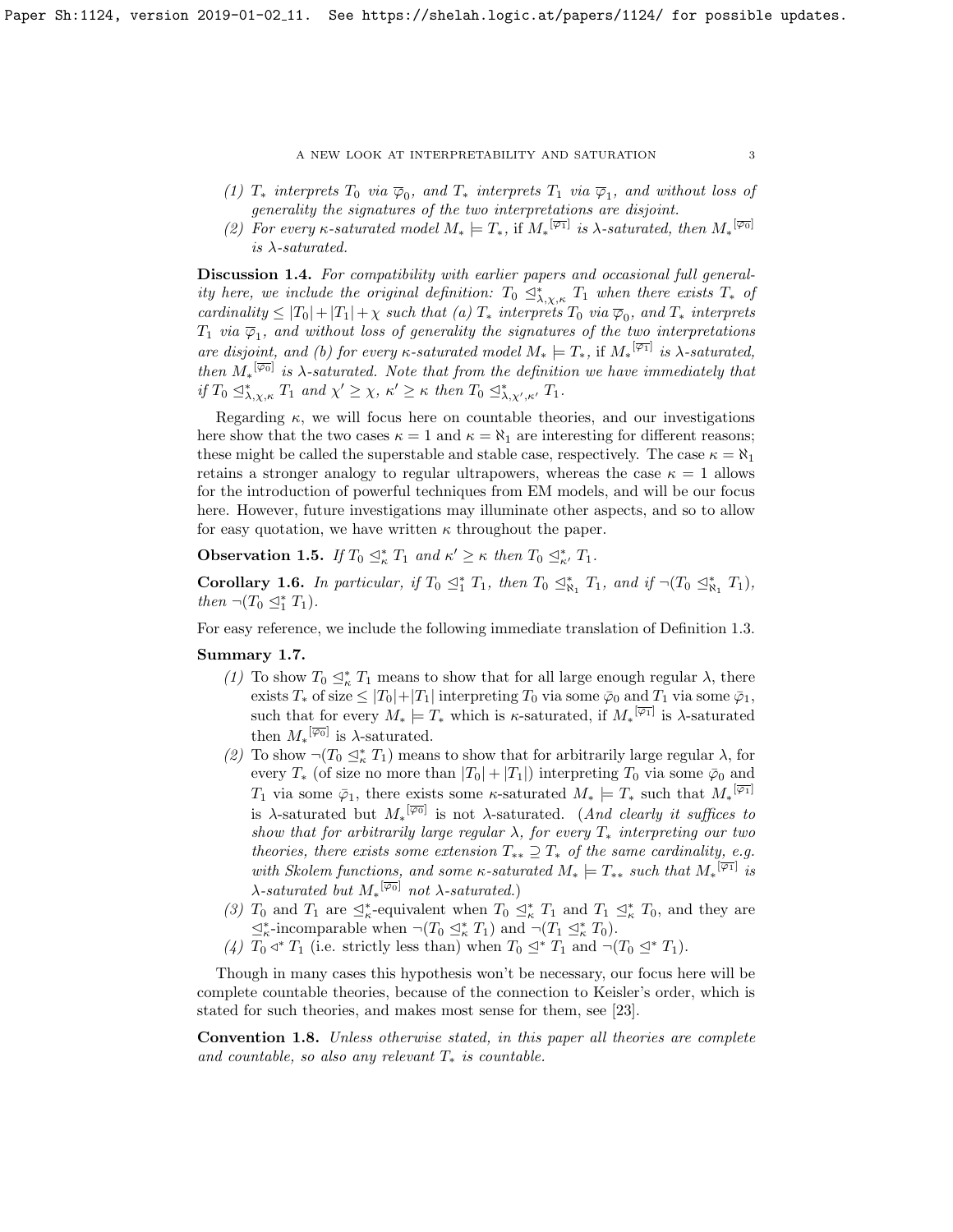#### 2. WHAT WAS KNOWN ABOUT  $\triangleq$ <sup>\*</sup>?

<span id="page-3-0"></span>In this section we describe the state of knowledge on  $\leq^*_{1}$  and  $\leq^*_{\aleph_1}$  as work on this paper began. Not all these results were previously known, e.g. as recently as [\[17\]](#page-29-0) we didn't record the structure on the stable theories, Theorem [2.19,](#page-5-0) or that  $\leq^*_1$  strictly refines  $\leq$ , Conclusion [2.18.](#page-4-0) It may be most correct to say they could have been known: the results proved in this section may be deduced with a little thought from results in the literature.

The interpretability order  $\leq^*$  refines Keisler's order  $\leq$  in a natural sense as we now explain, but because the quantification over  $\lambda$  in the two orders is different (all sufficiently large vs. all), we will keep track of  $\lambda$  in the next few claims. Recall that Keisler's order  $\leq$  on complete countable theories sets  $T_0 \leq T_1$  if  $T_0 \leq_\lambda T_1$  for every infinite cardinal  $\lambda$ , where  $T_0 \leq_\lambda T_1$  means that for every regular ultrafilter  $\mathcal D$  on  $\lambda$ , every model  $M_1 \models T_0$ , and every model  $M_2 \models T_1$ , if  $(M_2)^{\lambda}/\mathcal{D}$  is  $\lambda^+$ -saturated, then  $(M_1)^{\lambda}/\mathcal{D}$  is  $\lambda^+$ -saturated.<sup>[3](#page-3-1)</sup> The subscripts i, j in Claim [2.9](#page-3-2) are for easier quotation.

<span id="page-3-2"></span>**Claim 2.9.** If  $\neg (T_j \trianglelefteq_\lambda T_i)$  in Keisler's order,  $\neg (T_j \trianglelefteq^*_{\lambda^+, \aleph_1} T_i)$ . Thus by monotonicity,  $\neg (T_j \trianglelefteq^*_{\lambda^+,1} T_i)$ .

*Proof.* By monotonicity, it will suffice to prove this for  $\kappa = \aleph_1$ . Suppose there were a regular ultrafilter D on  $\lambda$  so that for any  $M_\ell \models T_\ell$  for  $\ell = i, j, (M_i)^\lambda / \mathcal{D}$  is  $\lambda^+$ -saturated but  $(M_j)^{\lambda}/\mathcal{D}$  is not  $\lambda^+$ -saturated (recall that in Keisler's order, the choice of the models  $M_\ell$  matters only up to elementary equivalence). Suppose for a contradiction that there were  $T_*$  interpreting both  $T_i$  and  $T_i$  such that in any model of  $T_*$  which is  $\aleph_1$ -saturated, if the reduct to  $\tau(T_i)$  is  $\lambda^+$ -saturated then so is the reduct to  $\tau(T_j)$ . Let  $M_* \models T_*$  and let  $N_* = M_*^2/D$ . Because  $N_*$  is a regular ultrapower, it will be  $\aleph_1$ -saturated. As ultrapowers commute with reducts,  $N_* \upharpoonright_{\tau(T_i)}$ will be  $\lambda^+$ -saturated but  $N_* \upharpoonright_{\tau(T_j)}$  will not be  $\lambda^+$ -saturated. This contradicts the assumption on  $T_*$  and shows no such  $T_*$  exists, i.e.  $\neg (T_j \trianglelefteq^*_{\lambda^+, \aleph_1} T_i)$ .

**Corollary 2.10.** Let  $\kappa \in \{1, \aleph_1\}$ . If  $T_0 \leq^*_{\kappa} T_1$  then  $T_0 \leq^*_{\lambda} T_1$  for all sufficiently  $large \lambda$ .

*Proof.* Recall that  $T_0 \subseteq_{\kappa}^* T_1$  means that for all large enough regular  $\rho$ ,  $T_0 \subseteq_{\rho,\kappa}^* T_1$ . It follows that for all sufficiently large  $\lambda$ ,  $T_0 \leq^*_{\lambda^+, \kappa} T_1$ , so apply the contrapositive of Claim [2.9](#page-3-2) with  $j = 0$ ,  $i = 1$  to conclude  $T_0 \mathcal{Q}_\lambda T_1$ .

<span id="page-3-4"></span>**Corollary 2.11.** Let  $\kappa \in \{1, \aleph_1\}$ . If for arbitrarily large  $\lambda$  we have  $T_0 \triangleleft_{\lambda} T_1$  in Keisler's order, then  $\neg (T_1 \trianglelefteq^*_{\kappa} T_0)$ .

*Proof.* If  $T_0 \triangleleft_{\lambda} T_1$ , the strict inequality means that  $\neg (T_1 \trianglelefteq_{\lambda} T_0)$ , so apply Claim [2.9](#page-3-2) with  $j = 1, i = 0.$ 

<span id="page-3-3"></span>**Conclusion 2.12** ( $\leq^*$  refines  $\leq$  in a natural sense). If  $T_0$  and  $T_1$  are equivalent in  $\leq^*_{1}$  or in  $\leq^*_{\aleph_1}$  then they are equivalent in  $\leq_{\lambda}$  for all sufficiently large  $\lambda$ .

To show the equivalence relation induced by  $\leq^*$  is strictly finer than  $\leq$ , we will need a few facts.

Discussion 2.13. At least a priori, Corollary [2.12](#page-3-3) does not imply that the ordering on the Keisler classes must be inherited by the  $\leq^*$ -classes. A priori, all or many of the  $\triangleq^*$ -classes could be pairwise incomparable.

<span id="page-3-1"></span> ${}^{3}$ A discussion of this order may be found in e.g. [\[15\]](#page-29-3)  $\S$ 2.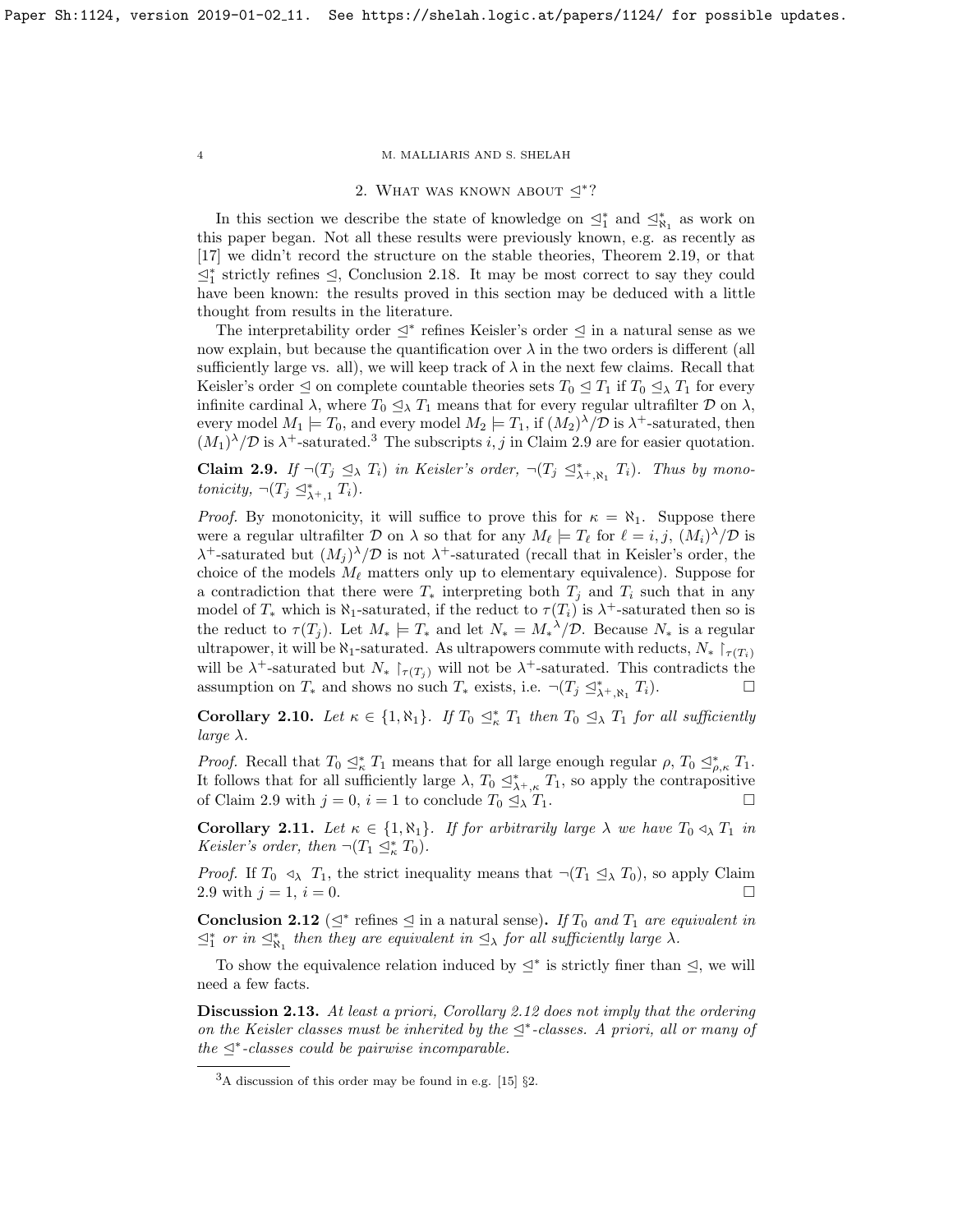#### A NEW LOOK AT INTERPRETABILITY AND SATURATION  $\hspace{0.5cm}$  5

First recall that if  $T_* \supseteq T$ , the class  $PC(T_*, T)$  is the class of reducts to  $\tau(T)$  of models of  $T_*$ .

Fact 2.14 ([\[24\]](#page-30-3), Theorem VI.5.3 p. 383). If  $T$  is countable, superstable, and does not have the f.c.p., then there is  $T_*, T \subseteq T_*, |T| = 2^{\aleph_0}$  such that  $PC(T_*, T)$  is categorical in every cardinality  $\geq 2^{\aleph_0}$ . [The proof goes by showing one can choose  $T_*$  so that the reduct to T of any model of  $T_*$  of cardinality at least continuum is saturated in its own cardinality].

As an immediate corollary, proved just as in the proof of [2.18,](#page-4-0) we have the following. (Recall from [1.4](#page-2-0) the notation means  $|T_*| \leq |T_0| + |T_1| + 2^{\aleph_0}$ , and  $\kappa = 1$ .)

**Corollary 2.15.** If T is countable, superstable, and does not have the f.c.p., T is  $\leq^*_{\lambda,2^{\aleph_0},1}$ -minimal among complete countable theories for every  $\lambda \geq 2^{\aleph_0}$ .

Second, following [\[2\]](#page-29-4), and note we now return to our default value  $\chi = \aleph_0$ ,

**Definition 2.16.** We say that saturation is  $(\mu, \kappa)$  transferrable in T (the interesting case is  $\mu < \kappa$ ) if there is an expansion  $T_* \supseteq T$  with  $|T_*| = |T|$  such that if M is a  $\mu$ -saturated model of  $T_*$  and  $|M| \geq \kappa$  then the reduct of M to  $\tau(T)$  is  $\kappa$ -saturated.

Using this notion of transfer of saturation, Baldwin, Grossberg, and Shelah characterized four classes of countable theories, one of which we'll use here.

<span id="page-4-1"></span>**Fact 2.17** ([\[2\]](#page-29-4), p. 11). Let  $\lambda$  be an uncountable cardinal and T a countable theory. Then (T is superstable and does not have the finite cover property)  $\iff$  (saturation is  $(\aleph_0, \lambda)$ -transferrable for T).

<span id="page-4-0"></span>**Conclusion 2.18.** Let  $T_0, T_1$  be complete countable theories. If  $T_0$  is superstable and does not have the finite cover property, and  $T_1$  is strictly stable and does not have the finite cover property, then  $T_0$  and  $T_1$  are equivalent in Keisler's order  $\trianglelefteq$ but not equivalent in  $\mathcal{L}_{\lambda, \aleph_0, \aleph_0}^*$ , thus not equivalent in  $\mathcal{L}_1^*$ .

Thus, the equivalence relation on countable theories induced by  $\mathcal{Q}_1^*$  is strictly finer than that induced by Keisler's order, already on the stable theories.

*Proof.* We will prove this for  $\kappa = \aleph_0$ , which suffices for  $\kappa = 1$  by monotonicity. The class of complete countable theories without the f.c.p. form an equivalence class in Keisler's order, see [\[24\]](#page-30-3) VI.5.1, so it will suffice to show that for  $T_0, T_1$  as in the statement,  $\neg (T_1 \trianglelefteq^*_{1} T_0)$ . Suppose for a contradiction there were some theory  $T_*$ interpreting both  $T_0$  and  $T_1$  witnessing that  $T_1 \nleq_1^* T_0$  for all regular  $\lambda$  above some  $\lambda_*$ . Choose a regular  $\lambda > \lambda_*$ . There is no harm in expanding  $T_*$  to  $T_{**}$  witnessing that saturation is  $(\aleph_0, \lambda)$ -transferrable for  $T_0$ , i.e. if M is an  $\aleph_0$ -saturated model of  $T_{**}$  of cardinality  $\geq \lambda$  then the reduct of M to  $\tau(T_0)$  is  $\lambda$ -saturated. Now, by the characterization of Fact [2.17,](#page-4-1) there can be no theory witnessing such a transfer of saturation for  $T_1$ ; in particular,  $T_{**}$  cannot be such a theory, and so there must be a counterexample, namely a model  $N \models T_{**}$  of cardinality  $\geq \lambda$  such that N is  $\aleph_0$ -saturated but the reduct of N to  $\tau(T_1)$  is not  $\lambda$ -saturated. However, since  $N \models T_{**}$ , its reduct to  $\tau(T_0)$  is  $\lambda$ -saturated. Since N is a model of  $T_*$ , this contradiction completes the proof.

In the companion paper [\[19\]](#page-30-4) being written we sort out the analogous cases, and will conclude there that  $\preceq_1^*$  has six classes on the countable stable theories, including incomparable classes.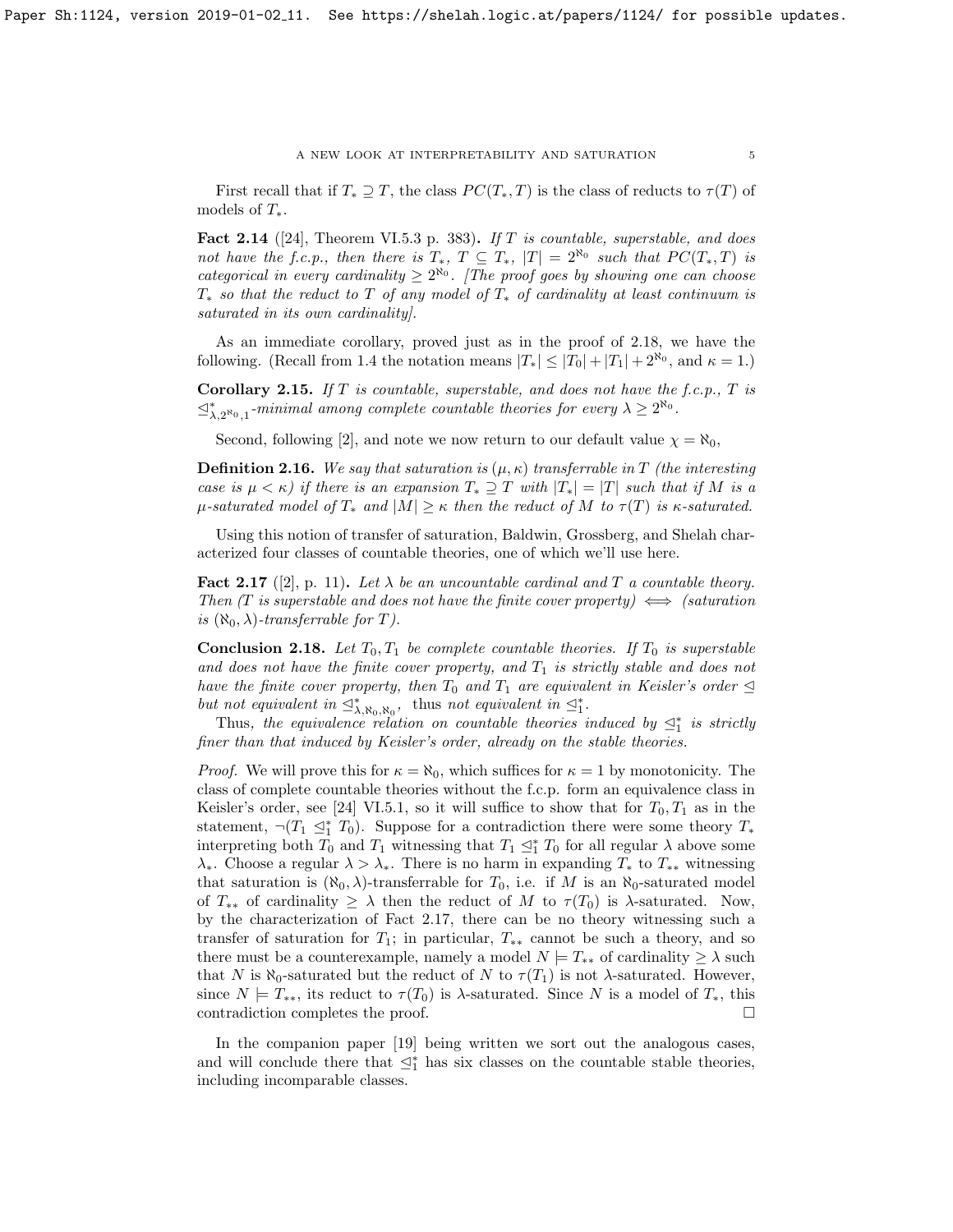Returning to the case of  $\leq^*_{\aleph_1}$ , on the stable theories the picture is the same as that given by Keisler's order. The ordering  $\leq^*_{\aleph_1}$  does have incomparable classes on the unstable theories, however; see below.

<span id="page-5-0"></span>**Theorem 2.19.** On the complete, countable, stable theories,  $\leq^*_{\aleph_1}$  has precisely two classes, those theories without the finite cover property and those theories which are stable but have the finite cover property.

Proof. We adapt the proof that Keisler's order on the stable theories has precisely two classes, [\[24\]](#page-30-3) VI.5.1 (note that regular ultrapowers of countable theories are always  $\aleph_1$ -saturated). As there, the key background theorem says that a model of a countable stable theory is  $\lambda$ -saturated iff it is  $\aleph_1$ -saturated and every maximal indiscernible set has size at least  $\lambda$ . For one direction, by [\[2\]](#page-29-4) Theorem 2.2, a complete countable stable T has nfcp iff saturation is  $(\aleph_1, \lambda)$ -transferrable for all uncountable  $\lambda$ . Proceeding just as in the proof of [2.18,](#page-4-0) this shows that the theories without the fcp are precisely the  $\leq^*_{\lambda, \aleph_0, \aleph_1}$ -minimum class.

For the other side it suffices to show that if  $T_1, T_2$  are both stable with the fcp then  $T_1 \leq_{\aleph_1}^* T_2$ . Here we may follow [\[24\]](#page-30-3) VI.5.1(2) p. 379, which proves that for M a model of a countable stable theory  $T$  with fcp, any regular ultrapower  $M^{I}/\mathcal{D}$  is  $\lambda$ -saturated, where  $\lambda$  is the minimum product of an unbounded sequence of finite cardinals mod D. In fact, the proof there also shows that the ultrapower will not be  $\lambda^+$ -saturated; this is true here too, but it's simpler to just get two classes by quoting [2.11.](#page-3-4) The argument will go through essentially verbatim except for one point: since we are not in a regular ultrapower, we'll need to justify the following: there is  $T_*$  interpreting both  $T_1$  and  $T_2$  such that if N is any model of  $T_*$  whose reduct to  $\tau(T_2)$  is  $\lambda$ -saturated, then in  $N \restriction \tau(T_1)$ , every pseudofinite set has size at least  $\lambda$ . (What does "pseudofinite" mean? We require that  $T_*$  expands the theory of  $(N, <)$ , and so here we are asking that any infinite, bounded subset of  $\mathbb{N}^N$  which is definable with parameters in  $T_*$ , has size at least  $\lambda$ .)

Let's now justify this point. Recall that in a stable theory, having the fcp is equivalent to having (perhaps in an imaginary sort) a definable equivalence relation with a class of size n for each n. Call this equivalence relation  $E$ . Let  $M$  be a countable model expanding  $(N, <)$ . Expand M so that its theory interprets  $T_1$  and  $T_2$ , without loss of generality in disjoint signatures. Suppose finally that  $Th(M)$ codes enough set theory, or number theory, so that there is a parametrized family of functions  $F: E \times E \to \mathbb{N}$  witnessing that for each finite n and each definable subset X of M of size  $\geq n$  there is a definable injection of the E-class of size n into X. Let  $T_* = Th(M)$ . Suppose now that  $N \models T_*$ , that  $N \restriction \tau(T_2)$  is  $\lambda$ -saturated, and let  $\varphi(x,\bar{c})$  be a bounded, definable subset of  $\mathbb{N}^N$ . Then by overspill, for some a in some infinite  $E^N$ -equivalence class,  $F^N(a, -)$  will map  $E^N(a, -)$  injectively into  $\varphi[N,\bar{c}]$ . By our saturation hypothesis,  $E^N(a,-)$  has size at least  $\lambda$ , so  $\varphi[N,\bar{c}]$  does too, as desired.

In the present paper we have focused on the unstable theories, with an eye towards simple theories and Keisler's order.

The papers [\[3\]](#page-29-1) and [\[27\]](#page-30-0) investigated maximality under  $\leq^*$ . Building on the first, the second established that under relevant instances<sup>[4](#page-5-1)</sup> of GCH, any theory with  $NSOP_2$  is non-maximal in  $\leq^*$ .

<span id="page-5-1"></span> ${}^{4}$ The proof depends on a theorem of [\[3\]](#page-29-1) which assumes relevant instances of GCH.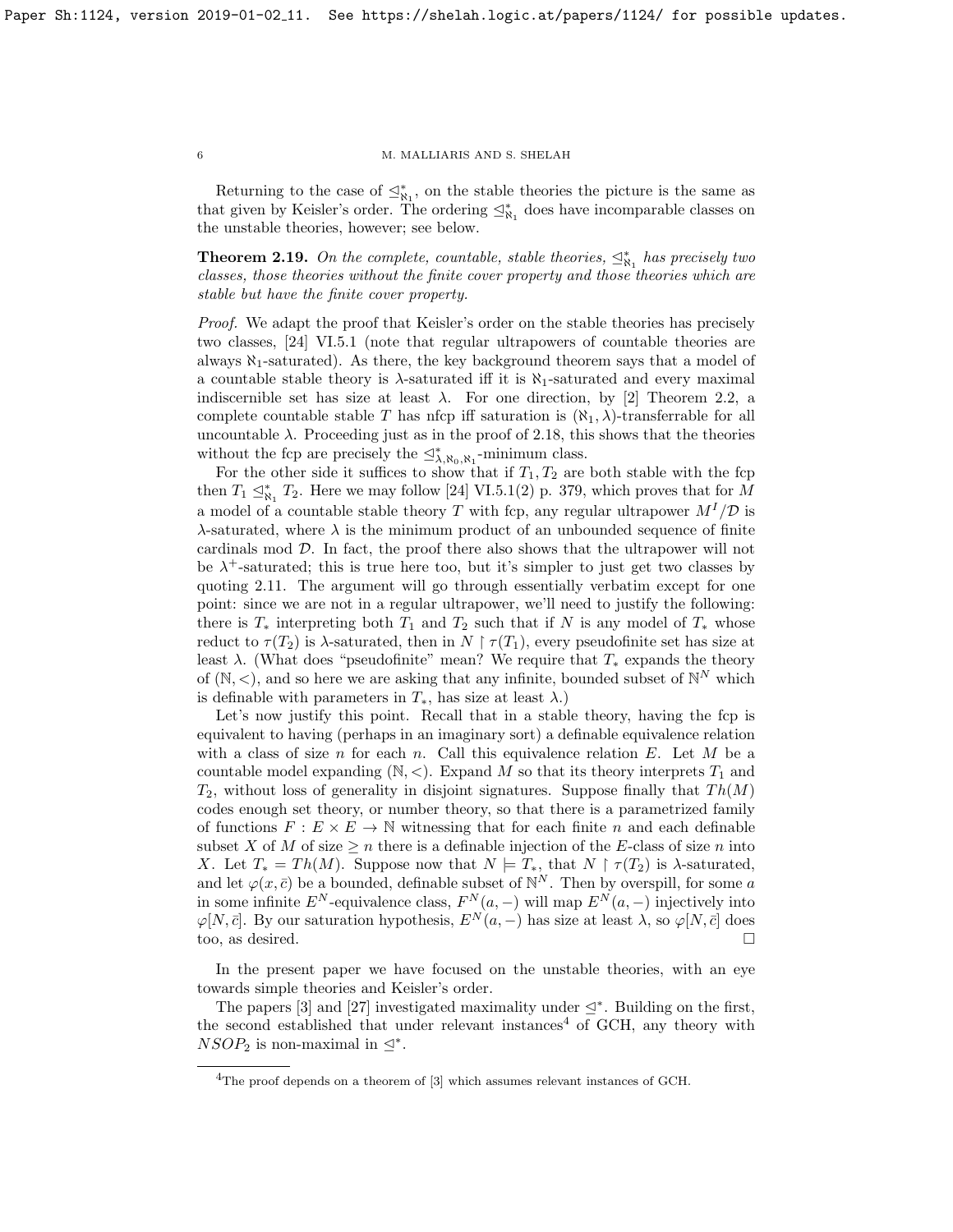#### A NEW LOOK AT INTERPRETABILITY AND SATURATION  $\hspace{0.5cm} 7$

<span id="page-6-1"></span>**Fact 2.20** ([\[27\]](#page-30-0) 3.15(2)). Assuming relevant instances of GCH, T is  $SOP_2$  if T is maximal in  $\mathcal{L}_{N_1}^*$ . Note that  $SOP_2$  is an absolute property of T, so that is, T is  $SOP_2$  if T is maximal in some universe (e.g. some forcing extension) extending  $\mathbb {V}$ .

Next, we quote a characterization of the maximal class under  $\leq^*$ . The proof of the complementary direction to [2.20](#page-6-1) given in [\[17\]](#page-29-0) is in ZFC and uses some ideas from the proof that  $SOP_2$  is  $\trianglelefteq$ -maximum, from [\[12\]](#page-29-5). Our proof there shows that  $SOP_2$  suffices for  $\leq_1^*$ -maximality, so a fortiori for  $\leq_{\aleph_1}^*$ -maximality.

<span id="page-6-4"></span>Fact 2.21 ([\[17\]](#page-29-0) Theorem 7.13). Any theory with  $SOP_2$  is  $\leq_1^*$ -maximal. Thus, assuming relevant instances of GCH, T is  $\leq^*_{\aleph_1}$ -maximal if and only if it has  $SOP_2$ .

It would be nice to remove GCH from [2.20](#page-6-1) and therefore from the characterization of the maximal class, see §[10](#page-27-0) Problem [10](#page-27-1) below, but this seems to require new ideas: currently, GCH contributes to simplifying the structure of trees and thus to extracting a suitable amalgamation condition from the  $NSOP<sub>2</sub>$  hypothesis.

The remainder of what (we believe) is known on  $\leq^*$  comes from quoting the known results on Keisler's order, in each case invoking [2.9](#page-3-2) or [2.11](#page-3-4) as appropriate, and noting that the known ZFC dividing lines in Keisler's order (including the infinitely many classes of [\[16\]](#page-29-6)) all hold for arbitrarily large  $\lambda$ .

## 3. GEM models and indiscernible sequences

<span id="page-6-0"></span>In this section we review the basic setup of generalized Ehrenfeucht-Mostowski models and establish that the classes of index models we'll use later in the paper have the desired properties. We roughly follow [\[26\]](#page-30-5) §1, but it seemed best to make the paper self contained. We prefer to call the models generalized EM models rather than just EM models to stress that we use different index models.

Note to the reader: we've begun the paper with this introductory material to frame the approach, however, the reader interested only in the coding arguments of §[4](#page-9-0) and §[6](#page-17-0) may skip ahead.

**Definition 3.1.** We say that  $\mathbf{a} = {\bar{a}_t : t \in I} \subseteq \mathbb{R}^D$  generates the model N if every element of N is in the definable closure of  $\{\bar{a}_{t,\ell} : t \in I, \ell < \ell(\bar{a}_t)\}.$ 

In the next definition, "quantifier-free types" means "...of finite tuples."

**Definition 3.2.** A template  $\Phi$  is a map whose domain is the set of quantifier-free types of one structure and whose range is contained in the set of quantifier-free types of a possibly different structure.

<span id="page-6-3"></span>**Example 3.3.** The classical example of a template comes when  $(I, \leq)$  is an infinite linear order, N is a model, and  $\langle \bar{a}_t : t \in I \rangle$  is an indiscernible sequence in N: the map  $\Phi$  taking  $tp_{\text{qf}}(\langle t_0,\ldots,t_{k-1}\rangle,\emptyset,I)$  to  $tp_{\text{qf}}(\bar{a}_{t_0} \cap \cdots \cap \bar{a}_{t_{k-1}},\emptyset,N)$  is a template.

A related but much richer source of examples arise as follows.

**Notation 3.4.** When  $\bar{t} = \langle t_{i_0}, \ldots, t_{i_{k-1}} \rangle \in {}^k I$ , write  $\bar{a}_{\bar{t}}$  for  $\bar{a}_{t_{i_0}} \cap \cdots \cap \bar{a}_{t_{i_{k-1}}}$ .

<span id="page-6-2"></span>Definition 3.5 (GEM models and proper templates, [\[26\]](#page-30-5) Definition 1.8). We say  $N = \text{GEM}(I, \Phi) = \text{GEM}(I, \Phi, \mathbf{a})$  is a generalized Ehrenfeucht-Mostowski model with skeleton **a** when for some vocabulary  $\tau = \tau_{\Phi}$  we have:

(1) I is a model, called the index model.

(2) N is a  $\tau_{\Phi}$ -structure and  $\mathbf{a} = {\overline{a}_t : t \in I}$  generates N.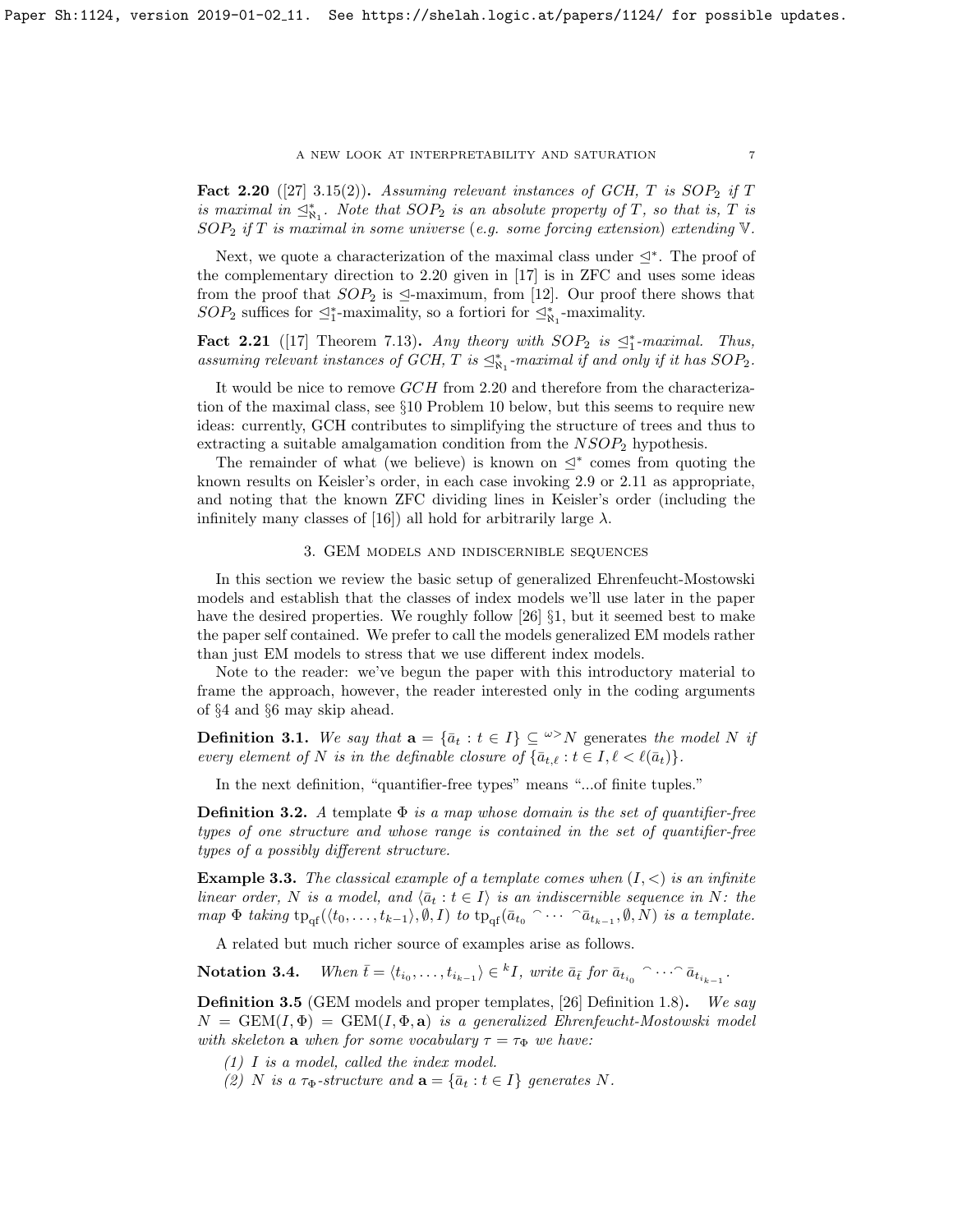- (3)  $\langle \bar{a}_t : t \in I \rangle$  is quantifier free indiscernible in N.
- (4)  $\Phi$  is a template, taking (for each  $n < \omega$ ) the quantifier free type of  $\bar{t} =$  $\langle t_0, \ldots, t_{n-1} \rangle$  in I to the quantifier free type of  $\bar{a}_{\bar{t}}$  in N. (So  $\Phi$  determines  $\tau_{\Phi}$  uniquely, and also a theory  $T_{\Phi}$ , the maximal  $\tau_{\Phi}$ -theory which holds in every such N.)

The skeleton a generating a given GEM model may not be unique, so we often display it. Note also that templates are simply possible instructions, which may not be 'coherent' or give rise to a model. Templates which do have a special name.

**Definition 3.6.** The template  $\Phi$  is called proper for I if there is M such that  $M = \text{GEM}(I, \Phi)$ . We say  $\Phi$  is proper for a class K if  $\Phi$  is proper for all  $I \in \mathcal{K}$ .

Here are some helpful properties we will assume our templates have.

<span id="page-7-0"></span>**Remark 3.7.** Let  $\Phi$  be a template proper for K. When  $T_{\Phi}$  has Skolem functions,

- (1)  $\Phi$  is also nice (by transitivity of <), which implies:
	- (a)  $T_{\Phi}$  is complete.
	- (b) for every  $I \in \mathcal{K}$ ,  $\langle \bar{a}_t : t \in I \rangle$  is indiscernible, not just quantifier-free indiscernible, in  $GEM(I, \Phi)$ .
	- (c) for every  $J \subseteq I$  from K we have  $GEM(J, \Phi) \preceq GEM(I, \Phi)$ .
- (2)  $GEM(I, \Phi)$  is unique in the sense that it depends, up to isomorphism, on Φ and the isomorphism type of I.

To summarize in the usual terminology of EM models:

<span id="page-7-1"></span>Convention 3.8. All templates we consider are assumed to be very nice, meaning: they are non-trivial (i.e. we may add in 3.[5\(](#page-6-2)1) the condition that  $\ell(\bar{a}_t) \geq 1$  and  $\langle \bar{a}_t : t \in I \rangle$  is without repetition), and  $T_{\Phi}$  is well defined and has Skolem functions, thus [3](#page-7-0).7 applies (so  $T_{\Phi}$  is complete, etc., as there).

**Notation 3.9.** We may write  $GEM_{\tau}(I, \Phi)$  to denote the reduct to  $\tau$ .

Next we explain our conventions and requirements on the class  $K$  of index models.

**Convention 3.10.** In what follows  $\mathcal K$  will always denote a nonempty class of infinite models, called index models, which are expansions of linear orders, to a vocabulary  $\tau = \tau(\mathcal{K})$ , so  $\lt$  belongs to  $\tau$ . In particular  $\mathcal K$  need not be elementary. We will use  $I, J...$  for elements of  $K.$ 

<span id="page-7-2"></span>**Convention 3.11.** As K may not be elementary, the phrase "J in K is  $\aleph_0$ saturated" will always abbreviate "J is  $\aleph_0$ -homogeneous and  $\aleph_0$ -universal for elements of K." We will always assume our Ks contain  $\aleph_0$ -saturated elements.

In this setup a crucial property of a class  $K$  is being Ramsey. To motivate this property, consider again the example [3.3](#page-6-3) of an indiscernible sequence  $\bar{a} = \langle \bar{a}_t : t \in I \rangle$ in a model  $N$ , and its associated template  $\Phi$ . Suppose we were to expand  $N$  to  $N^+$  in some larger language. The sequence  $\bar{a}$  might no longer be indiscernible in  $N^+$ , but we could find in some elementary extension  $N_*$  of  $N^+$  an indiscernible sequence  $\bar{b} = \langle \bar{b}_t : t \in I \rangle$  such that the template  $\Psi$  associated to  $\bar{b}$  is an extension of  $\Phi$  in a natural sense:

if  $\Phi(\text{tp}_{\text{of}}(\bar{t},\emptyset,I)) = p$  and  $\Psi(\text{tp}_{\text{of}}(\bar{t},\emptyset,I)) = q$  then  $p = q \restriction \tau(\Phi)$ .

The right analogue for GEM models is given by the Ramsey property, which both tells us certain templates exist, and ensures that these templates reflect the given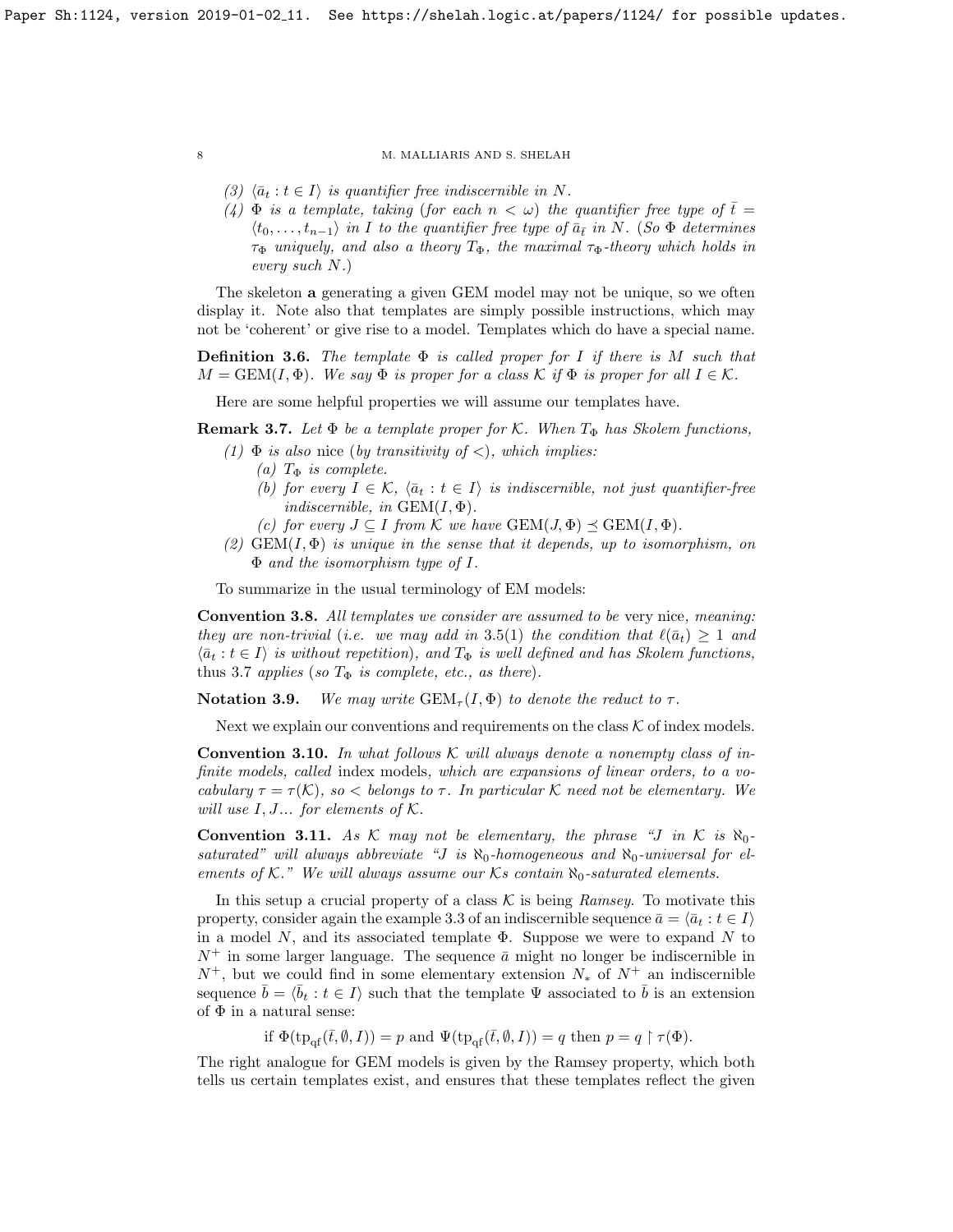base structure. This definition is somewhat less general than [\[26\]](#page-30-5) Definition 1.15, but it suffices for our purposes here.

<span id="page-8-0"></span>**Definition 3.12.** We say the class  $K$  is Ramsey, or simplified Ramsey, when: given any

- a)  $J \in \mathcal{K}$  which is  $\aleph_0$ -saturated,
- b) model M, and
- c) sequence  $\mathbf{b} = \langle \bar{b}_t : t \in J \rangle$  of finite sequences from M with the length of  $\bar{b}_t$ determined by  $tp_{\text{of}}(t, \emptyset, J)$ ,

there exists a template  $\Psi$  which is proper for K such that:

i)  $\tau(M) \subseteq \tau(\Psi)$ ii)  $\Psi$  reflects **b** in the following sense: for any  $s_0, \ldots, s_{n-1}$  from J, any  $\varphi = \varphi(x_0, \ldots, x_{m-1}) \in \mathcal{L}(\tau(M)),$ and any  $\tau(M)$ -terms  $\sigma_\ell(\bar{y}_0, \ldots, \bar{y}_{n-1})$  for  $\ell = 0, \ldots, m - 1$ ,  $\textit{if } M \models \varphi[\sigma_0(\bar{b}_{t_0}, \ldots, \bar{b}_{t_{n-1}}), \ldots, \sigma_{m-1}(\bar{b}_{t_0}, \ldots, \bar{b}_{t_{n-1}})]$  $\overline{f}$ or every  $t_0, \ldots, t_{n-1}$  realizing  ${\rm tp}_{{\rm qf}}(s_0 \cap \cdots \cap s_{n-1}, \emptyset, J)$  in  $J,$  $\underline{then} \text{ GEM}(J, \Psi) \models \varphi[\sigma_0(\bar{a}_{s_0}, \ldots, \bar{a}_{s_{n-1}}), \ldots, \sigma_{m-1}(\bar{a}_{s_0}, \ldots, \bar{a}_{s_{n-1}})].$ 

Discussion 3.13. The term "Ramsey property" for an index model class is justified by the fact (in our language) that it corresponds naturally to the set of finite  $substructures of elements of the class being a Ramsey class in the sense of Nešetřil Rödl$  [\[21\]](#page-30-6) and of Kechris-Pestov-Todorčević [\[7\]](#page-29-7). See Scow [\[22\]](#page-30-7) Theorem 4.31 (in a slightly different language).

We will generally use Definition [3.12](#page-8-0) in the form of Corollary [3.16.](#page-8-1)

**Convention 3.14.** Given a class K, we may write  $\Upsilon_K$  for the class of templates proper for K, and write  $\Upsilon$  when K is clear from context.

<span id="page-8-2"></span>**Definition 3.15.** Given a class of templates  $\Upsilon$ , let  $\leq_{\Upsilon}$  be the natural partial order on  $\Upsilon$ , that is,  $\Phi \leq_{\Upsilon} \Psi$  means that  $\tau(\Phi) \subseteq \tau(\Psi)$  and  $GEM(I, \Phi) \subseteq GEM(I, \Psi)$ ,  $GEM_{\tau(\Phi)}(I, \Phi) \preceq GEM_{\tau(\Phi)}(I, \Psi)$ . We may just use  $\leq$  when  $\Upsilon$  is clear from context.

<span id="page-8-1"></span>Corollary 3.16. If  $K$  is Ramsey, whenever we are given:

- b)  $\Phi$  a template proper for K
- c)  $M = \text{GEM}(J, \Phi)$  with skeleton a
- d)  $N^+$ , an elementary extension or expansion of M, or both

then there is a template  $\Psi$  proper for K with  $\tau(\Psi) \supseteq \tau(N^+)$  and  $\Psi \geq \Phi$ . Moreover,  $\Psi$  reflects a in the sense of 3.[12](#page-8-0) i)-ii), with a,  $N^+$  here replacing b, M there.

*Proof.* If it is not already the case, expand  $N^+$  to have Skolem functions. Apply [3.12](#page-8-0) with  $J, N^+$ , a here for  $J, M$ , b there.

The reader will notice that also in the proofs below, before applying [3.16,](#page-8-1) we expand the models in question to have Skolem functions, and this is to ensure [3.8](#page-7-1) above. Note: we are assuming all templates are nice [\(3.8\)](#page-7-1), so what we have called "Ramsey" is sometimes called "nicely Ramsey" elsewhere, e.g. [\[26\]](#page-30-5) Definition 1.16.

In this language, Ehrenfeucht and Mostowski [\[4\]](#page-29-8) proved that:

Fact 3.17. Let  $K$  be the class of linear orders. Then  $K$  is Ramsey.

a)  $J \in \mathcal{K}$  is  $\aleph_0$ -saturated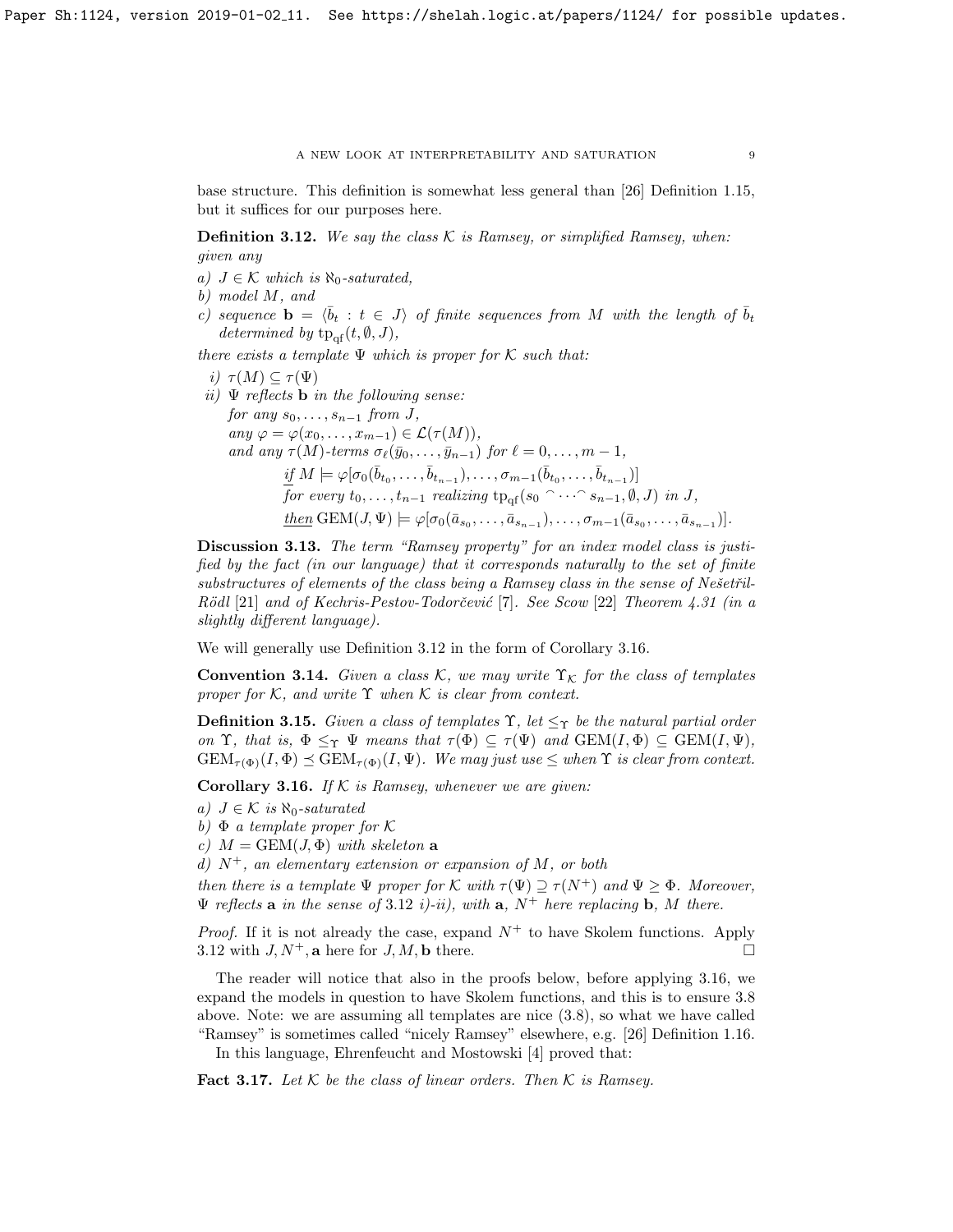It likewise generally requires proof to show that other classes are Ramsey. (See also the Appendix and the papers cited there.) In this paper we will use the following two classes which were already known to be Ramsey.

The first is the class of linear orders expanded by  $\mu$  unary predicates which partition the domain. Note that asking that the predicates partition the domain means this is not an elementary class (recall [3.11\)](#page-7-2).

<span id="page-9-2"></span>**Definition 3.18.** Define  $\mathcal{K}_{\mu}$  to be the class whose elements are

 $I = (I; <, \{Q_\alpha : \alpha < \mu\})$ 

where  $(I, <)$  is a linear order, and the unary predicates  $\langle Q_{\alpha}^I : \alpha < \mu \rangle$  partition I.

**Fact 3.19.** For any cardinal  $\mu$ ,  $\mathcal{K}_{\mu}$  is Ramsey.

Proof. [\[26\]](#page-30-5) Theorem 1.18(5). Alternately, using the language of Ramsey classes, one can consider  $K<sub>fin</sub>$  and cite the theorem due to Nešetřil and Rödl [\[21\]](#page-30-6) and independently to Abramson and Harrington [\[1\]](#page-29-9), that for every relational signature  $\tau$  the class of all  $\tau \cup \{\leq\}$ -structures, where  $\leq$  denotes a linear order, is a Ramsey class. A statement and proof of this theorem is in [\[29\]](#page-30-8) §4.1, Theorem 4.1.  $\Box$ 

# <span id="page-9-3"></span>Definition 3.20.

- (1)  $\mathcal{K}_{\kappa}^{tr}$  is the class of trees with  $\kappa$  levels and lexicographic order which are normal, meaning that a member  $\eta$  at a limit level is determined by  $\{\nu : \nu \leq$  $\eta$ . (So the tree has the function  $\cap(\eta,\nu) = \min\{\rho : \rho \leq \nu, \rho \leq \eta\}.$ )
- (2) We call  $I \in \mathcal{K}$  standard when the ith level,  $P_i^I$ , of I consists of sequences of length i and  $n \in P_i$ ,  $j \leq i$ ,  $\eta \restriction j \in P_j$  and  $\eta \restriction j \leq_I \eta$ , so every  $I \in \mathcal{K}^{tr}$  is isomorphic to a standard one (this is justified by the assumption of normality).

Fact 3.21.  $\mathcal{K}_{\kappa}^{tr}$  is Ramsey.

*Proof.* This is [\[24\]](#page-30-3) VII §3, see 3.7 p. 424 and see 2.4 of the Appendix there.  $\square$ 

**Discussion 3.22.** This setup suggests that new Ramsey theorems in combinatorics may directly help model-theoretic classification insofar as new Ramsey theorems may allow for new comparisons of theories via GEM-models.

# 4.  $T_{\text{rg}}$  is minimal among the unstable theories

<span id="page-9-0"></span>**Notation 4.1.** When  $\varphi$  is a formula,  $\varphi^0$  abbreviates  $\neg \varphi$  and  $\varphi^1$  abbreviates  $\varphi$ .

<span id="page-9-1"></span>**Lemma 4.2** (Minimality of the random graph).  $T_{rg}$ , the theory of the random graph, is  $\preceq_1^*$ -minimal among the complete, countable unstable theories. Thus, by monotonicity,  $T_{\text{rg}}$  is  $\trianglelefteq^*_{\aleph_1}$ -minimal among such theories.

The proof of Lemma [4.2](#page-9-1) will show more, namely:

Corollary 4.3. For  $T_0 = T_{\text{rg}}$  and any unstable  $T_1$ ,  $T_0 \leq_1^* T_1$  is witnessed by a theory  $T_*$  expanding  $Th(N, <)$  with the property that if  $N \models T_*$  and  $N \restriction \tau(T_1)$  is  $\lambda$ -saturated, then  $\mathbb{N}^N$  has cofinality at least  $\lambda$ .

For the proof of Lemma [4.2,](#page-9-1) we'll need a claim.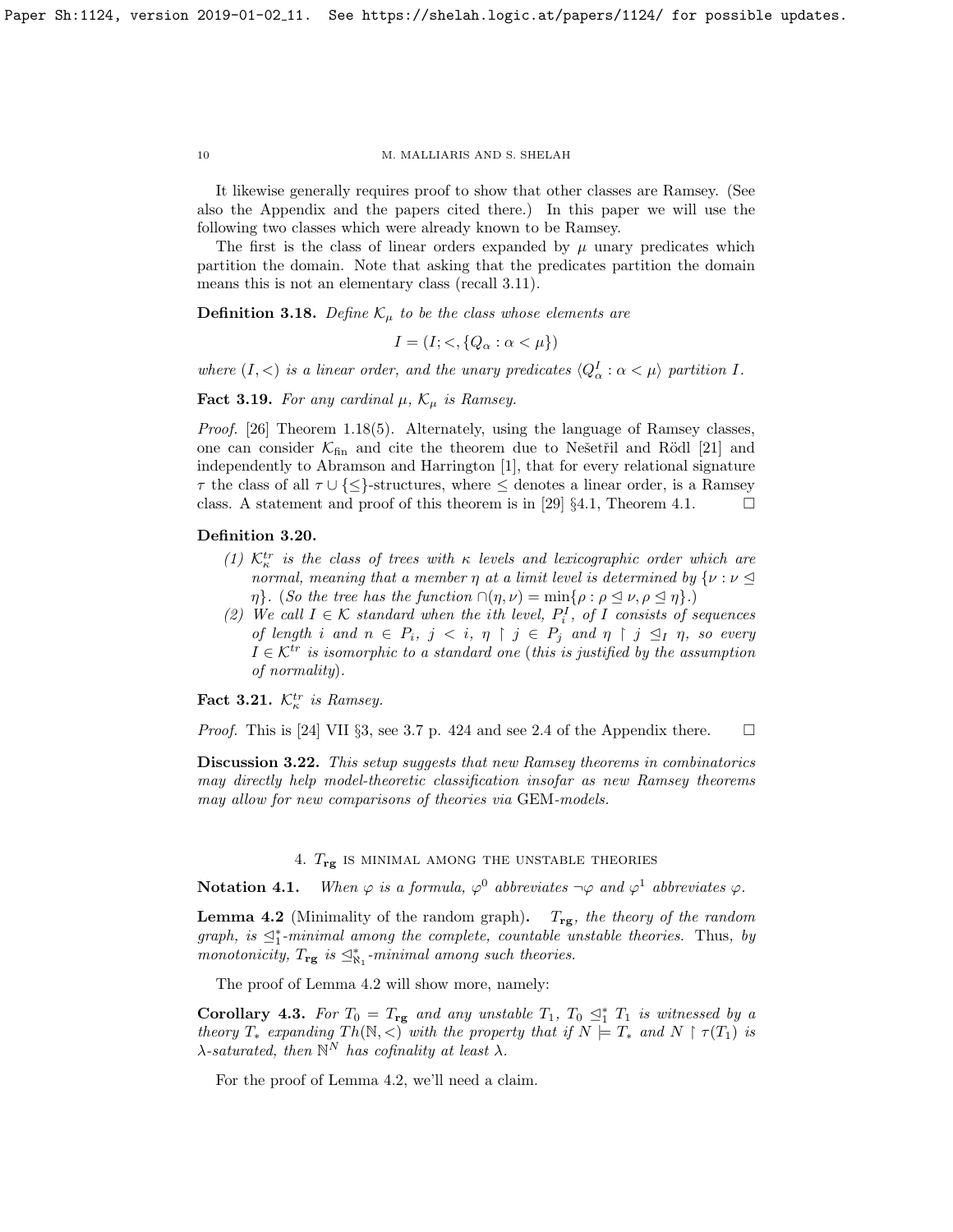<span id="page-10-0"></span>**Claim 4.4.** Let T be a complete countable theory and suppose  $\varphi(\bar{x}; \bar{y})$  has the independence property for  $T$ . Then there is a countable model  $M$  of  $T$  and a sequence  $\overline{\langle \overline{b}_n : n \langle \omega \rangle}$  with  $\ell(\overline{b}_n) = \ell(\overline{y})$  contained in M, over which  $\varphi$  has the independence property, and such that for any  $\bar{a} \in {}^{\ell(\bar{x})}M$ , there is a truth value  $\mathbf{t} \in \{0,1\}$  such that for all but finitely many  $n, M \models \varphi[\bar{a}, \bar{b}_n]^{\mathbf{t}}$ .

*Proof.* For simplicity, we will write this proof as if  $\bar{x}$ ,  $\bar{y}$  were singletons, but the proof is identical for finite tuples. Let  $N_1$  be an  $\aleph_1$ -saturated model of T. Choose  $\langle c_{\alpha} : \alpha < \omega \rangle$  such that in  $N_1$  the set of formulas  $\{\varphi(x, c_{\alpha}) : \alpha < \omega\}$  is independent. Let  $M \preceq N_1$  be countable and contain  $\{c_\alpha : \alpha < \omega\}$ . Let  $\langle d_i : i < \omega \rangle$  list the elements of M. Let  $D$  be a uniform ultrafilter on  $\omega$ . For each i let  $\mathbf{t}(d_i)$  be such that  $C_i := \{c_\alpha : M \models \varphi[d_i, c_\alpha]^{\mathbf{t}(d_i)}\} \in \mathcal{D}.$ 

By induction on  $n < \omega$  choose distinct elements  $b_n$  such that  $b_n \in \bigcap_{i \leq n} C_i$ . The sequence of  $b_n$ 's is chosen as a subsequence of the  $c_\alpha$ 's, so  $\varphi$  will a fortiori have the independence property on this sequence. Moreover, if  $a \in M$  then for some i,  $a = d_i$ . So once  $n \in (i, \omega)$ ,  $b_n \in \bigcap_{i \leq n} C_i$ , thus  $M \models \varphi[a, b_n]^{(i)}$  as desired.

*Proof of Lemma [4.2.](#page-9-1)* We will prove that  $T_{\text{rg}} \leq_1^* T_1$  for  $T_1$  any countable, unstable, complete first order theory. If  $T_1$  has  $SOP$ , then it is already maximal, so it will suffice to prove this in the case that  $T_1$  has the independence property.

Let  $\varphi(\bar{x}, \bar{y})$  be a formula which has the independence property for  $T_1$ . (In what follows, we'll write as if  $\ell(x) = \ell(y) = 1$ , but this is only for simplicity of notation.) We'll also assume the three theories  $T_1, T_{\text{rg}}$ , and  $Th(\mathbb{N}, <)$  have disjoint signatures.

Let  $M$  be a countable model whose theory  $T$  satisfies:

- (a) M expands  $(N, <)$ .
- (b)  $M \upharpoonright \tau(T_{\mathbf{r}\mathbf{g}})$  is a countable random graph.

That is, for some unary predicate  $P$  such that  $P^M$  is countably infinite, and some binary relation  $R, T \vdash "(P, R)$  is n-random for every n," i.e. for every finite n, for any two disjoint subsets  $U, V \subseteq P^M$  of size n, there exists  $a \in P^M$ such that  $R^M(a, u)$  for all  $u \in U$  and  $\neg R^M(a, v)$  for all  $v \in V$ .

- (c)  $M \upharpoonright \tau(T_1)$  is a model of  $T_1$  satisfying the conclusion of Claim [4.4.](#page-10-0) The domain of this model is named by  $Q^M$ , and  $\widetilde{S}^M$  is a binary relation with  $T \vdash S \subset Q \times Q$ and  $T \vdash ``S$  has the *n*-independence property for each n," that is, for each n, there exist  $a_1, \ldots, a_n$  in  $Q^M$  such that the formulas  $\{S(x, a_i) : 1 \leq i \leq n\}$  are independent. (We just let S name  $\varphi$ ; in other words, for simplicity, we forget everything about the model of  $T_1$  except for its domain and the formula with the independence property.)
- (d)  $F^M$  is an injective function from N into  $Q^M$  such that for every  $a \in Q^M$ , for some truth value **t**, for every *n* large enough,  $M \models \varphi[a, F^M(n)]^{\mathbf{t}}$ .

(It suffices to let  $F^M(n) = b_n$  where  $\langle b_n : n < \omega \rangle$  is from Claim [4.4.](#page-10-0))

(e)  $G^M$  is a one to one and onto function from N onto  $P^M$  (recall  $P^M$  was defined in part  $(b)$ ).

Note that by our construction,  $T = Th(M)$  records:

- (i) the range of  $F$  is a set over which the formula  $S$  has the independence property;
- (ii) for every  $u \subseteq \{n : n < n_*\}$  which is definable<sup>[5](#page-10-1)</sup>, for every finite  $n_* \in \mathbb{N}$ , [replacing u by its definition] the set of formulas  $\{R(x, G(y)) : y \in u\}$

<span id="page-10-1"></span><sup>&</sup>lt;sup>5</sup>Here definable means in the language of T, possibly with parameters, i.e. not just in  $\{\langle\}\$ .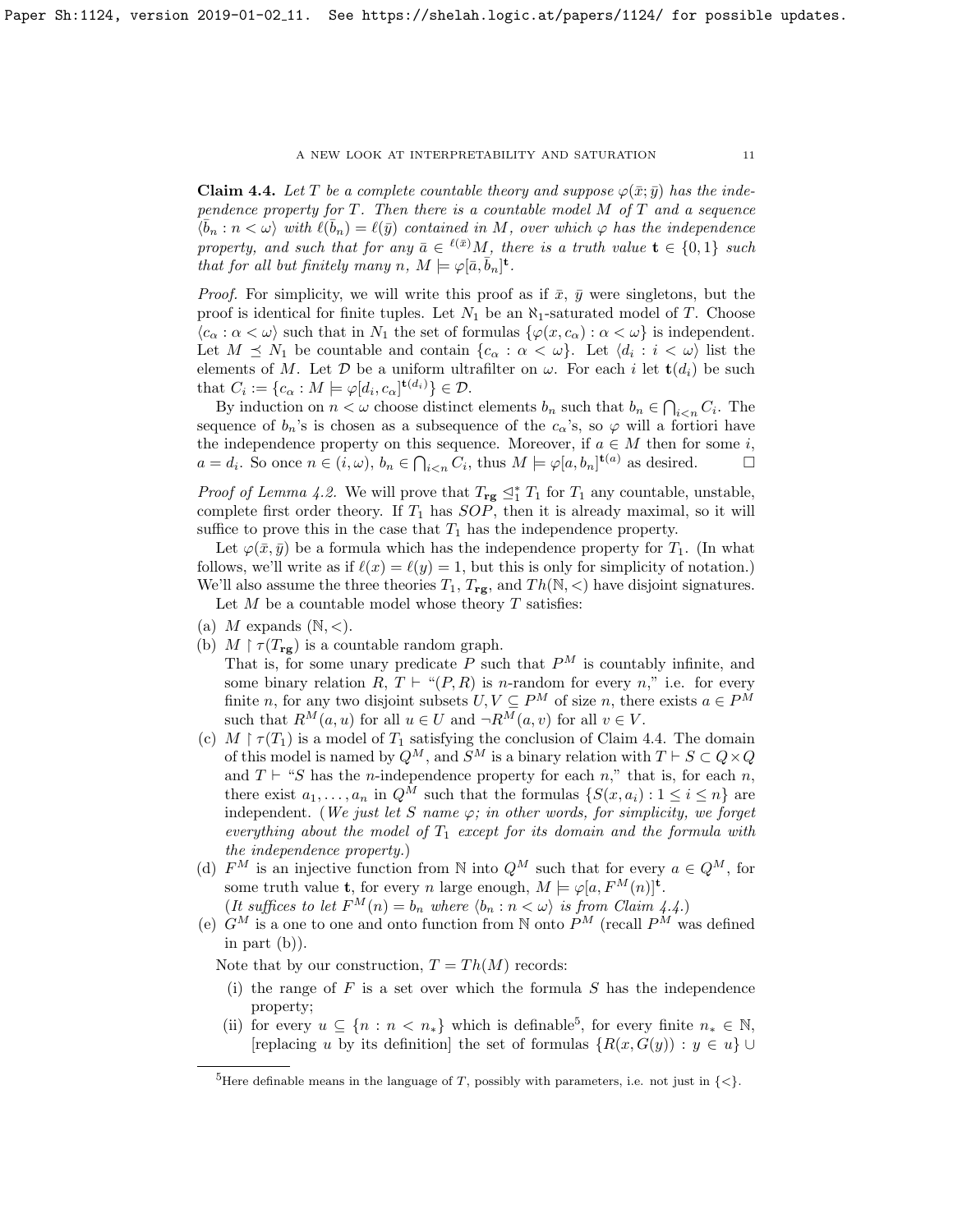${\lbrace \neg R(x, G(y)) : y < n_*, y \notin u \rbrace}$  is a partial type and is realized in  $P^M$ . In particular, replacing  $u$  by its definition, in any model  $N$  of  $T$ , this remains true for any  $n_* \in \mathbb{N}^N$ , possibly nonstandard.

Now let N be any model of T. It will suffice to prove that if  $N \restriction \tau(T_1)$ , or really just  $N \restriction \{Q, S\}$ , is  $\lambda$ -saturated, then the following three facts hold.

(1)  $\mathbb{N}^N$  has cofinality  $\geq \lambda$ .

If not let  $\langle a_{\alpha} : \alpha < \kappa \rangle$  be  $\langle N$ -increasing and cofinal in  $\mathbb{N}^{N}$ , with  $\kappa < \lambda$ . Let  $p(x) = \{Q(x)\}\cup \{S(x, F^N(a_{2\alpha})) \wedge \neg S(x, F^N(a_{2\alpha+1}) : \alpha < \kappa\}.$  Then p is a finitely satisfiable type of cardinality  $\kappa < \lambda$ . But it can't be realized because, by item (d), every element of Q has an eventual S-truth value with respect to the image of F. (This was expressible in T, so remains true in N.) So  $N \upharpoonright \tau(T_1)$  is not saturated, contradiction.

(2)  $(P^N, R^N)$  is  $\lambda$ -saturated.

If  $(P^N, R^N)$  is not  $\lambda$ -saturated, let  $p(x)$  be a 1-type of cardinality  $\langle \lambda \rangle$  there which is omitted. Without loss of generality  $p(x) = \{(R(x, a_{\alpha})^{\text{if }\eta(\alpha) : \alpha < \alpha_*}\}\$ for some  $\eta \in \alpha^*2$  and  $\langle a_\alpha : \alpha < \alpha_* \rangle$  with no repetition. Let  $b_\alpha = (G^{-1})^N(a_\alpha)$  for  $\alpha < \alpha_*$ . So  $\{b_\alpha : \alpha < \alpha_*\}$  is a subset of  $\mathbb{N}^N$  of cardinality  $\langle \lambda \rangle$  with no repetition, so it has an upper bound  $b_*$  by (1). Let  $c_{\alpha} = F^N(b_{\alpha})$  for  $\alpha < \alpha_*,$  so  $\langle c_{\alpha} : \alpha < \alpha_* \rangle$ is a sequence of  $\langle \lambda \rangle$  elements with no repetition, so recalling our observation (i),  $\{S(x,c_{\alpha})^{\text{if } \eta(\alpha) : \alpha < \alpha_*\}$  is a type over  $Q^N$ . By assumption that  $N \restriction \tau(T_1)$  is saturated, this type is realized, say by d. So the set  $U = \{b < b_* : S(d, F^N(b))\}$  is a first-order definable subset of  $N$  (with parameters) hence recalling our observation (ii), there is  $a_{\alpha_*}$  in range G such that  $(\forall y < b_*)(R(a_{\alpha_*}, G(y)) \iff y \in u)$  i.e.  $(\forall y < b_*) ( R(a_{\alpha_*}, G(y)) \iff S(d, G(y)) )$  so  $a_{\alpha_*}$  realizes p.

For item (3), recall from (1) that since M expands  $(N, \leq)$ , the model N can also be thought of as a set of (possibly nonstandard) integers, call it  $\mathbb{N}^N$ . In M, every subset of N which is bounded in the sense of the ordering is finite, so let us call any bounded subset of  $\mathbb{N}^N$  *pseudofinite*. This name is justified by the properties of such sets in T: every pseudofinite set, and a fortiori any nonempty definable subset of any pseudofinite set, is a discrete linear order with a first and last element.[6](#page-11-1) With these definitions, the following immediate property of  $N$  is worth recording:

(3) N satisfies  $\langle \lambda \rangle$ -regularity, meaning that every set of  $\langle \lambda \rangle$  elements is contained in some pseudofinite set.

This simply restates the fact that the model expands  $\mathbb N$ , and by (1)  $\mathbb N^N$  has cofinality  $\geq \lambda$ , so every small subset of the model is contained in some bounded set of (nonstandard) integers.

# 5.  $T_{\text{re}}$  is not maximal

<span id="page-11-0"></span>Next we turn to a direct proof of the following theorem.

<span id="page-11-2"></span>**Theorem 5.5.**  $T_{rg}$ , the theory of the random graph, is not  $\leq_1^*$ -maximal.

Though to our knowledge not previously recorded, this follows from known results:

<span id="page-11-1"></span> ${}^{6}$ This concept also played a key role in cofinality spectrum problems [\[12\]](#page-29-5).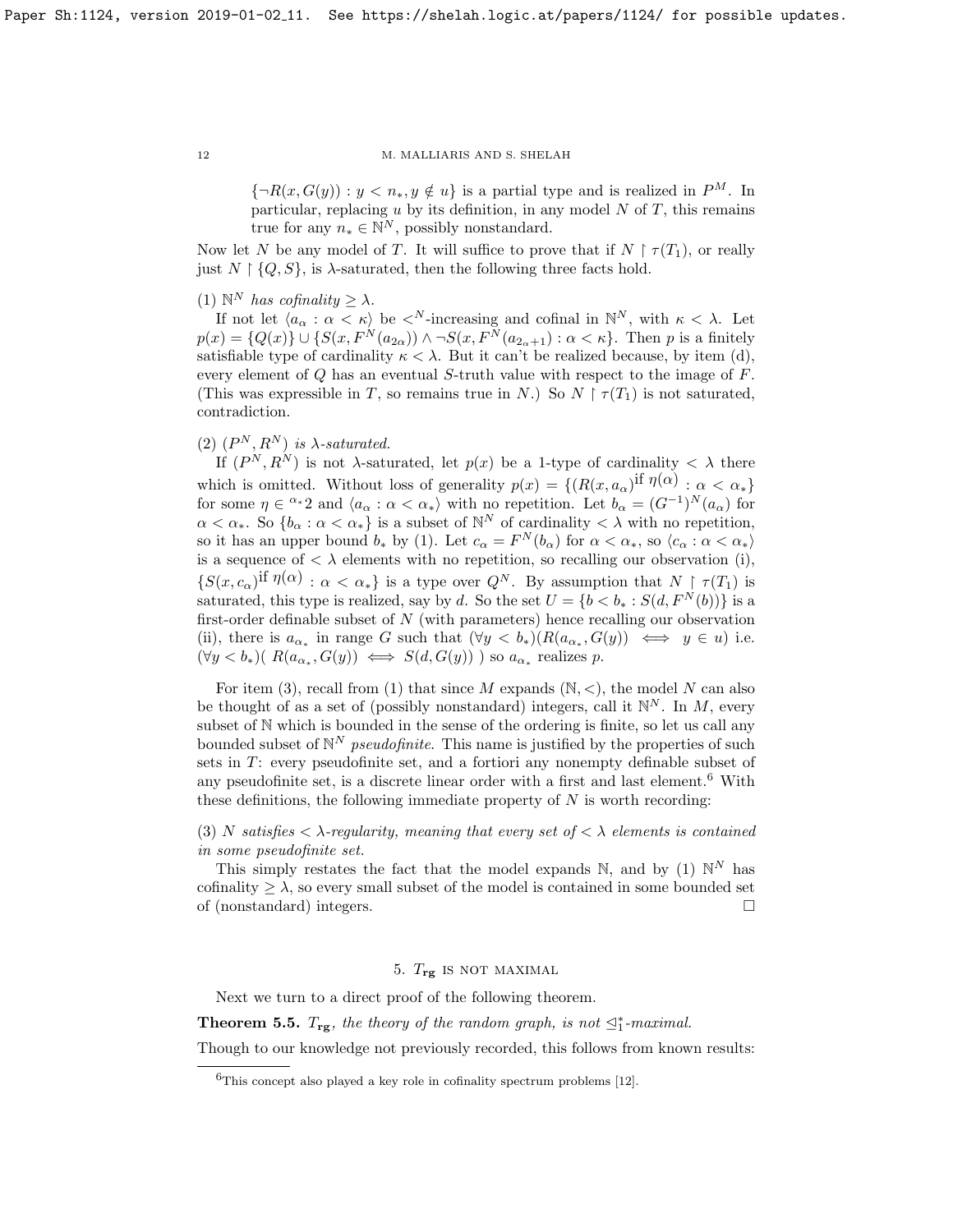Indirect proof of Theorem [5.5.](#page-11-2) First, we know that  $T_{\text{rg}}$  is minimum among the unstable theories in Keisler's order [\[10\]](#page-29-10). [\[13,](#page-29-11) Theorem 12.1] proves that for arbitrarily large  $\lambda$ , the random graph is strictly  $\Delta_{\lambda}$ -smaller than any non-low or non-simple theory in Keisler's order. By Observation 2.[11](#page-3-4) above, we have that  $T_{rg}$  is not in the  $\leq_1^*$ -maximum class.

Theorem [5.5](#page-11-2) will also be a special case of Theorem [7.1](#page-19-1) below, however, its proof is not a specialization of that proof, and already suggests the idea of §[9.](#page-26-0)

<span id="page-12-4"></span>**Hypothesis 5.6.** For this section, unless otherwise stated, let  $\lambda$ ,  $\mu$  be arbitrary but fixed infinite cardinals satisfying  $\lambda = \lambda^{\leq \mu}$  and  $\lambda \geq 2^{\mu}$ .

Since the theory of linear order is  $\leq^*$ -maximum, the following suffices:

<span id="page-12-3"></span>**Observation 5.7.** To show  $T_{rg}$ , the theory of the random graph, is not  $\leq_1^*$ maximum, it will suffice to show that for  $T_{\text{dlo}} = Th(\mathbb{Q}, <),$ 

 $\neg (T_{\textbf{dlo}} \trianglelefteq^*_{1} T_{\textbf{rg}})$ 

i.e. for arbitrarily large regular  $\lambda$ , for every countable theory  $T_*$  interpreting both  $T_{\text{rg}}$  and  $T_{\text{dlo}}$  in the sense of Definition [1](#page-1-2).3, there is some model  $M \models T_*$  such that  $M \upharpoonright \tau(T_{\text{rg}})$  is  $\lambda$ -saturated but  $M \upharpoonright \tau(T_{\text{dlo}})$  is not  $\mu$ -saturated. Recalling 1.[7\(](#page-2-1)2), we may assume that  $T_*$  has Skolem functions.

Hypothesis 5.8. In the rest of this section we will assume:

- (a)  $T_*$  is some theory containing Skolem functions,  $|T_*| \leq \lambda$ , such that: <sup>[7](#page-12-0)</sup> (i)  $T_*$  interprets  $T_{\text{rg}}$ , with edge relation  $R = R_{\text{rg}}$ , and
	- (ii)  $T_*$  interprets  $T_{\text{dlo}}$ , with ordering  $\lt = \lt_{\text{dlo}}$ .
- (b) K is the class of index models  $\mathcal{K}_{\lambda}$  from 3.[18](#page-9-2).
- (c) We will say " $I \in \mathcal{K}$  is separated" when for all  $\alpha < \lambda$ ,  $|P_{\alpha}^{I}| \leq 1$ .

Separated I have exactly no more than one element of each color. Note that separation puts no restrictions on the linear order other than size, so e.g. there are separated  $I \in K$  which contain  $(\kappa_1, \kappa_2)$ -cuts for any  $\kappa_1 + \kappa_2 \leq \lambda$ .

For the remainder of this section, will use the following class of templates.

<span id="page-12-2"></span>**Definition 5.9.** Let  $\Upsilon$  be the class of templates  $\Phi$  such that:

- (a)  $\Phi$  is proper for K,
- (b)  $I \in \mathcal{K}$  implies  $GEM(I, \Phi) \models T_*$ ,
- (c)  $s < t$  implies  $a_s <_{\text{dlo}} a_t$ , informally, "the template represents the order."

We use  $\leq=\leq_T$  for the natural partial order on elements of  $\Upsilon$ , as in 3.[15](#page-8-2).

We'll start with the key step in the saturation half of the argument. A comment on strategy: in Claim [5.10](#page-13-0) below we have a type over some  $M = \text{GEM}(I, \Phi)$ , and we'd like to choose a larger template Ψ which will always guarantee its realization.<sup>[8](#page-12-1)</sup> A naive approach might be to say: let's realize  $p$  in some elementary extension  $M'$ , name this realization by a constant c, and then apply [3.16](#page-8-1) with  $I, \Phi, M, M'$ , in the hopes that the template  $\Psi$  we get back will ensure that  $\varphi(c, \bar{a}_{\bar{t}})$  holds in  $GEM(I, \Psi)$ for every  $\varphi(x, \bar{a}_{\bar{t}})$  in the type. There are two concerns:

(1) [3.16\(](#page-8-1)a) requires the index model to be sufficiently saturated, and in [5.10](#page-13-0) our I is far from saturated.

<span id="page-12-0"></span><sup>&</sup>lt;sup>7</sup>The proof works for a larger class of  $T_*$  than just the countable ones.

<span id="page-12-1"></span><sup>&</sup>lt;sup>8</sup>Recall from [3.15](#page-8-2) that  $GEM_{\tau(\Phi)}(I, \Phi) \preceq GEM_{\tau(\Phi)}(I, \Psi)$  when  $\Phi \leq \Psi$ .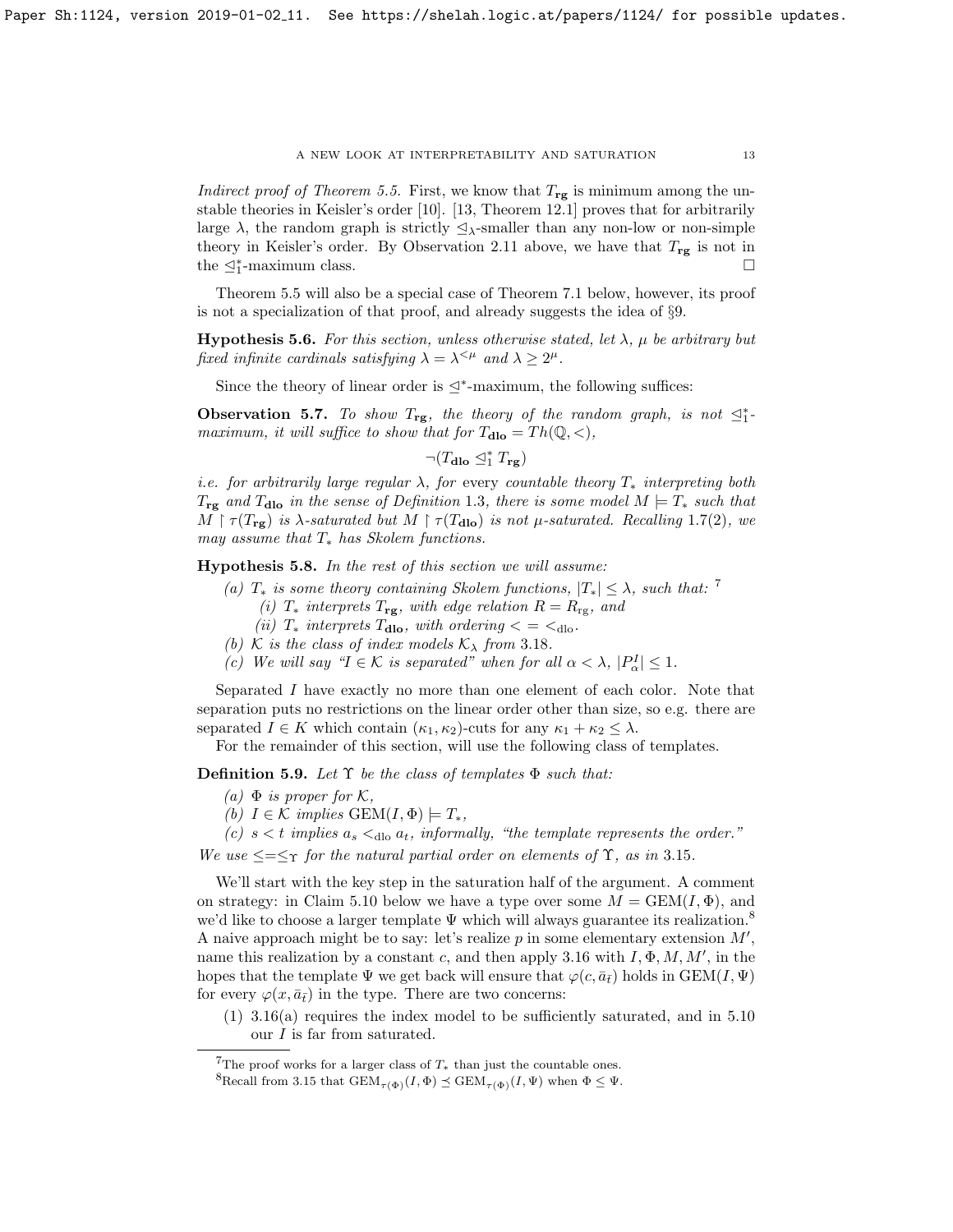(2) Templates smooth things out: if  $c \in \tau(M')$  then  $c \in \tau(\Psi)$ , but just because  $\varphi(c, \bar{a}_{\bar{t}})$  holds in M' doesn't mean its truth will carry over to Ψ. Only things which occur uniformly (in the sense of  $3.12(c)(ii)$ , with M' here for M there) are sure to be picked up by  $\Psi$ .

As we will see, the way out of both these concerns is to first replace  $I$  by a sufficiently saturated J, and replace p by a corresponding larger type  $q$ . The type  $q$  will be "many copies of  $p$ " in a suitable sense, and provided it is consistent, any new constant c realizing it will be "reflected" to  $\Psi$  as indeed being a realization.

<span id="page-13-0"></span>**Claim 5.10.** Assume  $\Phi \in \Upsilon$ ,  $I \in \mathcal{K}$  is separated,  $M = \text{GEM}(I, \Phi)$  and  $p \in \mathbf{S}_R(M)$ . Then there is  $\Psi \in \Upsilon$  and a constant  $c \in \tau(\Psi) \setminus \tau(\Phi)$  such that  $\Phi \leq_{\Upsilon} \Psi$  and if  $J \in \mathcal{K}$ and h embeds I into J then c realizes  $h(p)$ , defined naturally.

*Proof.* We begin with  $M = \text{GEM}(I, \Phi)$  and  $p \in \mathbf{S}_R(M)$ . Fix J such that  $I \subseteq J \in \mathcal{K}$ and J is  $\aleph_0$ -saturated. Let  $N = \text{GEM}(J, \Phi)$ . By [3.8](#page-7-1)  $M \preceq N$ , so we will identify the sequence  $\langle \bar{a}_t : t \in I \rangle$  which generates M with a subsequence of  $\langle \bar{a}_t : t \in J \rangle$ .

By quantifier elimination, p is of the form  $\{R(x,b_\alpha)^{i_\alpha} \wedge x \neq b_\alpha : \alpha < \kappa\}$ for some  $\kappa$ , where each  $\mathbf{i}_{\alpha} \in \{0,1\}$ . As M is generated by  $\{\bar{a}_t : t \in I\}$ , each  $b_{\alpha}$ may be written as  $\sigma_\alpha^M(\bar{a}_{\bar{t}_\alpha})$  for some  $\tau(\Phi)$ -term  $\sigma_\alpha$  and some  $\bar{t}_\alpha \in inc(I)$ . This representation may not be unique; choose one, subject to  $\ell(\bar{t}_{\alpha})$  being minimal but  $\geq$  1. Then we may write p as

(1) 
$$
p(x) = \{R(x, \sigma^M_\alpha(\bar{a}_{\bar{t}_\alpha}))^{\mathbf{i}_\alpha} \wedge x \neq \sigma^M_\alpha(\bar{a}_{\bar{t}_\alpha}) : \alpha < \kappa\}.
$$

Now working in  $N$ , consider the set of formulas

<span id="page-13-4"></span>
$$
(2) \quad q(x) = \{ R(x, \sigma^N_\alpha(\bar{a}_{\bar{s}}))^{\mathbf{i}_\alpha} \wedge x \neq \sigma^M_\alpha(\bar{a}_{\bar{s}}) : \alpha < \kappa, \operatorname{tp}_{\mathrm{qf}}(\bar{s}, \emptyset, J) = \operatorname{tp}_{\mathrm{qf}}(\bar{t}_\alpha, \emptyset, I) \}.
$$

Let's show that  $q(x)$  is consistent. It suffices to prove that whenever

(3) 
$$
R(x, \sigma^N_\alpha(\bar{a}_{\bar{v}}))^{i_\alpha} \in q \text{ and } R(x, \sigma^N_\beta(\bar{a}_{\bar{w}}))^{i_\beta} \in q
$$

if  $\sigma_\alpha^N(\bar{a}_{\bar{v}}) = \sigma_\beta^N(\bar{a}_{\bar{w}})$  then  $\mathbf{i}_\alpha = \mathbf{i}_\beta$ .

<span id="page-13-1"></span>Fix for awhile  $\alpha$  and  $\beta$  and suppose for a contradiction that

(4) 
$$
\sigma^N_\alpha(\bar{a}_{\bar{v}_*}) = \sigma^N_\beta(\bar{a}_{\bar{w}_*}) = b \text{ but } \mathbf{i}_\alpha \neq \mathbf{i}_\beta.
$$

The contradiction will amount to reducing the collision in  $q$  to a collision already in p. After inessential changes (changing the order of the variables if needed) we may assume

<span id="page-13-2"></span>(5) 
$$
\bar{v}_* = \bar{u}^\frown \bar{v}, \ \bar{w}_* = \bar{u}^\frown \bar{w}
$$

where  $\bar{u}, \bar{v}, \bar{w}$  are each in strictly increasing order, so without repetition, and also their concatenation  $\bar{u}^{\frown}\bar{v}^{\frown}\bar{w}$  is without repetition (so in particular the sequences  $\bar{v}$ and  $\bar{w}$  share no elements). For later use, we record the translation of [\(4\)](#page-13-1) via [\(5\)](#page-13-2):

<span id="page-13-3"></span>(6) 
$$
\sigma^N_\alpha(\bar{a}_{\bar{u}^\frown \bar{v}}) = \sigma^N_\beta(\bar{a}_{\bar{u}^\frown \bar{w}}).
$$

We now make some observations about the structure of our sequence. Let  $\bar{u} = \langle u_{\ell} :$  $\ell < \ell(\bar{u})$  list  $\bar{u}$  in increasing order. By "an interval of consecutive elements of  $\bar{u}$ " we will mean a set of elements  $v_i$ ,  $w_j$  which are all less than  $u_0$ , or all greater than  $u_{\ell(\bar{u})-1}$ , or all strictly between  $u_i, u_{i+1}$  for some  $0 \leq i < \ell(\bar{u}) - 1$ .

Let us justify  $(\star)$  that without loss of generality, within each interval of consecutive elements of  $\bar{u}$ , all elements of  $\bar{v}$  falling in this interval are strictly below all elements of  $\bar{w}$  falling in the same interval: formally, if  $v_k$ ,  $w_j$  fall in the same interval in  $\bar{u}$ , then  $v_k < w_j$ . Suppose ( $\star$ ) fails, that is, suppose we chose our  $\bar{v}_*, \bar{w}_*$  so that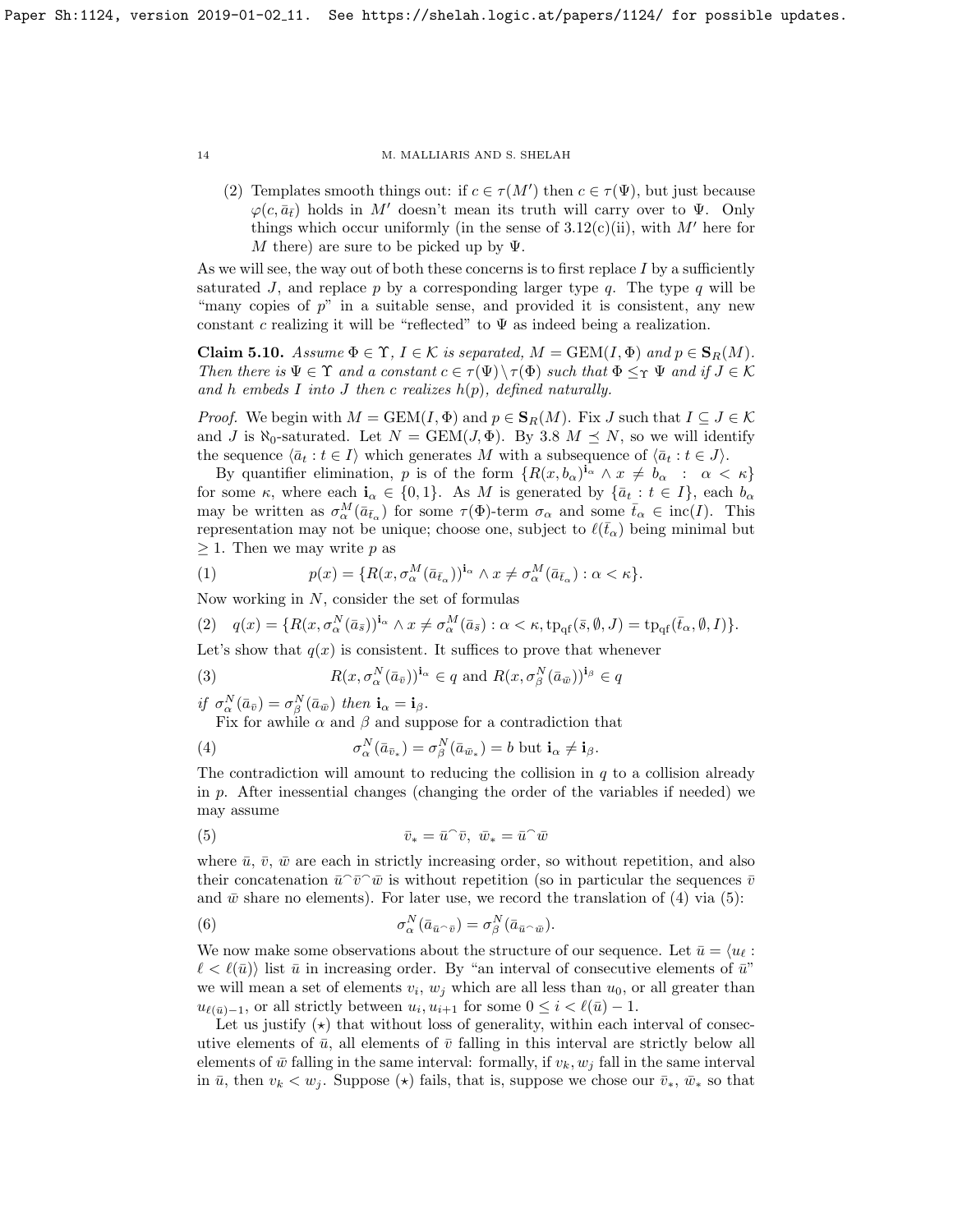the sum over all intervals of the number of elements of  $\bar{w}$  less than elements of  $\bar{v}$ in each given interval is minimized, but we were not able to choose this number to be zero. Then in our example, within at least one interval, say<sup>[9](#page-14-0)</sup>  $(u_i, u_{i+1})$  of  $\bar{u}$ , we have elements  $v_k, w_j$  such that

(7)  
\n
$$
u_i < \{v \in \bar{v} : u_i < v < v_k\} \cup \{w \in \bar{w} : u_i < w < w_j\} \\
&< w_j < v_k < \\
&< \{v \in \bar{v} : v_k < v < u_{i+1}\} \cup \{w \in \bar{w} : w_j < w < u_{i+1}\} < u_{i+1}.
$$

where of course, some or all of the sets in the first and third lines may be empty. Since J is  $\aleph_0$ -saturated, we may choose  $w'_j, v'_k$  of the same colors as  $w_j, v_k$  respectively, so that

$$
w_j < v_k' < w_j' < v_k.
$$

Then since quantifier-free type follows from color and order, and we've chosen

(8) 
$$
\{v \in \bar{v}: u_i < v < v_k\} \cup \{w \in \bar{w}: u_i < w < w_j\} \\ < w_j < v'_k < w'_j < v_k < \\ < v \in \bar{v}: v_k < v < u_{i+1}\} \cup \{w \in \bar{w}: w_j < w < u_{i+1}\}.
$$

it follows that writing  $\bar{v}'$  for  $\bar{v}$  in which  $v_k$  is replaced by  $v'_k$ , and writing  $\bar{w}'$  for  $\bar{w}$  in which  $w_j$  is replaced by  $w'_j$ , the quantifier-free type does not change, i.e.  $tp_{\text{qf}}(\bar{w}, \emptyset, J) = tp_{\text{qf}}(\bar{w}', \emptyset, J)$  and  $tp_{\text{qf}}(\bar{v}, \emptyset, J) = tp_{\text{qf}}(\bar{v}', \emptyset, J)$ . Since the change is within an interval, it follows that  $tp_{qf}(\bar{u} \cap \bar{v} \cap \bar{w}, \emptyset, \bar{J}) = tp_{qf}(\bar{u} \cap \bar{v}' \cap \bar{w}, \emptyset, \bar{J})$  and  $\text{tp}_{\text{qf}}(\bar{u} \cap \bar{v}' \cap \bar{w}, \emptyset, J) = \text{tp}_{\text{qf}}(\bar{u} \cap \bar{v} \cap \bar{w}', \emptyset, J)$ . So by [\(6\)](#page-13-3) and definition of GEM-model,

(9)  
\n
$$
\sigma^N_{\alpha}(\bar{a}_{\bar{u}^{\frown}\bar{v}}) = \sigma^N_{\beta}(\bar{a}_{\bar{u}^{\frown}\bar{w}})
$$
\n
$$
\sigma^N_{\alpha}(\bar{a}_{\bar{u}^{\frown}\bar{v}'}) = \sigma^N_{\beta}(\bar{a}_{\bar{u}^{\frown}\bar{w}})
$$
\n
$$
\sigma^N_{\alpha}(\bar{a}_{\bar{u}^{\frown}\bar{v}}) = \sigma^N_{\beta}(\bar{a}_{\bar{u}^{\frown}\bar{w}'})
$$

so by transitivity of equality

$$
\sigma^N_\alpha(\bar{a}_{\bar{u}^\smallfrown \bar{v}^\prime}) = \sigma^N_\beta(\bar{a}_{\bar{u}^\smallfrown \bar{w}^\prime}).
$$

This leaves us with an example of collision [\(4\)](#page-13-1) in which the sum over all intervals of the number of elements of  $\bar{w}$  less than elements of  $\bar{v}$  in each given interval is strictly smaller than for  $\bar{v}_*, \bar{w}_*$ . This contradiction (or this argument repeated) proves  $(\star)$ .

With  $(\star)$ , it is now a simple matter to reduce the contradiction [\(4\)](#page-13-1) to a contradiction in the type p. Let  $\bar{u}_I$ ,  $\bar{v}_I$  from I realize the same quantifier free type in J as  $\bar{u}, \bar{v}$ , so in particular  $\ell(\bar{u}_I) = \ell(\bar{u})$  and  $\ell(\bar{v}_I) = \ell(\bar{v})$ , and note that  $\bar{u}_I, \bar{v}_I$  are unique by separability of *I*. Likewise, let  $\bar{u}'_I$ ,  $\bar{w}_I$  from *I* realize the same quantifier-free type as  $\bar{u}, \bar{w}$  in J. Note as I is separated,  $\bar{u}'_I = \bar{u}_I$ . Summarizing, we have

$$
\bar{u}_I, \bar{v}_I, \bar{w}_I \in {}^{\omega>}I
$$

with  $tp_{qf}(\bar{u}_I \cap \bar{v}_I, \emptyset, J) = tp_{qf}(\bar{u} \cap \bar{v}, \emptyset, J)$  and  $tp_{qf}(\bar{u}_I \cap \bar{w}_I, \emptyset, J) = tp_{qf}(\bar{u} \cap \bar{w}, \emptyset, J)$ . Next, let's verify that:

(11) we may choose  $\bar{v}_2$ ,  $\bar{w}_2 \in \omega > J$  such that:

<span id="page-14-1"></span><span id="page-14-0"></span><sup>&</sup>lt;sup>9</sup>if one of the endpoints is  $+\infty$  or  $-\infty$ , the same argument applies substituting this notation.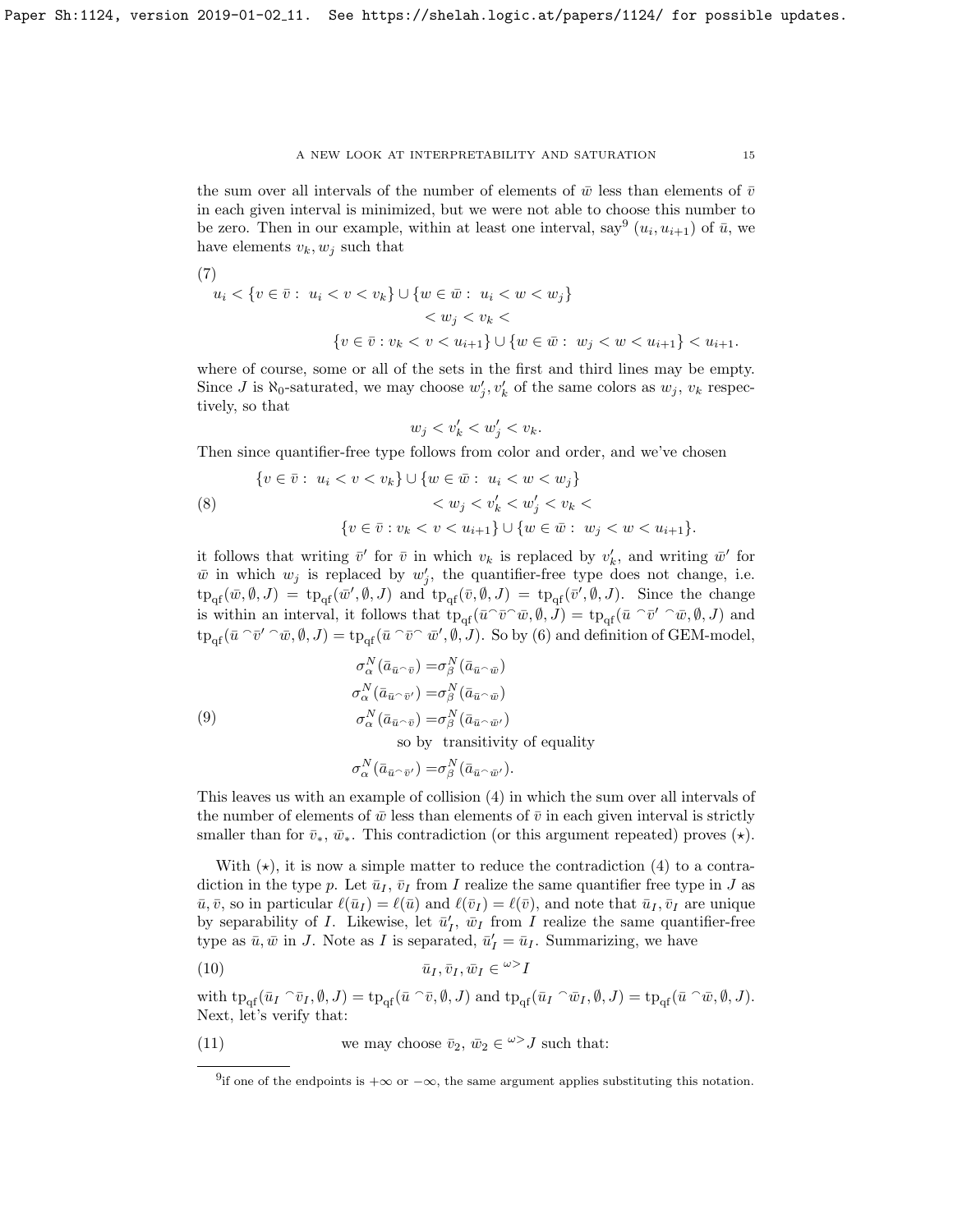- (a)  $(\bar{u}, \bar{v}_2, \bar{w}_2)$  realize the same quantifier-free type in J as  $(\bar{u}_I, \bar{v}_I, \bar{w}_I)$ , i.e. their concatenations have the same type, and the length of each piece is the same.
- (b)  $\bar{v}_2, \bar{v}_I$  realize the same quantifier-free type over  $\bar{u}^{\frown}\bar{w}_I$ ,
- (c)  $\bar{w}_2, \bar{w}_I$  realize the same quantifier-free type over  $\bar{u}^{\frown} \bar{v}_I$ .

This is easy to do by  $(\star)$ . That is, since each interval of  $\bar{u}$  is of the form<sup>[10](#page-15-0)</sup>

$$
u_i < \{ v \in \bar{v} : u_i < v < u_{i+1} \} < \{ w \in \bar{w} : u_i < w < u_{i+1} \} < u_{i+1},
$$

using the  $\aleph_0$ -saturation of J, we may choose  $\bar{v}_2$ ,  $\bar{w}_2$  interval by interval so that

(12) 
$$
u_i < \{v \in \bar{v} : u_i < v < u_{i+1}\} < \\ \{v \in \bar{v}_2 : u_i < v < u_{i+1}\} \cup \{w \in \bar{w}_2 : u_i < w < u_{i+1}\} \\ < \{w \in \bar{w} : u_i < w < u_{i+1}\} < u_{i+1}
$$

noting that the only condition we have imposed is the place in the order where we choose the new elements; the quantifier-free type of  $\bar{v}_2$ ,  $\bar{w}_2$ , and their ordering or collision amongst themselves, is free to be determined by (a). As quantifier-free type in J is determined by order and color, this condition on ordering is clearly enough to satisfy (b) and (c). This completes our justification of [\(11\)](#page-14-1).

Now we apply indiscernibility (that is, the fact that we are working in a GEM model) and transitivity of equality. Recalling [\(6\)](#page-13-3), [\(11\)](#page-14-1)(b) and (c) mean that

(13) 
$$
\sigma^N_\alpha(\bar{a}_{\bar{u}^\frown \bar{v}_2}) = \sigma^N_\beta(\bar{a}_{\bar{u}^\frown \bar{w}}) \text{ and } \sigma^N_\alpha(\bar{a}_{\bar{u}^\frown \bar{v}}) = \sigma^N_\beta(\bar{a}_{\bar{u}^\frown \bar{w}_2})
$$

so by [\(6\)](#page-13-3) and transitivity of equality,

(14) 
$$
\sigma^N_\alpha(\bar{a}_{\bar{u}^\smallfrown \bar{v}_2}) = \sigma^N_\beta(\bar{a}_{\bar{u}^\smallfrown \bar{w}_2}).
$$

As we are in a GEM-model,  $(14)$  along with  $(11)(a)$  $(11)(a)$  implies that

<span id="page-15-1"></span>
$$
\sigma^N_\alpha(\bar{a}_{\bar{u}_I} \circ_{\bar{v}_I}) = \sigma^N_\beta(\bar{a}_{\bar{u}_I} \circ_{\bar{w}_I})
$$

Recalling that  $\mathbf{i}_{\alpha} \neq \mathbf{i}_{\beta}$ , and that q was built directly from p in [\(2\)](#page-13-4), [\(14\)](#page-15-1) contradicts the assumption that  $p$  is a type.

This contradiction proves that  $q$  is consistent.

Since q is consistent, in some elementary extension  $N'$  of N there is an element which realizes it. Let  $N_c$  be  $N'$  expanded by this constant c, and by Skolem functions. (Note that once we add this constant,  $\bar{a}_J$  may no longer be indiscernible.) Apply [3.16](#page-8-1) in the case where  $N^+ = N_c'$ . Let  $\Psi$  be the template returned, which will be proper for K. By [3.16](#page-8-1) and equation [\(2\)](#page-13-4) above,  $\Psi$  has the property that for every  $\alpha < \kappa$ , if  $\mathfrak{r}_{\alpha} = \text{tp}_{\text{of}}(\bar{t}_{\alpha}, \emptyset, I)$  then the formula  $R(c, \sigma_{\alpha}(-))^{\mathbf{i}_{\alpha}}$  belongs to  $\Psi(\mathfrak{r}_{\alpha})$ . Thus,  $\Phi \leq_{\Upsilon} \Psi$  and if  $J \in \mathcal{K}$  and h embeds I into J then c realizes  $h(p)$  in  $GEM(J, \Psi)$ .  $\Box$ 

<span id="page-15-2"></span>Corollary 5.11. For every  $\Phi \in \Upsilon$  there is  $\Psi \in \Upsilon$  such that  $\Phi \leq \Psi$  and for every separated  $I \in \mathcal{K}$ , GEM $(I, \Phi) \restriction \{R_{\text{rg}}\}$  is  $\mu$ -saturated.

Proof. This is a counting argument. As we'll appeal to similar arguments again, here let us give the details. Let  $\Phi$  be given. Fix for a moment some  $I \in \mathcal{K}$  which is separated, therefore of size  $\leq \mu$ . Recall from our hypotheses for the section that  $\lambda, \mu$  are fixed,  $\lambda = \lambda^{\leq \mu}$  and  $|\tau(\Phi)| \leq \lambda$ . So  $M = \text{GEM}(I, \Phi)$  satisfies  $|M| \leq \lambda$ . This means M has  $\lambda^{\leq \mu} = \lambda$  subsets of size  $\lt \mu$ , and over each such subset A, it has at most  $2^{|A|} \leq \lambda$  types. Let  $\langle p_{\alpha} : \alpha \langle \lambda \rangle$  be an enumeration of all such types. By induction on  $\alpha$ , we may build a  $\leq$ -continuous increasing chain of templates  $\Phi_{\alpha}$ ,

<span id="page-15-0"></span> $10_{\text{again}}$ , with appropriate substitutions for endpoints of the first and last interval, if needed.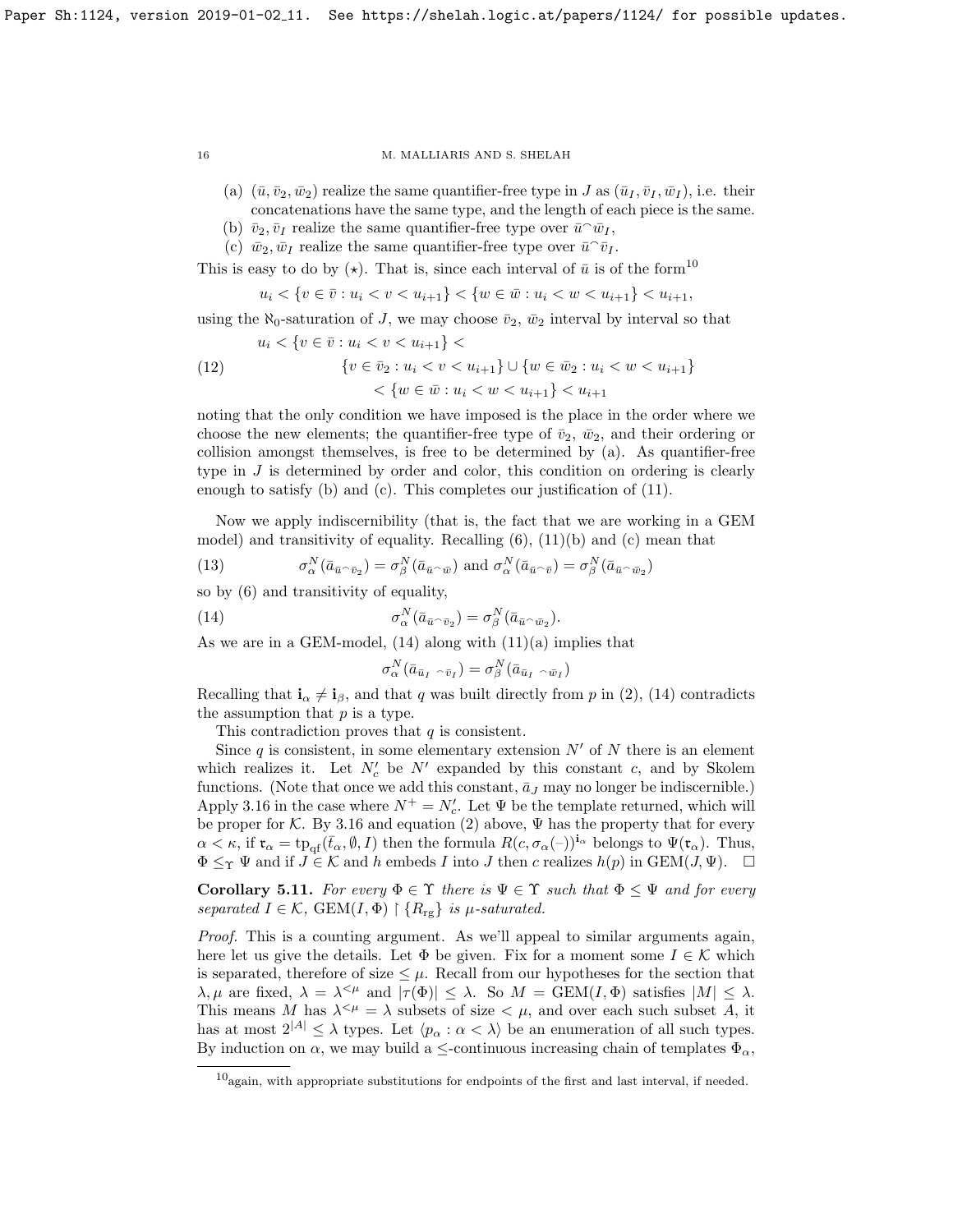where  $\Phi_{\alpha+1}$  is the result of applying Claim [5.10](#page-13-0) in the case  $\Phi = \Phi_{\alpha}$ , I, and  $p = p_{\alpha}$ . Let  $\Psi$  be the union of this chain of templates, recalling [7.4.](#page-19-2) Let  $N = \text{GEM}(I, \Psi)$ . Then  $|N| \leq \lambda$ . Moreover,  $M \upharpoonright_{\{R_{\text{rg}}\}} \preceq N \upharpoonright_{\{R_{\text{rg}}\}}$  and all random graph types over subsets of M of size  $\lt \mu$  are realized in N. By repeating this construction  $\lambda$ -many times, we obtain a template

<span id="page-16-0"></span>
$$
\Psi_{I,\Phi}
$$

which is  $\geq \Phi$  and has the property that for our given I, GEM $(I, \Psi)$  has size  $\leq \lambda$  and is saturated for all random graph types over subsets of size  $\lt \mu$ . (This is already enough for the proof of Theorem [5.5](#page-11-2) below.)

To find a single  $\Psi$  which works for all separated I, first note that there are a bounded number of separated  $I \in \mathcal{K}$ , up to isomorphism. (In fact, there are no more than  $\lambda$ : any separated I has size  $\leq \mu$ , and any separated J occurs as a subset of some separated I of size  $\mu$ . So there are no more than  $2^{\mu}$  separated I of size exactly  $\mu$ , up to isomorphism; each has  $\leq 2^{\mu}$  subsets, up to isomorphism, and recall  $\lambda \geq 2^{\mu}$ .) So we can enumerate all such I as  $\langle I_{\alpha} : \alpha < \lambda \rangle$ , each occurring cofinally often, and build a  $\leq_T$ -increasing continuous chain of templates  $\Phi_{\alpha}$ , where each  $\Phi_{\alpha+1}$  is built as  $\Psi_{I,\Phi_{\alpha}}$  from [\(15\)](#page-16-0) above. The union of this chain will be our desired  $\Box$ template.  $\Box$ 

Now for the non-saturation half of the argument. In the next claim, recall that "cut" means "unfilled cut". A comment on strategy: in any  $J \in \mathcal{K}$ , the quantifier free type of a tuple is determined by its order type and the colors of its elements. I is separated, so each element has its own color. We consider  $I$  as a subset of some saturated J where, say, the order is dense and some fixed color occurs densely often. Note that the f we find isn't an embedding of  $Y \cup Z$  to J, because all elements in the range of f will have the same color. It would suffice to let f choose a sequence suitably cofinal in each side, all of the same color.

<span id="page-16-1"></span>**Claim 5.12.** Suppose  $I \in \mathcal{K}$  is separated,  $\kappa$  is an infinite regular cardinal, and  $(\langle s_\alpha : \alpha < \kappa \rangle, \langle t_\alpha : \alpha < \kappa \rangle)$  is a cut of I. Then  $GEM(I, \Phi) \restriction {\langle <_{dlo} \rbrace}$  is not  $\kappa^+$ -saturated, and in fact omits the type

$$
q(x) = \{ (s_{\alpha} <_{dlo} x <_{dlo} t_{\alpha}) : \alpha < \kappa \}.
$$

Proof. We'll prove the a priori stronger claim that for some sufficiently saturated J with  $I \subseteq J$ , p is not realized in  $EM(J, \Phi)$ . This suffices under our global assumption [\(3.8\)](#page-7-1) that  $EM(I, \Phi) \preceq EM(J, \Phi)$ .

Recall assumption [5.9\(](#page-12-2)d) which says that our templates "represent"  $\langle d_{\text{do}}: \text{ when } d_{\text{do}} \rangle$ "  $s < t$  are from the index model then  $a_s <_{\text{dlo}} a_t$ . Let  $Y = \{s_\alpha : \alpha < \kappa\}$  and let  $Z = \{t_{\alpha} : \alpha < \kappa\}.$  Observe that we can find some sufficiently saturated  $J \in \mathcal{K},$ containing  $I$ , and a function  $f$  such that:

- (a) f is a function from  $Y \cup Z$  to J
- (b) if  $s \in Y$  then  $s <_J f(s) <_J (Y)_{>s} := \{d \in Y : s <_{I_1} d\}.$
- (c) if  $t \in Z$  then  $(Z)_{< t} < J$   $f(t) < J$   $t$
- (d) if  $s \in Y$ ,  $t \in Z$  then  $f(s)$ ,  $f(t)$  realize the same quantifier free type in J over  $(J)_{\leq s} \cup (J)_{\geq t}$ .

Note that  $p(x)$  implies  $\{(a_{f(s)} \leq_{dlo} x) \wedge (x \leq_{dlo} a_{f(t)}) : (s,t) \in Y \times Z\}$ . In  $GEM(J, \Phi)$  if there were  $a = \sigma(\bar{a}_{\bar{u}})$  realizing p, choose  $s \in Y$  and  $t \in Z$  such that  $[s, t] \cap \text{range}(\bar{u}) = \emptyset$ , which possible simply because  $\bar{u}$  is finite. Then because we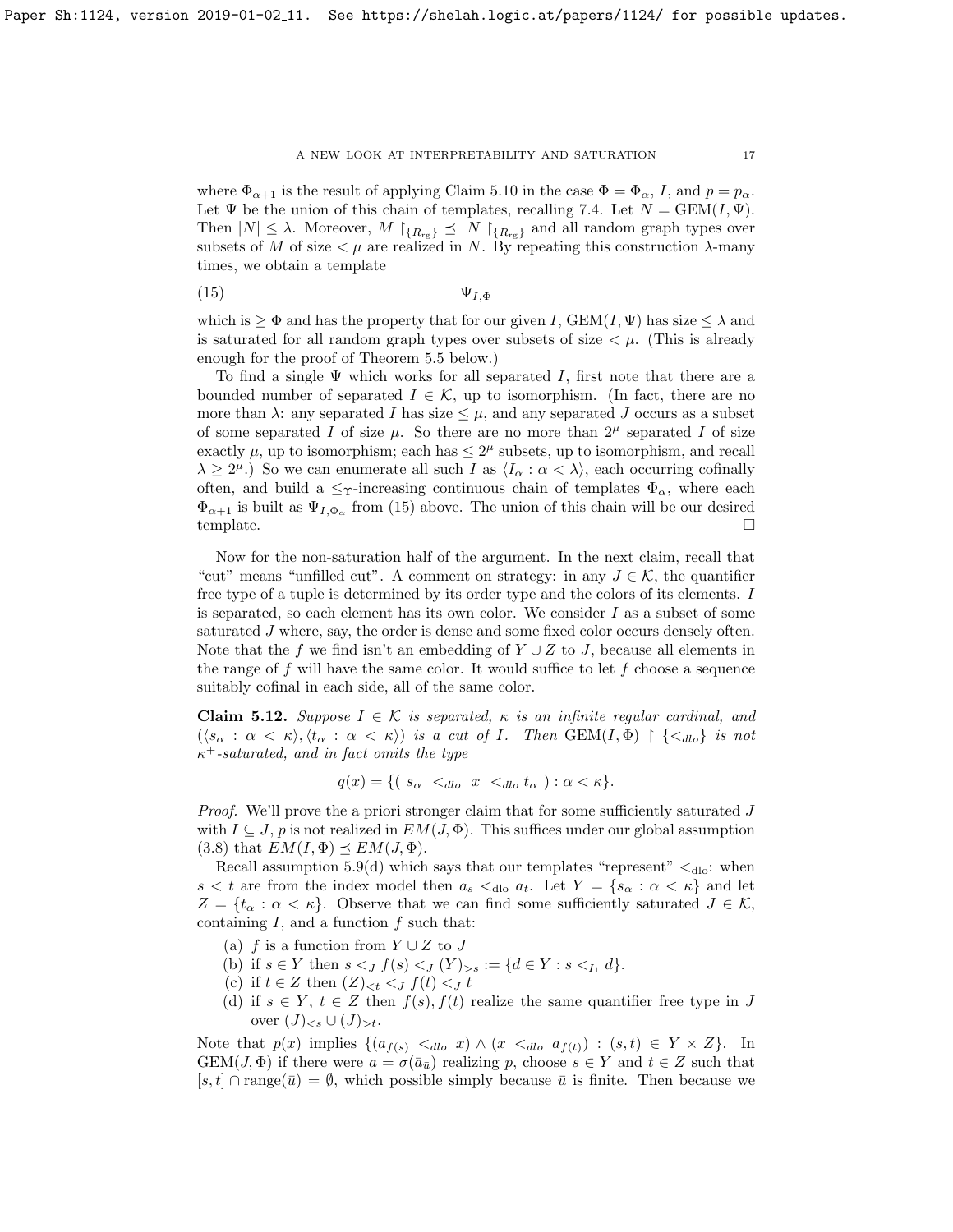have assumed a realizes p, a must satisfy the formula  $(a_{f(s)} \lt_{dlo} x)$  and also the formula  $\neg(a_{f(t)} \leq_{dlo} x)$ . This contradicts (d), so completes the proof.

We now prove Theorem [5.5](#page-11-2) from the beginning of the section.

*Proof of Theorem [5.5.](#page-11-2)* Recall [5.7](#page-12-3) and from [5.6](#page-12-4) the assumption  $\lambda = \lambda^{<\mu}$ . It suffices to show that for every  $\kappa^+ \leq \mu$ , there are  $\Phi \in \Upsilon$  and  $I \in \mathcal{K}$  such that for  $M =$  $GEM_{\tau(T_*)}(I,\Phi)$ , we have that  $M \upharpoonright_{\{R_{\text{rg}}\}}$  is  $\mu$ -saturated but  $M \upharpoonright_{\{\langle \langle \text{d}_l \rangle \}}$  is not  $\kappa^+$ saturated. Choose  $I \in \mathcal{K}$  which is separated and has a  $(\kappa, \kappa)$ -cut (note that there is a cardinality restriction on separated I, but in our case  $\kappa < \mu$ ). Let  $\Phi$  be from [5.11](#page-15-2) and apply it to the selected I. By [5.11](#page-15-2) and [5.12,](#page-16-1)  $M_{\tau(T_*)}(I, \Phi)$  is as desired.  $\square$ 

**Conclusion 5.13.**  $T_{rg}$  is minimum among the (complete, countable) unstable theories in  $\leq^*_1$  and does not belong to the maximum class.

Proof. By Lemma [4.2](#page-9-1) and Theorem [5.5.](#page-11-2)

$$
\qquad \qquad \Box
$$

## 6.  $T_{\text{feq}}$  is minimal among the non-simple theories

<span id="page-17-1"></span><span id="page-17-0"></span>**Theorem 6.14.**  $T_{\text{feq}}$  is  $\leq_1^*$ -minimum among the complete countable non-simple theories.

*Proof.* Let  $T_1$  be a complete, countable, non-simple first order theory. Without loss of generality,  $T_1$  has  $TP_2$  and not  $SOP_2$ , as  $SOP_2$  is already sufficient for maximality, Fact [2.21](#page-6-4) above. We'll build on the proof of Lemma [4.2.](#page-9-1)

Let  $\varphi(\bar{x}, \bar{y})$  be a formula which has  $TP_2$  for  $T_1$ . (In what follows, we'll write as if  $\ell(x) = \ell(y) = 1$ , but this is again only for simplicity of notation.) That is, in some model of  $T_1$ , there is an array  $\{a_{i,j} : i < \omega, j < \omega\}$  of elements of M (i.e. of  $\ell(y)$  Such that for any  $X \subseteq \omega \times \omega$ ,  $\{\varphi(x, a_{i,j}) : (i,j) \in X\}$  is consistent if and only if  $(i, j) \in X \land (i', j) \in X \implies i = i'$ , i.e. X does not contain more than one element from each column.

We'll assume that  $T_1, T_{\text{rg}}, T_{\text{feq}},$  and  $Th(\mathbb{N}, <)$  have disjoint signatures.

Let  $M$  be a countable model whose theory  $T$  satisfies:

- (a) M expands  $(N, <)$ .
- (b)  $M \upharpoonright \tau(T_{\text{feq}})$  is a countable model of  $T_{\text{feq}}$ .

That is, there is a unary predicate  $P^M$  which is countably infinite.  $P^M$  is partitioned into two infinite sets,  $P_0^M$  and  $P_1^M$ . On  $P_1^M$ , there is an equivalence relation  $E_0^M$  which has infinitely many classes, all of which are infinite. Finally, there is a function  $F_0^M : P_0^M \times P_1^M \to P_1^M$  which essentially chooses, for each  $a$  in the set  $P_0$ , a path through the equivalence classes. More formally, for each  $(a, b) \in P_0^M \times P_1^M$ ,  $E_0^M(F_0^M(a, b), b)$  and for any finitely many  $b_1, \ldots, b_n$ ,  $b'_1, \ldots, b'_m$  from  $P_1^M$  which are pairwise  $E_0^M$ -inequivalent, there is  $a \in P_0^M$  such that

$$
M \models \bigwedge_{1 \leq i \leq n} F_0(a, b_i) = b_i \land \bigwedge_{1 \leq j \leq m} \neg F_0(a, b'_j) = b'_j.
$$

(c)  $M \upharpoonright \tau(T_1)$  is a countable model of  $T_1$ , containing a sequence  $\langle b_i : i \langle \omega \rangle$ satisfying the conclusion of Claim [4.4.](#page-10-0)

The domain of this model is  $Q^M$ .  $S^M$  is a binary relation with  $T \vdash S \subseteq Q \times Q$ and  $T \vdash ``S$  has  $TP_2"$ , that is, there is an array  $\{a_{i,j} : i < \omega, j < \omega\}$  in  $Q^M$  as described above. (As before, we just let S name  $\varphi$ . Note that the sequence  $\bar{b}$ will not necessarily be a sequence on which  $\varphi$ , or S, has  $TP_2$ ; we simply need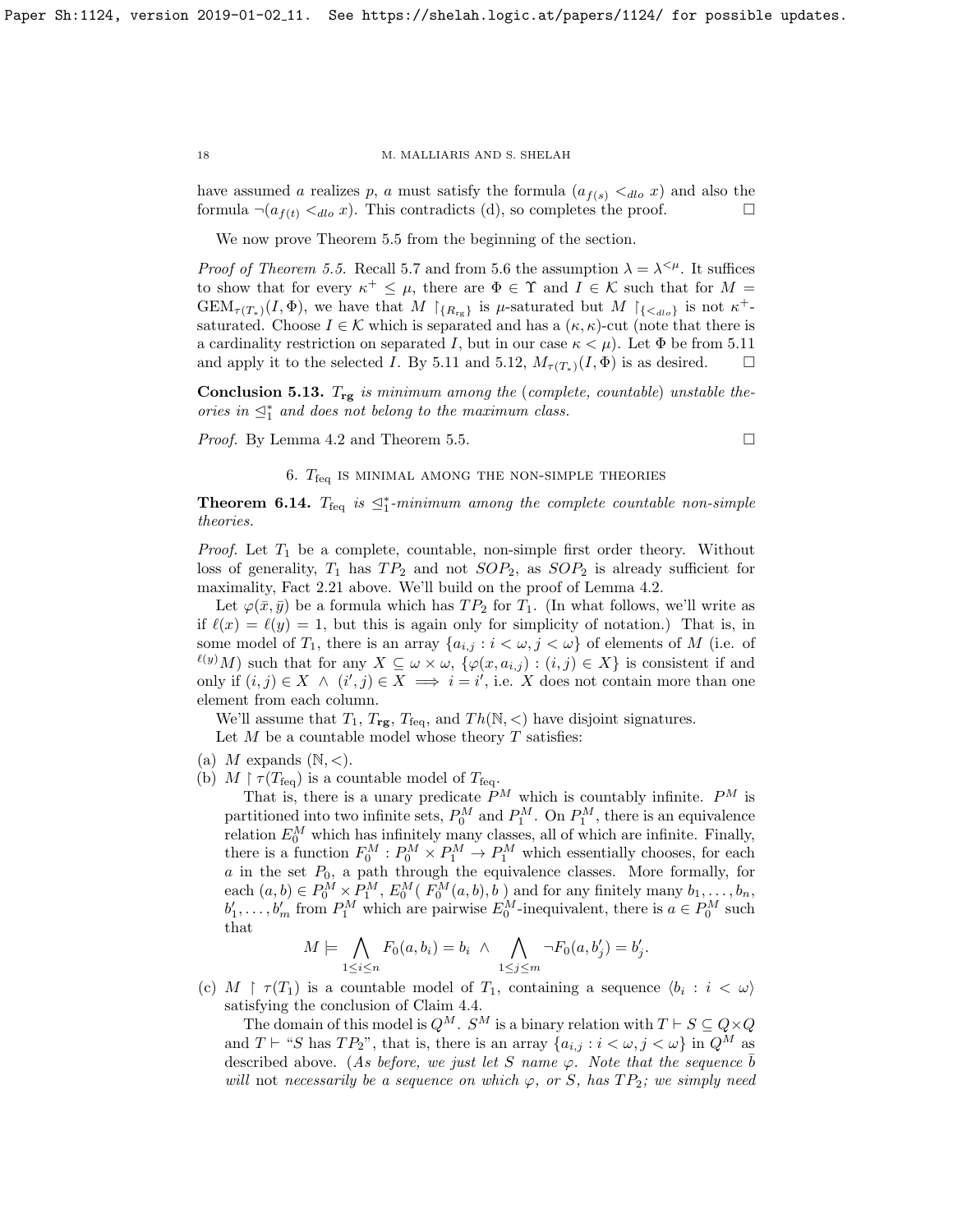it to be a sequence on which  $\varphi$ , so S, has the independence property, which is fine as  $TP_2$  implies  $IP$ .)

(d)  $F^M$  is an injective function from N into  $Q^M$  such that for every  $a \in Q^M$ , for some truth value **t**, for every *n* large enough,  $M \models \varphi[a, F^M(n)]^{\mathbf{t}}$ . (It suffices to let  $F^M(n) = b_n$  where  $\langle b_n : n \langle \omega \rangle$  is from Claim [4.4.](#page-10-0))

(e)  $G^M$  is a one to one and onto function from  $P_1^M$  to  $\{a_{i,j} : i < \omega, j < \omega\} \subseteq Q^M$ which respects consistency and inconsistency in the natural way, *i.e.* such that for  $b, b' \in P_1^M$ ,  $\{S^M(x, G^M(b)), S^M(x, G^M(b'))\}$  is inconsistent. (Note that T will record that for all finite k, if  $b_1, \ldots, b_k \in P_1^M$  then

$$
\{S(x,G(b_1)),\ldots,S(x,G(b_k))\}
$$

is consistent in M iff the  $b_i$  are pairwise  $E_0^M$ -inequivalent.)

- (f)  $G^M_*$  is a one to one and onto function from  $P_1^M$  to  $\mathbb{N}^M$ .
	- (Note that T will record that for every  $n \in \mathbb{N}^M$ , for every definable subset  $U \subseteq n$ , if  $\{(G_*^{-1})^M(a) : a \in U\}$  are pairwise  $E_0^M$ -inequivalent, then the set of  ${F_0(x, G^{-1}(a)) = a : a \in U} \cup {F_0(x, G^{-1}(b)) : b < n, b \notin U}$  is consistent and moreover realized by an element of  $P^M$ . Note that definable means with parameters in  $\mathcal{L}(\tau(T))$ .)
- (g) Finally, though we won't need to refer to the rest by name, for every instance of the word "infinite" in the above catalogue, add a new function symbol interpreted as a bijection between N and the given infinite set. In the case of the equivalence relation, it will be a parametrized family of functions.

Now let N be any model of T. It will suffice to prove that if  $N \restriction \tau(T_1)$ , or really just  $N \upharpoonright \{Q, S\}$ , is  $\mu$ -saturated, then the following are true. Since our theory simply expands that described in the proof of Lemma [4.2](#page-9-1) (in the case, say, where  $T_1 = T_{\text{rg}}$ ) we have by the same proof that (1) and (2) where:

(1)  $\mathbb{N}^N$  has cofinality  $\geq \mu$ .

Note: this is the only place we use the sequence from Claim [4.4.](#page-10-0)

(2) N satisfies  $\lt \mu$ -regularity, meaning that every set of  $\lt \mu$  elements is contained in some pseudofinite set.

# (3)  $N \upharpoonright \tau(T_{\text{feq}})$  is  $\mu$ -saturated.

Suppose  $P^M$  is not  $\mu$ -saturated. In the most interesting case, there is an omitted 1-type p of cardinality  $\lt \mu$  of the form:

$$
\{(F_0(x, b_\alpha) = b_\alpha)^{\text{if } \eta(\alpha)} : \alpha < \alpha_* < \mu\}
$$

for some  $\eta \in \alpha^*2$  and  $\langle b_\alpha : \alpha < \alpha_* \rangle$  pairwise  $E_0^N$ -inequivalent. Invoking the bijection  $G_*^N$  from item (f) from  $Q^N$  onto  $\mathbb{N}^N$ , we know that by item (1), the image of  $\{a_{\alpha} : \alpha < \alpha^*\}$  is bounded in  $\mathbb{N}^N$ , say by  $b_*$ .

As before we translate to a type in  $T_1$ . Let  $a_{\alpha} = G^N(b_{\alpha})$  for  $\alpha < \alpha_*$ . Then  ${a_{\alpha} : \alpha < \alpha_*}$  is a subset of  $Q^N$ , and  ${S(x, a_{\alpha})}^{\text{if } \eta(\alpha)} : \alpha < \alpha_*}$  is consistent by our definition of T. By our assumption that  $N \upharpoonright \{Q, S\}$  is saturated, this type is realized, say by  $d$ .

And just as before, we have that  $U = \{b \in P_1^N : G_*^N(b) < b_*, S^N(d, G^N(b))\}$ is a first-order definable subset of  $N$  (with parameters). By our choice of  $T$ , as explained in the comment to item (f), this is enough to show p is realized in  $P^M$ , which proves (3). This completes the proof of the theorem.  $\Box$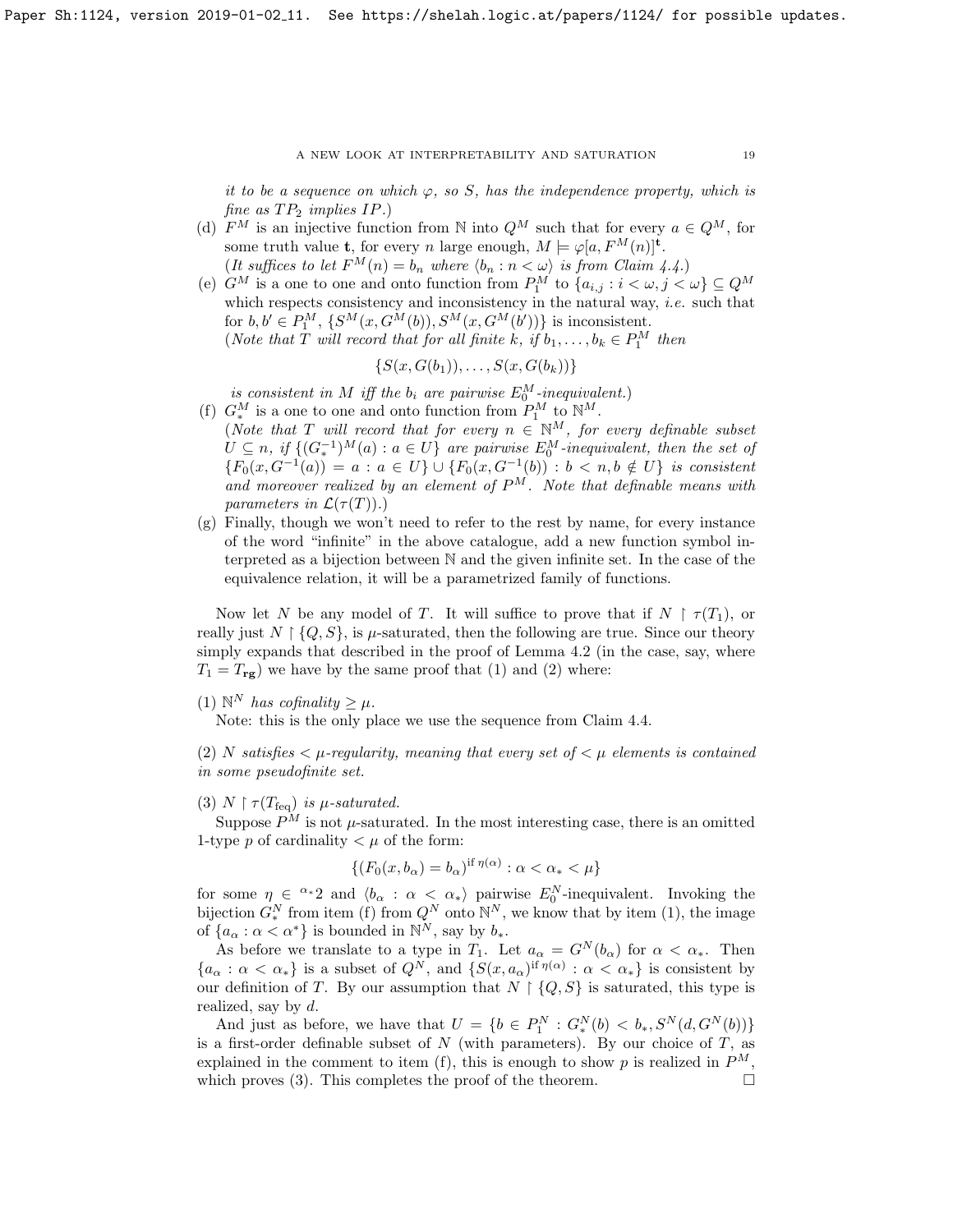Corollary 6.15.  $T_{\text{feq}}$  is  $\leq^*_{\aleph_1}$ -minimum among the complete countable non-simple theories.

7. Non-simple theories are not below simple theories

<span id="page-19-0"></span>In this section we prove Theorem [7.1,](#page-19-1) which says that non-simple theories are not below simple theories in the interpretability ordering  $\leq^*$ . The precedent is the main theorem of [\[15\]](#page-29-3), Theorem 8.2 there, which shows that assuming existence of a supercompact cardinal  $\sigma$ , there exist regular ultrafilters which saturate all simple theories of size  $\lt \sigma$  and do not saturate any non-simple theories. This implies that under a large cardinal hypothesis,  $\neg$  $(T_1 \trianglelefteq^*_{\aleph_1} T_0)$ . The proof we give here is in ZFC, so is a strict improvement on this quotation.

<span id="page-19-1"></span>**Theorem 7.1.** Let  $T_0$  be any simple theory and  $T_1$  any non-simple theory. Then

 $\neg (T_1 \trianglelefteq^*_1 T_0).$ 

We will prove the theorem at the end of the section, after several lemmas.

**Observation 7.2.** Since any theory which is not simple has either  $TP_2$  or  $SOP_2$ , and any theory with  $SOP_2$  is  $\leq^*$  maximal by 2.[21](#page-6-4), it will suffice to prove the theorem in the case where  $T_1$  has  $TP_2$ . In fact, by Theorem [6.14](#page-17-1) above, it would suffice to prove the theorem in the case where  $T_1 = T_{\text{feq}}$ .

<span id="page-19-3"></span>Hypothesis 7.3. In this section,

- (1)  $T_0$  is a simple theory. (We can use many such theories simultaneously.)
- (2)  $T_1$  is a non-simple theory with  $TP_2$ .
- (3)  $\kappa = \text{cof}(\kappa) \geq \kappa(T_0).$
- (4)  $\kappa \leq \mu$ ,  $\lambda = \lambda^{\leq \mu}$ .
- (5)  $T_*$  is a theory which interprets both  $T_0$  and  $T_1$ , i.e. a potential candidate for showing  $T_0 \n\leq^* T_1$ . We assume [\(1](#page-2-1).7 above)  $T_*$  has Skolem functions.
- (6)  $F_*$  is a binary function symbol of  $\tau(T_*) \setminus \tau(T_0) \setminus \tau(T_1)$  and there is an identification between some formula of  $T_1$  with  $TP_2$  and the graph of F in the sense that:
	- (a) for any  $M \models T_0$ ,  $M \models "F_*]$  is a 2-place function such that any finite function is represented by some  $F(-, a)$ ."
	- (b) if  $M \restriction \{F_*\}$  omits a type, then  $M \restriction \tau(T_1)$  omits one of the same size.
- (7)  $K = \mathcal{K}_{\kappa}^{tr}$ , the class of normal trees with  $\kappa$  levels, lexicographic order, tree order and predicates for levels, see 3.[20](#page-9-3) above.
- (8)  $\Upsilon$  is the class of templates proper for K which satisfy our global hypotheses [3](#page-7-1).8 and also satisfy: for every  $I \in \mathcal{K}$  and  $\Phi \in \Upsilon$ ,  $GEM(I, \Phi) \models T_*$ .
- (9)  $\leq=\leq_\Upsilon$  is the natural order on this class, as in [3.15.](#page-8-2)

<span id="page-19-2"></span>**Observation 7.4.**  $\Upsilon$  is closed under unions of increasing sequences of length  $\leq \lambda$ (and more but this is all we need here).

A comment on strategy. First, in [7.5,](#page-20-0) we'll show that we may increase the given template  $\Phi$  to  $\Psi$  to ensure types have a finite satisfiability property. Note that Claim [7.5\(](#page-20-0)2) tells us types in  $GEM(...,\Phi)$  are finitely satisfiable in  $GEM(...,\Psi)$ ; a simple induction in Claim [7.9](#page-22-0) is needed to use the same template in both halves of the statement. The saturation argument, Lemma [7.10,](#page-22-1) depends on showing that if we take a type over (the Skolem hull of those parts of the skeleton whose indices lie in) a single branch and look at many copies of such a type, their union is consistent.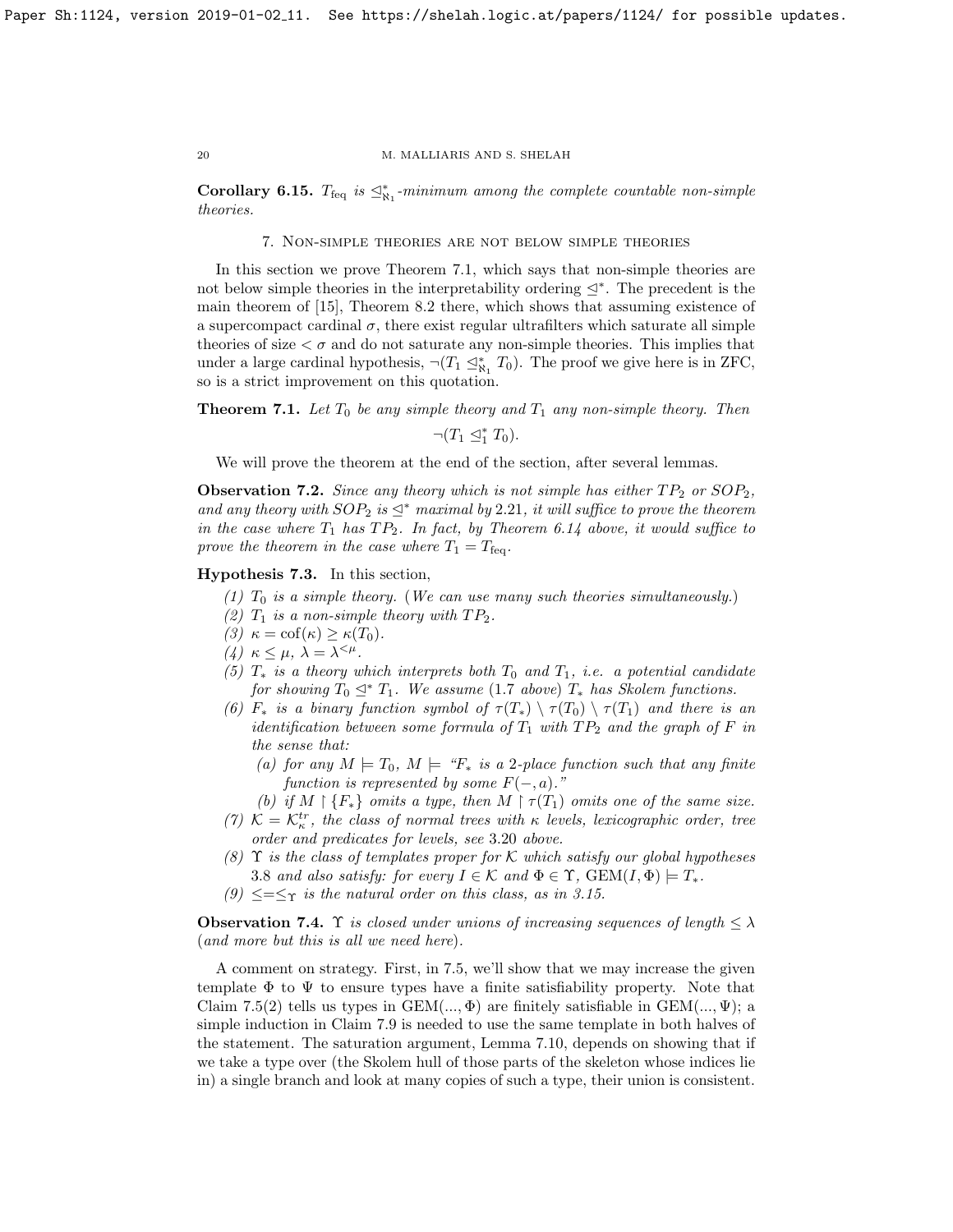In that proof the independence theorem plays a key role. Its use will be justified by finite satisfiability, from [7.5](#page-20-0) and [7.9.](#page-22-0) The non-saturation argument is Claim [7.13.](#page-24-0)

# <span id="page-20-0"></span>Claim 7.5. For every  $\Phi \in \Upsilon$ , there is  $\Psi \in \Upsilon$  such that:

(1)  $\Phi \leq \Psi$ (2) for every standard  $I \in K$  and  $\eta \in I$  of level  $i < \kappa$ , every type of  $\tau(T)$  which  $GEM(I^{\geq \eta} \cup I^{\leq \eta}, \Phi)$  realizes over  $GEM(I^{\perp \eta} \cup I^{\leq \eta}, \Phi)$  inside  $GEM(I, \Phi)$  is finitely satisfiable in  $GEM(I^{\leq \eta}, \Psi)$  where:  $I^{\perp \eta} = \{ \eta \in I : \neg (\eta \trianglelefteq \nu) \},\$  $I^{\geq \eta} = {\nu \in I : \eta \subseteq \nu},$ 

 $I^{\leq \eta} = \{ \nu \in I : \nu \leq \eta \}.$ 

*Proof.* To begin, let's carefully choose  $I_0, I_1 \in \mathcal{K}$ . Towards this, fix  $J_0$  to be any infinite  $\aleph_0$ -saturated linear order. Let  $J_1$  be the linear order given by  $J_0 \times \mathbb{Q}$ , with the usual (lexicographic) order.

Let  $I_1 \in \mathcal{K}$  be the index model whose domain is  $\kappa > J_1$ . Then  $I_1$  is a tree of sequences [of pairs, though we can't refer to the pairing in  $\tau(\mathcal{K})$ ] with predicates  $P_i$  naming level i for  $i < \kappa$ , the tree order  $\leq$ , and the lexicographic order  $\leq_{\text{lex}}$ , i.e. lexicographic order on the tree. Let  $I_0 = \kappa > (J_0 \times \{0\}) \subseteq I_1$ , the sequences of pairs with second coordinate constantly 0. Let  $M_1 = \text{GEM}(I_1, \Phi)$  with skeleton  $\mathbf{a} = {\overline{a}_\eta : \eta \in I_1}$  and let  $M_0 = \text{GEM}(I_0, \Phi)$  with skeleton  $\mathbf{a} \restriction I_0$ .

This construction accomplishes:

- (a)  $I_0$  is  $\aleph_0$ -saturated for K (so later we may apply [3.16\)](#page-8-1).
- (b)  $M_0 = \text{GEM}(I_0, \Phi) \preceq M_1 = \text{GEM}(I_1, \Phi)$ , immediate by  $I_0 \subseteq I_1$ , see [3.8.](#page-7-1)
- (c)  $M_1$  acts like a larger saturated model around  $M_0$  in a sense we now explain.

Working in  $M_1$ , let's "pad"  $M_0$  by building in witnesses to finite satisfiability, as follows. Define a new set of function symbols

(1) 
$$
\mathcal{F} = \{F_{i+1,j,\nu} : i+1 < j < \kappa, \nu \in [i+1,j](\mathbb{Q} \setminus \{0\})\}.
$$

Let  $M_1^+$  be  $M_1$  expanded to a model of  $\tau(\Phi) \cup \mathcal{F}$  in the following way.<sup>[11](#page-20-1)</sup> For every  $i+1 < j < \kappa$ , and for every  $\nu \in {}^{[i+1,j]}(\mathbb{Q} \setminus \{0\})$ , expand  $M_1$  by defining  $F_{i+1,j,\nu}$  to be the function with domain  $\{\bar{a}_\eta : P_{i+1}(\eta)\} = \{\bar{a}_\eta : \eta \in I_0, \ell(\eta) = i + 1\}$  such that  $F_{i+1,j,\nu}(\bar{a}_{\eta}) = \bar{a}_{\rho}$  when  $\eta \triangleleft \rho \in {}^{j}(J_1)$  and  $(\forall j)(i+1 \leq i' < j \implies \rho(i') = (t,\nu(i')),$ where t is such that  $\eta(i) = (t, 0)$ .

Let  $M^*$  be the submodel of  $M_1^+$  generated by  $\{\bar{a}_\eta : \eta \in I_0\}$ . We now argue that  $M^*$  has the following key property.

<span id="page-20-2"></span>Subclaim 7.6. For every quantifier free formula  $\varphi(\bar{x}_0,\ldots,\bar{x}_{k-1},\bar{y}_0,\ldots,\bar{y}_{m-1})$  of  $\tau(\Phi)$ , every  $\eta \in I_0$ , every  $\eta_0, \ldots, \eta_{m-1} \in I_0^{\perp \eta} \cup I_0^{\leq \eta}$  and every  $\eta_0^*, \ldots, \eta_{k-1}^* \in$  $I_0^{\geq \eta} \cup I_0^{\leq \eta}$  there exist function symbols  $F_0, \ldots, F_{k-1} \in \mathcal{F}$  such that

$$
if M^* \models \varphi[\bar{a}_{\eta_0^*}, \dots, \bar{a}_{\eta_{k-1}^*}, \bar{a}_{\eta_0}, \dots, \bar{a}_{\eta_{m-1}}]
$$
  
*then*  $M^* \models \varphi[F_0(\bar{a}_{\eta}), \dots, F_{k-1}(\bar{a}_{\eta}), \bar{a}_{\eta_0}, \dots, \bar{a}_{\eta_{m-1}}].$ 

<span id="page-20-1"></span><sup>&</sup>lt;sup>11</sup>Informally, for every  $\eta \in I_0$  of successor length  $i+1$ , and every given sequence  $\nu$  of j additional non-zero rationals, the function  $F_{i+1,j,\nu}$  sends  $\bar{a}_{\rho}$  to  $\bar{a}_{\rho}$  where  $\rho$  is obtained by concatenating onto  $\eta$  a sequence of j additional elements whose first coordinate just repeats the last first coordinate of  $\eta$  and whose second coordinates are those given by  $\nu$ . The reason to use  $i+1$  is to have a last first coordinate to repeat.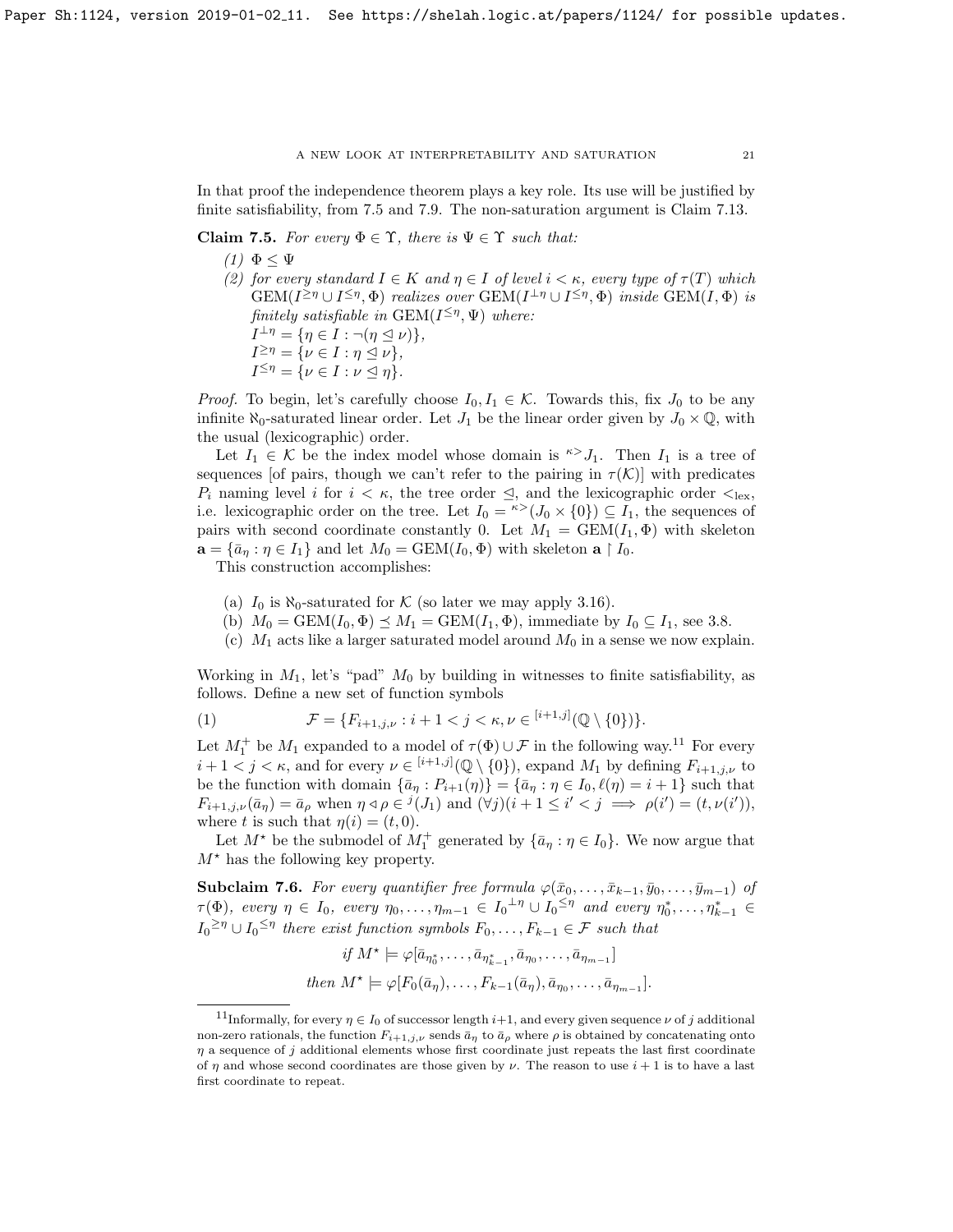Moreover, the choice of functions is an invariant of the set of types

$$
\{\operatorname{tp}_{\mathrm{qf}}(\langle \eta, \eta_0, \ldots, \eta_{m-1} \rangle, \emptyset, I_0), \operatorname{tp}_{\mathrm{qf}}(\langle \eta, \eta_0, \ldots, \eta_{m-1}, \eta_0^*, \ldots, \eta_{k-1}^* \rangle, \emptyset, I_1)\}.
$$

*Proof of Subclaim [7.6.](#page-20-2)* We unwind the definitions. As  $M^*$  is a submodel of  $M_1^+$ and  $\varphi$  is quantifier free in  $\tau(\Phi)$ ,

$$
M^* \models \varphi[\bar{a}_{\eta_0^*}, \dots, \bar{a}_{\eta_{k-1}^*}, \bar{a}_{\eta_0}, \dots, \bar{a}_{\eta_{m-1}}]
$$
  

$$
\iff M_1^+ \models \varphi[\bar{a}_{\eta_0^*}, \dots, \bar{a}_{\eta_{k-1}^*}, \bar{a}_{\eta_0}, \dots, \bar{a}_{\eta_{m-1}}].
$$

As for the elements in the index model, quantifier free type depends only on level, tree-order, and lexicographic order, for each  $\ell < k$  we may find  $i_{\ell}, j_{\ell}, \nu_{\ell}, \rho_{\ell}$  such that first,  $i_{\ell} + 1 < j_{\ell} < \kappa$  and  $\nu_{\ell} \in {^{[i_{\ell}+1,j_{\ell}]}}(\mathbb{Q} \setminus \{0\})$ , second,  $F_{i_{\ell}+1,j_{\ell},\nu_{\ell}}^{M_1^+}(\bar{a}_{\eta}) = \bar{a}_{\rho}$ for  $\ell < k$ , and third,<sup>[12](#page-21-0)</sup>

<span id="page-21-2"></span>(2) 
$$
\begin{aligned} \text{tp}_{\text{qf}}(\eta, \eta_0, \dots, \eta_{m-1}, \eta_0^*, \dots, \eta_{k-1}^*, \emptyset, I_1) &= \\ \text{tp}_{\text{qf}}(\eta, \eta_0, \dots, \eta_{m-1}, \rho_0, \dots, \rho_{k-1}, \emptyset, I_1). \end{aligned}
$$

Now by definition of GEM model, since the skeleton is quantifier-free indiscernibe,

$$
M_1^+ \models \varphi[\bar{a}_{\eta_0^*}, \dots, \bar{a}_{\eta_{k-1}^*}, \bar{a}_{\eta_0}, \dots, \bar{a}_{\eta_{m-1}}] \iff M_1^+ \models \varphi[\bar{a}_{\rho_0}, \dots, \bar{a}_{\rho_{k-1}}, \bar{a}_{\eta_0}, \dots, \bar{a}_{\eta_{m-1}}].
$$

By our choice of  $\rho_{\ell}$ , the last equation above holds if and only if

<span id="page-21-1"></span>
$$
(3) \tM_1^+ \models \varphi[F_{i_0+1,j_0,\nu_0}(\bar{a}_{\eta}),\ldots,F_{i_{k-1}+1,j_{k-1},\nu_{k-1}}(\bar{a}_{\eta}),\bar{a}_{\eta_0},\ldots,\bar{a}_{\eta_{m-1}}].
$$

so recalling the definition of  $M^*$  and the fact that  $\varphi$  is quantifier free, [\(3\)](#page-21-1) holds if and only if

(4) 
$$
M^* \models \varphi[F_{i_0+1,j_0,\nu_0}(\bar{a}_{\eta}),\ldots,F_{i_{k-1}+1,j_{k-1},\nu_{k-1}}(\bar{a}_{\eta}),\bar{a}_{\eta_0},\ldots,\bar{a}_{\eta_{m-1}}]
$$
 which proves the subclaim. *Proof of Subclaim* 7.6.

Before continuing, we record the following immediate corollary to the proof of Subclaim [7.6.](#page-20-2) We'll use x's and y's for arbitrary elements of  $\tau(T)$ -models and s's and  $t$ 's and  $v$ 's for arbitrary elements of index models.

<span id="page-21-3"></span>**Subclaim 7.7.** Let  $\varphi(\bar{x}_0,\ldots,\bar{x}_{k-1},\bar{y}_0,\ldots,\bar{y}_{m-1})$  be a quantifier free formula of  $\tau(\Phi)$ . Suppose  $\mathfrak{r}(t, t_0, \ldots, t_{k-1}, s_0, \ldots, s_{m-1}) \in D_{\mathrm{qf}}(I_0)$  is a type which satisfies  $\mathfrak{r} \vdash \mathfrak{t} \triangleleft t_{\ell} \ \lor \ t_{\ell} \trianglelefteq t$ " for each  $\ell < k$  and  $\mathfrak{r} \vdash "s_i \perp t \ \lor \ s_i \trianglelefteq t"$  for each  $i < m$ . Then there exist functions  $F_0, \ldots, F_{k-1} \in \mathcal{F}$  such that the formula  $\psi = \psi_{\mathfrak{r}}(x, x_0, \ldots, x_{k-1}, y_0, \ldots, y_{m-1})$  given by

$$
\varphi(x_0,\ldots,x_{k-1},y_0,\ldots,y_{m-1}) \implies \varphi(F_0(x),\ldots,F_{k-1}(x),y_0,\ldots,y_{m-1})
$$

belongs to  $tp_{qf}(\bar{a}_{\bar{v}}, \emptyset, M_1^+)$  for any  $\bar{v}$  from  $I_0$  realizing  $\mathfrak{r}$ .

<span id="page-21-0"></span><sup>&</sup>lt;sup>12</sup>Note that in [\(2\)](#page-21-2) the  $\eta_i$ 's are elements of  $I_0 \subseteq I_1$  while the  $\rho_\ell$ 's are just elements of  $I_1$ , the index model for  $M_1$ . Elements of the form  $\bar{a}_{\rho_\ell}$  belong to the skeleton of  $M_1$ , and a fortiori to the expanded model  $M_1^+$ . These elements also belong to the smaller model  $M^+$  by virtue of being equal to  $F^{M_1^+}_{i_\ell+1,j_\ell,\nu_\ell}(\bar{a}_\eta)$ . However, it would be misleading to say " $\bar{a}_{\rho_\ell} \in M^{+\nu}$  because the notation would suggest it is an element of the skeleton, which it is not since  $\rho_{\ell} \notin I_0$ .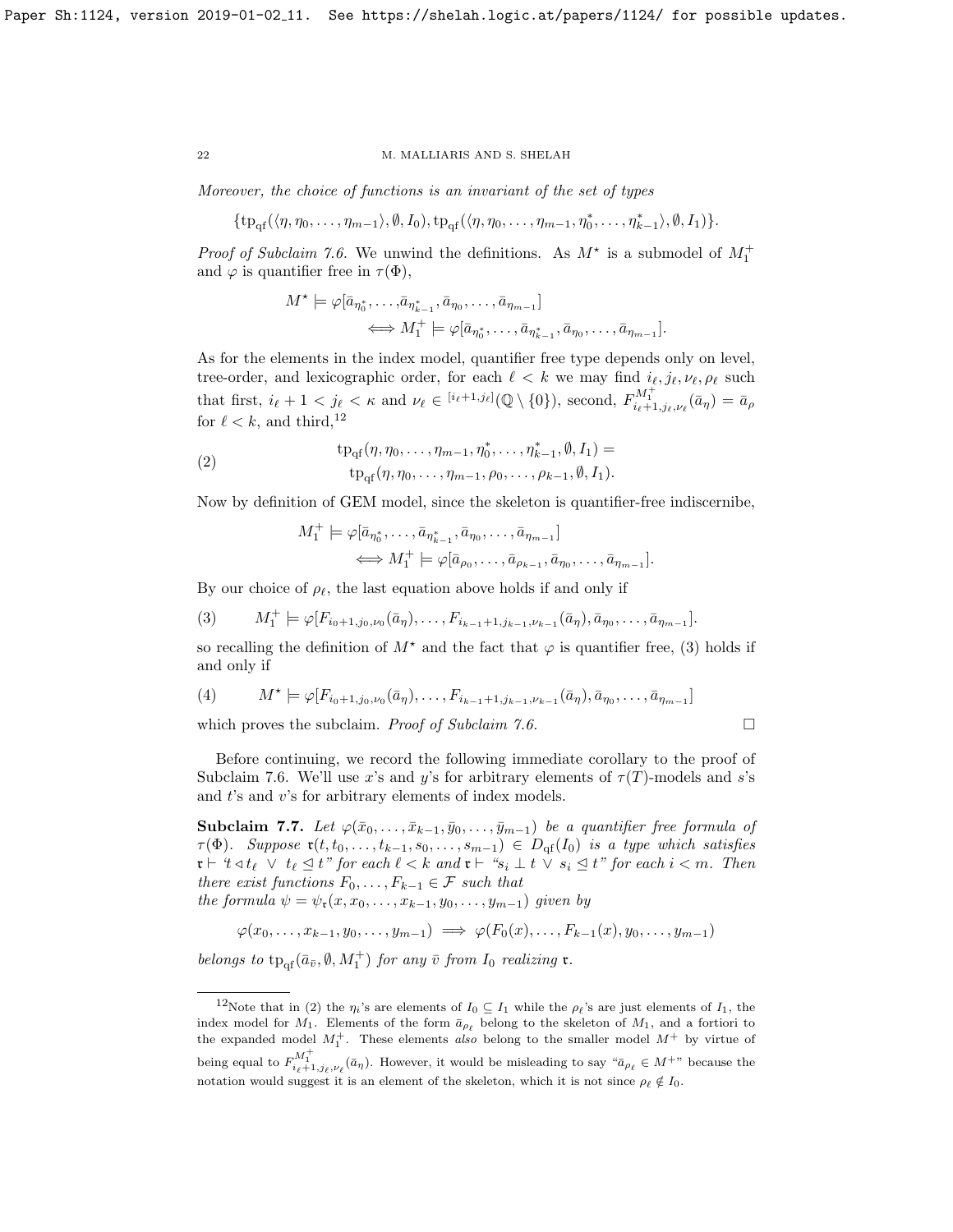We are ready to find  $\Psi$ . Expand  $M^*$  to a model  $M^{**}$  whose theory has Skolem functions. By the Ramsey property [3.16](#page-8-1) applied with  $I_0$ ,  $M_0$  and  $a \restriction I_0$ , and  $M^{\star\star}$  here for J, M and **a**, and  $N^+$  there, there exists a template  $\Psi \geq \Phi$  which is proper for  $I_0$  and which has the property that for each  $\mathfrak r$  satisfying the hypothesis of Subclaim [7.7,](#page-21-3) the formula  $\psi_{\mathfrak{r}}$  from that Subclaim belongs to  $\Psi(\mathfrak{r})$ .

Let us verify that  $\Psi$  satisfies the property of the claim. Let  $I \in \mathcal{K}$  be any standard index model. Let  $N = \text{GEM}(I, \Psi)$ . Let a quantifier-free formula  $\theta(\bar{x}, \bar{y})$ of  $\mathcal{L}(\tau(T))$  be given; this will suffice for the claim as  $T_{\Phi}$  has Skolem functions. Note that by definition of  $\leq_T$ ,  $GEM_{\tau(T)}(I, \Phi) \preceq \text{GEM}_{\tau(T)}(I, \Psi)$ . Suppose  $N \models \theta[\bar{b}, \bar{c}]$ where for some  $\eta \in I$ ,  $\bar{b}$  is a finite sequence of elements of  $GEM(I^{\geq \eta} \cup I^{\leq \eta}, \Phi)$  and  $\bar{c}$  is a finite sequence of elements of  $\overline{\text{GEM}}(I^{\perp \eta} \cup I^{\leq \eta}, \Phi)$ . We would like to find  $\bar{b}'$ from GEM( $I^{\leq \eta}, \Psi$ ) such that  $N \models \theta[\bar{b}', \bar{c}]$ . By definition of GEM-model, there are elements  $\eta_0^*, \ldots, \eta_{k-1}^* \in I^{\geq \eta} \cup I^{\leq \eta}$  and  $\tau(\Phi)$ -terms  $\sigma_0^*, \ldots, \sigma_{\ell-1}^*$  such that

$$
\langle \sigma_0^*(\bar{a}_{\eta_0^*},\ldots,\bar{a}_{\eta_{m-1}^*}),\ldots,\sigma_{j-1}^*(\bar{a}_{\eta_0^*},\ldots,\bar{a}_{\eta_{m-1}^*})\rangle=\bar{b}
$$

and also elements  $\eta_0, \ldots, \eta_{m-1} \in I^{\perp \eta} \cup I^{\leq \eta}$  and  $\tau(\Phi)$ -terms  $\sigma_0, \ldots, \sigma_{j-1}$  such that

$$
\langle \sigma_0(\bar{a}_{\eta_0},\ldots,\bar{a}_{\eta_{k-1}}),\ldots,\sigma_{\ell-1}(\bar{a}_{\eta_0},\ldots,\bar{a}_{\eta_{k-1}})\rangle=\bar{c}.
$$

Let  $\varphi(x_0,\ldots,x_{k-1},y_0,\ldots,y_{m-1})$  be the quantifier-free formula equivalent to  $\theta({\sigma_0^*(x_0,\ldots,x_{k-1}),\ldots,\sigma_{\ell-1}^*(x_0,\ldots,x_{k-1}),\sigma_0(x_0,\ldots,x_{m-1}),\ldots,\sigma_{j-1}(x_0,\ldots,\sigma_{j-1}(x_{j-1}),\ldots,\sigma_{j-1}(x_{j-1},\ldots,x_{j-1})})$  $x_{m-1}$ ) ). By construction it is still a  $\tau(\Phi)$ -formula. Let

$$
\mathfrak{r}=\operatorname{tp}_{\mathrm{qf}}(\eta\cap\eta_0\cap\cdots\cap\eta_m\cap\eta_0^*\cap\cdots\cap\eta_{k-1}^*,\emptyset,I).
$$

Recall  $I_0$  and  $M^*$  from earlier in the proof. Because  $I_0$  was  $\aleph_0$ -saturated, there is some sequence  $\bar{\eta}$  of elements of  $I_0$  realizing r. Because  $\Psi \geq \Phi$ ,  $M_1 = \text{GEM}(I_1, \Phi) \preceq$  $GEM(I_1, \Psi)$  and recall that  $M^*$  is a submodel of  $M_1^+$ , so a fortiori  $M^* \upharpoonright_{\tau(\Phi)} \subseteq M_1$ . As  $\varphi$  is a quantifier-free  $\tau(\Phi)$ -formula, it must be that  $M^* \models \varphi[\bar{a}_{\bar{\eta}}]$ . Apply Subclaim [7.7](#page-21-3) to finish the proof. (Note: we've written finitely satisfiable in " $I^{\leq \eta}$ ," but we've used " $I^{\eta}$ .")

Proof of Claim [7.5](#page-20-0).

$$
\Box
$$

**Remark [7](#page-20-0).8.** The proof of Claim 7.5 did not use any of the assumptions on T, in particular it did not use the simplicity of  $T$ ; so this is also true of Corollary [7](#page-22-0).9.

<span id="page-22-0"></span>Corollary 7.9. Let I be standard. For every  $\Phi \in \Upsilon$ , there is  $\Psi \in \Upsilon$  with  $\Phi \leq \Psi$ such that every type of  $\tau(T)$  which  $GEM(I^{\geq \eta} \cup I^{\leq \eta}, \Psi)$  realizes over  $GEM(I^{\perp \eta} \cup I^{\leq \eta}, \Psi)$  $I^{\leq \eta}, \Psi$  inside GEM $(I, \Psi)$  is finitely satisfiable in GEM $(I^{\leq \eta}, \Psi)$ .

*Proof.* Let  $\Phi_0 = \Phi$ . Choose  $\Phi_n$  by induction on  $1 \leq n < \omega$  to be the result of applying Claim [7.5](#page-20-0) with  $\Phi = \Phi_{n-1}$ . Then  $\Psi = \bigcup_n \Phi_n$  is the desired template, and  $\Phi \leq \Psi \in \Upsilon$  recalling Observation [7.4.](#page-19-2)

Now we will use the hypothesis that  $T$  is simple.

<span id="page-22-1"></span>**Lemma 7.10.** Let I be standard with universe  $\kappa > \{0\}$ . For every  $\Phi \in \Upsilon$ , there is  $\Psi \in \Upsilon$  with  $\Phi \leq \Psi$  such that  $M = \text{GEM}_{\tau(T)}(I, \Psi)$  is  $\mu$ -saturated.

*Proof.* Let I and  $\Phi$  be given. Without loss of generality  $\Phi$  satisfies the conclusion of Corollary [7.9.](#page-22-0) Let  $M = \text{GEM}_{\tau(T)}(I, \Phi)$ . It will suffice to show that if  $p \in \mathbf{S}(M)$ is a type over a set of size  $\lt \mu$  then<sup>[13](#page-22-2)</sup> we can find  $\Psi \geq \Phi$  such that p is realized in

<span id="page-22-2"></span><sup>&</sup>lt;sup>13</sup>We won't really use the size of p when realizing a single type, but just as in [5.11,](#page-15-2) it's important to keep track of size when iterating to produce saturation.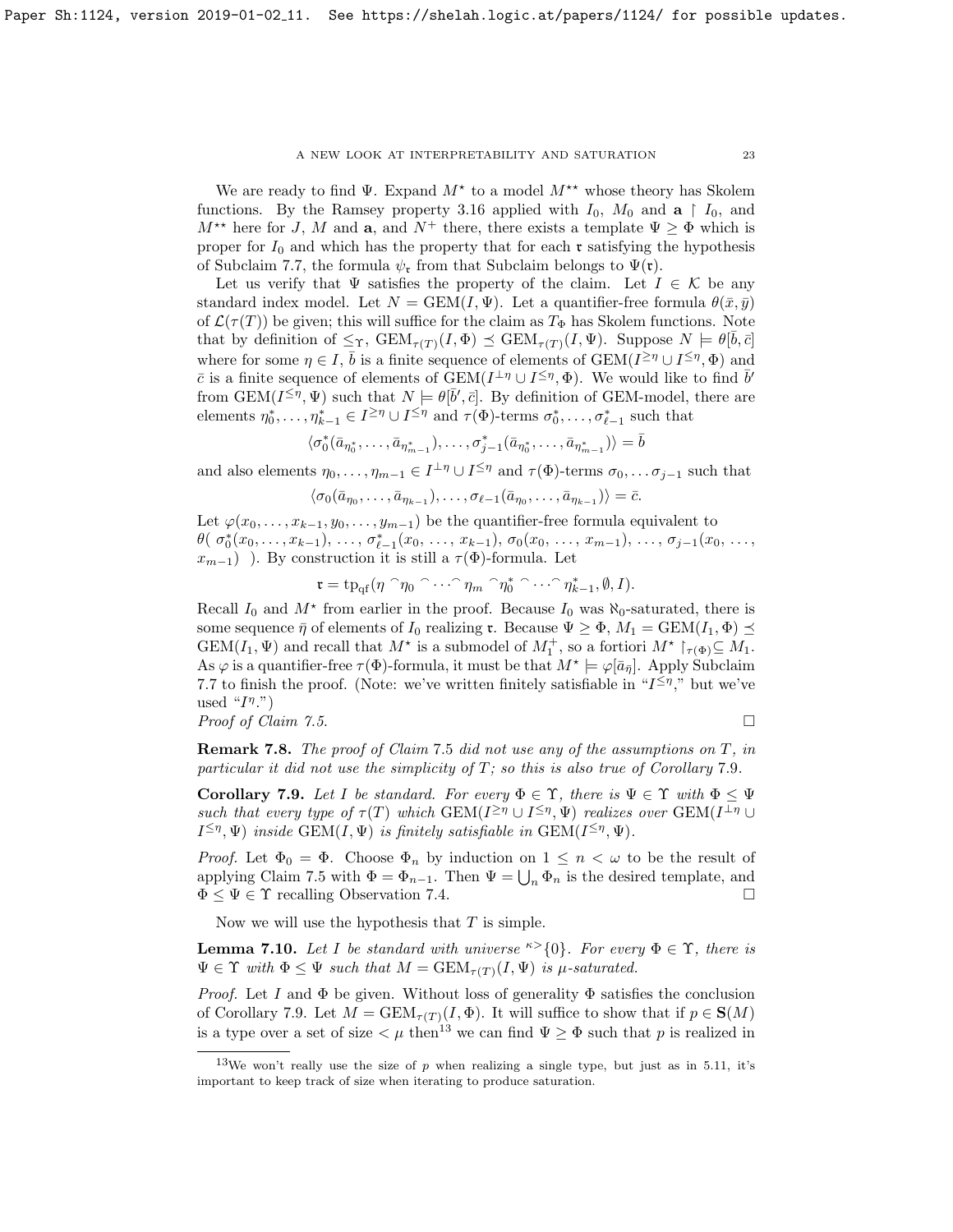$GEM(I, \Psi)$ . We can then iterate to obtain the template producing a  $\mu$ -saturated model just as in Claim [5.11.](#page-15-2)

The first use of simplicity will be not forking over a small set. For  $i < \kappa$ , let  $M_i = \text{GEM}_{\tau(T)}(\{\eta \in I : \ell(\eta) < i\}, \Phi)$ , so the sequence  $\langle M_i : i \leq \kappa \rangle$  is  $\preceq$ -increasing continuous and its union  $M_{\kappa} = M$ . As T is simple and complete and  $\kappa \geq \kappa(T)$ , there is  $i_* < \kappa$  such that p dnf over  $M_{i_*}$ . For simplicity, we may assume  $i_*$  is a successor.

Towards finding  $\Psi$ , we move to work in a saturated index model. Let  $\chi$  be infinite so  $J = \kappa > \chi$  is  $\aleph_0$ -saturated. Let  $N = \text{GEM}_{\tau(T)}(J, \Phi)$ , so  $M \preceq N$ . Let a denote the skeleton of N, extending that of M. For every  $\eta \in \kappa_{\chi}$  let  $h_{\eta}$  be the canonical isomorphism from *I* [recalling it is a single branch] onto  $J_{\eta} = J \upharpoonright {\eta \upharpoonright i : i < \kappa}.$ Let  $\hat{h}_{\eta}$  be the induced isomorphism from M to  $N_{\eta} = \text{GEM}_{\tau(T)}(J_{\eta}, \Phi)$  and let  $p_{\eta} = \hat{h}_{\eta}(p).$ 

We may likewise write these models as unions of chains: let  $N_{\eta,i} = \text{GEM}_{\tau(T)}(\{\eta \in$  $J_{\eta}: \ell(\eta) < i$ ,  $\Phi$ , for each  $i < \kappa$ . It remains true for each  $\eta$  that  $p_{\eta} \in S(N_{\eta})$  dnf over  $N_{\eta,i_*}$ . We arrive to the second use of simplicity, the independence theorem.

Subclaim 7.11. If  $\nu \in i^* \chi$  then

$$
q_{\nu} = \bigcup \{ p_{\eta} : \eta \in {}^{\kappa} \chi, \ \nu \leq \chi \}
$$

is a partial type which dnf over  $N_{\lhd \nu} = \text{GEM}_{\tau(T)}(J \restriction {\rho \leq \nu}, \Phi)$ .

*Proof.* It suffices to consider some finite  $\Lambda \subseteq \Lambda$  and prove  $q_{\Lambda} = \bigcup \{p_{\eta} : \eta \in \Lambda\}$  dnf over  $N_{\leq \nu}$ . We prove this by induction on  $|\Lambda|$ . If  $|\Lambda| = 1$  this is immediate since each  $p_n$  is a type which dnf over  $N_{\leq \nu}$ . So assume  $|\Lambda| = n + 1 \geq 2$ . Let  $\eta_0, \ldots, \eta_n$  list  $\Lambda$  in lexicographically increasing order. Let  $\rho_0 = \eta_{n-1} \cap \eta_n$ , and let  $\rho = \eta_{n-1} \restriction \ell(\rho_0) + 1$ .

Let  $q_* = \bigcup \{ q_\ell : \ell \leq n-1 \}$ , which by inductive hypothesis is a partial type which dnf over  $N_{\leq \nu}$ . Let  $q_{**}$  be a complete nonforking extension of  $q_*$  to  $B = \bigcup \{N_{\leq \eta_\ell}$ :  $\ell \leq n - 1$ . That is,  $q_{**} \in \mathbf{S}(B)$  dnf over  $N_{\leq \nu}$ , so a fortiori dnf over  $N_{\leq \rho}$ .

We have already defined B. For clarity, let  $A = N_{\leq \rho}$ , and let  $C = N_{\leq \eta_n}$ . So  $q_n \in \mathbf{S}(C)$  dnf over  $N_{\leq \nu}$ , so a fortiori dnf over A.

Let's first prove that  $q_{**} \cup q_n$  is consistent and dnf over A. We have that  $A = B \cap$ C, and  $q_{**} \in \mathbf{S}(B)$  dnf over  $A, q_n \in \mathbf{S}(C)$  dnf over  $A$ , and  $q_{**} \upharpoonright A = q_n \upharpoonright A$  (because they agree on any common initial segment). In order to apply the independence theorem, we need to know  $B$  is free from  $C$  over  $A$ .  $A$ ,  $B$ ,  $C$  are universes of models of  $T_0$  and by Claim [7.5,](#page-20-0)  $tp(C, B)$  is finitely satisfiable in A, which suffices.

We conclude that  $Q = q_{**} \cup q_n$  is a consistent partial type which dnf over  $A \supseteq N_{\leq \nu}$ . Recalling the definition of A,  $Q \upharpoonright A$  is a type which dnf over  $N_{\leq \nu}$ because it is just one of the images of  $p$  under one of the automorphisms  $h$ . So by transitivity of nonforking for simple theories, Q dnf over  $N_{\leq \nu}$ , and this proves the subclaim. *Proof of Subclaim [7.7](#page-21-3).*  $\square$ 

To complete the proof of Lemma [7.10,](#page-22-1) let  $N_*$  be a sufficiently saturated elementary extension of N (so, also a  $\tau(\Phi)$ -model) in which for each  $\nu \in {}^{i*}\chi$  the type  $q_{\nu}$  is realized by some  $b_{\nu}$ . Add to  $\tau(\Phi)$  a new unary function symbol  $F_{i_*}$ . Expand  $N_*$  to  $N_*^+$  by interpreting  $F_{i_*}$  so that  $\nu \in i^{(*)}\chi$  implies  $F_{i_*}^{N_*^+}(a_\nu) = b_\nu$ , where  $a_\nu$  belongs to the skeleton of  $N \leq N_*$ . In this language, note that what the subclaim has really shown is that for any finite sequence  $\bar{\eta}$  from a single branch of  $I^{\geq \nu}$  and any formula  $\varphi(x,\bar{a}_{\bar{\eta}})$  in the given type p, whether or not  $N_*^+ \models \varphi[F_{i_*}(a_{\nu}),\bar{a}_{\bar{\eta}}]$  is a property of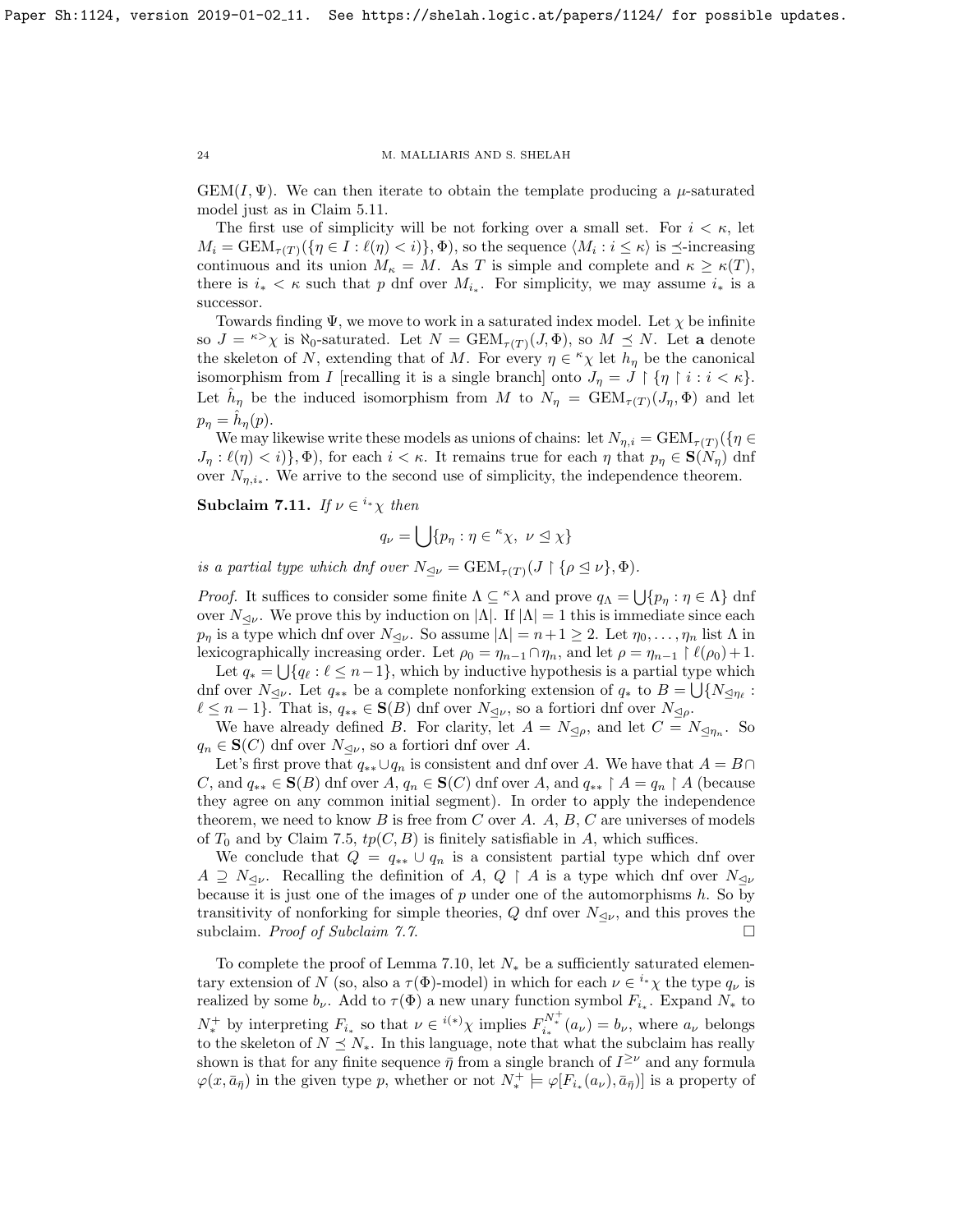the quantifier-free type of  $\bar{\eta}$ . Apply the Ramsey property [3.16,](#page-8-1) with J, GEM(J,  $\Phi$ ) and **a**,  $N_*^+$  here for J, M and **a**,  $N^+$  there, to obtain a template  $\Psi \geq \Phi$  proper for K. By construction, the template  $\Psi$  will have registered from f the correct instructions (definition) to ensure realization. In particular, in the model  $GEM(I, \Psi)$ , for  $\nu = i$ <sup>\*</sup>{0}, we have that  $F_{i*}(a_{\nu})$  will realize p. Proof of Lemma [7.10](#page-22-1).

The proof of [7.10](#page-22-1) remains true restricting to a set of formulas  $\Delta$  which are simple. (Replace "complete nonforking extension in  $S(B)$ " by "nonforking extension in  $\mathbf{S}_{\Delta}(B)$ ".) It's worth noting the following special case of the above argument, when  $\Delta$  is finite, so we may take  $\kappa = \aleph_0$ .

Corollary 7.12. Let I be standard with universe  $\infty$ {0}. Suppose  $\Delta$  is a set of formulas of T such that every  $\Delta$ -type in every model of T does not fork over some finite set. Then for every  $\Phi \in \Upsilon$ , there is  $\Psi \in \Upsilon$  with  $\Phi \leq \Psi$  such that  $M =$  $GEM_{\tau(T)}(I, \Psi)$  is  $\mu$ -saturated for  $\Delta$ -types.

We now return to the main line of the present argument.

<span id="page-24-0"></span>**Claim 7.13.** Let I be standard with universe  $\infty$ {0}. For any  $\Phi \in \Upsilon$ , the model  $GEM_{\{F_*\}}(I, \Phi)$  is not  $\kappa^+$ -saturated. More precisely, it omits some partial  $\varphi$ -type of cardinality κ, where  $\varphi = \varphi(x, \bar{y}) = (F_*(y_0, x) = y_1).$ 

*Proof.* Let  $\eta_i \in {}^{i}{0}$ , and let

$$
p(x) = \{ F(a_{\eta_{2i}}, x) = a_{\eta_{2i+1}} : i < \kappa \}
$$

be the type of a code for a function which acts as a "successor" operation on even elements in this branch of of the skeleton. Towards contradiction assume  $c \in M = \text{GEM}(I, \Phi)$  realizes p. So there is a  $\tau(\Phi)$ -term  $\sigma(t_0, \ldots, t_{n-1})$  and  $i_0 <$  $\cdots < i_{n-1} < \kappa$  such that

$$
M \models "c = \sigma(a_{\eta_{i_0}}, \cdots, a_{\eta_{i_{n+1}}})."
$$

Let J be <sup> $\kappa$ </sup> $\chi$ , so J is standard and extends I. Let  $N = \text{GEM}(J, \Phi)$ . Recalling that the predicates  $P_k$  name elements of level k, let  $\nu \in P_{2i_{n-1}+4}^J$  be such that  $\nu \restriction 2i_{n-1} + 2 = \eta_{2i_{n-1}+2}$ , but  $\nu \neq \eta_{2i_{n-1}+3}$ . By the choice of c,

$$
N \models "F_*(a_{\eta_{2i_{n-1}+2}}) = a_{\eta_{2i_{n-1}+3}}"
$$

but then by indiscernibility we must also have

$$
N \models ``F_*(a_{\eta_{2i_{n-1}+2}}) = a_{\nu}"
$$

contradicting  $a_{\eta_{2i_{n-1}+3}} \neq a_{\nu}$ .

<span id="page-24-1"></span>**Corollary 7.14.** Let I be standard with universe  $\kappa > \{0\}$  and let  $T_1$  be the nonsimple theory fixed at the beginning of the section. If  $T_1$  has  $TP_2$ , then for any  $\Phi \in \Upsilon$ ,  $GEM_{\tau(T_1)}(I, \Phi)$  is not  $\kappa^+$ -saturated.

*Proof.* By our hypothesis [7.3](#page-19-3) the theory represents  $F_*$ , so apply Claim [7.13.](#page-24-0)  $\Box$ 

<span id="page-24-2"></span>Conclusion 7.15. Let  $I = \kappa > \{0\}$ . There is  $\Phi \in \Upsilon$  such that writing  $M =$  $GEM_{\tau(T)}(I, \Phi)$  and  $N = GEM_{\tau(F_*)}(I, \Phi)$  we have that M is  $\mu$ -saturated but N is not  $\kappa^+$ -saturated. Moreover, for this same  $\Phi$ , if  $T_1$  has  $TP_2$  then  $GEM_{\tau(T_1)}(I, \Phi)$ is not  $\kappa^+$ -saturated.

*Proof.* By Lemma [7.10,](#page-22-1) Claim [7.13,](#page-24-0) and Corollary [7.14.](#page-24-1)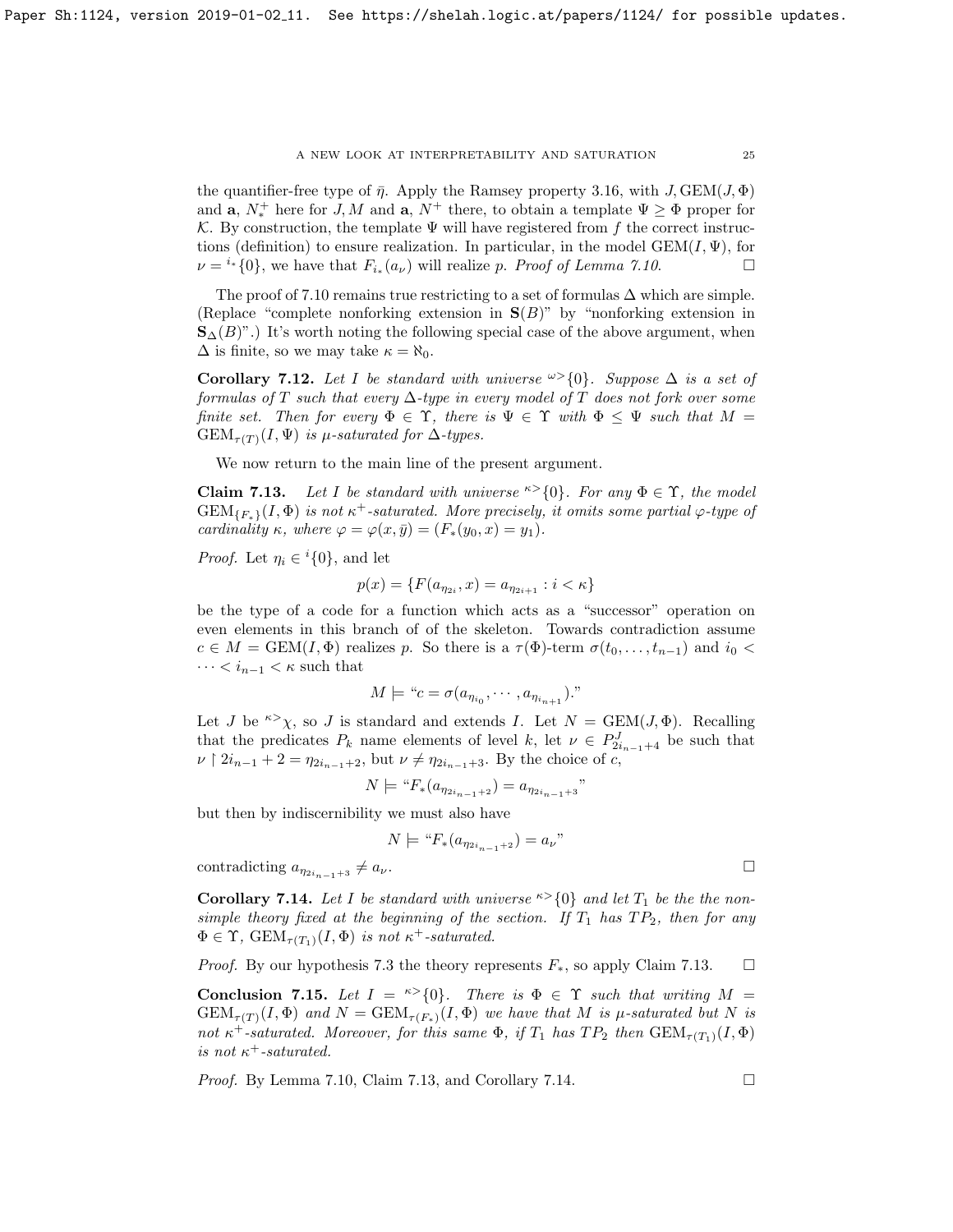*Proof of Theorem [7.1.](#page-19-1)* There are two cases. If  $T_1$  has  $SOP_2$  then by [2.21](#page-6-4) it is already maximal under  $\trianglelefteq_1^*$ . If  $T_1$  has  $TP_2$  apply Conclusion [7.15.](#page-24-2)

# 8. INCOMPARABILITY IN  $\triangleleft$  and  $\triangleleft$ <sup>\*</sup>

<span id="page-25-0"></span>**Definition 8.16.** For any finite k, let  $T_{k+1,k}$  be the generic  $(k+1)$ -ary hypergraph which forbids a complete hypergraph on  $(k + 2)$ -vertices; for  $k \geq 2$ , these theories were shown to be simple with trivial forking by Hrushovski.

Definition 8.17. Consider a model M whose domain is partitioned by predicates  $P^M$ ,  $Q^M$ .  $E^M$  is an equivalence relation on  $Q^M$  with infinitely many classes.  $R^M \subseteq P^M \times Q^M$  is a binary relation. Each element of  $P^M$  connects, via R, to precisely n elements of the n-th equivalence class of  $E^M$ . Define the "canonical simple non-low theory"  $T^*$  as the theory of the existential closure of M.

**Theorem A.** Assume a supercompact cardinal exists. For  $2 \leq k < \omega$ ,  $\mathcal{T}_k$  and  $\mathcal{T}^*$ are incomparable in Keisler's order.

Theorem A was discovered independently by D. Ulrich in 2017 [\[28\]](#page-30-9), using the equivalent simple non-low theory of Casanovas, and by the authors in 2015 [\[14\]](#page-29-12), but the latter proof was not published. For completeness, we include it in the Appendix.

<span id="page-25-1"></span>Corollary 8.18. Assuming existence of a supercompact cardinal,  $\mathcal{T}_k$  and  $\mathcal{T}^*$  are incomparable in  $\preceq^*_{1}$  and  $\preceq^*_{\aleph_1}$ .

**Theorem B** ([\[18\]](#page-29-13) Theorem 7.2). Let  $k \geq 2$ , let  $T_{k+1,k}$  be as above, and let  $T_f$  be the simple low theory from [\[18\]](#page-29-13) Definition 2.4. Then  $T_{k+1,k}$  and  $T_f$  are incomparable in Keisler's order, in ZFC.

**Corollary 8.19.** Let  $k \geq 2$  and let  $T_{k+1,k}$  and  $T_f$  be as above. Then  $T_{k+1,k}$  and  $T_f$  are incomparable in  $\preceq^*_{1}$  and  $\preceq^*_{\aleph_1}$ , in ZFC.

Theorem A remains valuable after the discovery of Theorem B since the theories are different. In some sense, the mechanism of Theorem A works by leveraging forking against independence, as explained below, whereas the mechanism of Theorem B works on two low theories with trivial forking, leveraging imperfections coming from trees against imperfections coming from amalgamation.

Question 8.20. Do there exist proofs of incomparability in  $\leq^*_{\aleph_1}$  having no analogue in Keisler's order? For example, can [8.18](#page-25-1) be proved directly in ZFC?

Discussion 8.21. A model-theoretic value of the proof of Theorem A lies in highlighting a certain independence between complexity in the sense of forking and complexity in the sense of independence in these simple theories. On the set-theoretic side, it gives yet another proof of separation of OK and good, under large cardinal hypotheses, addressing a question of Dow from 1985 (which we had previously proved under the assumption of a measurable cardinal [\[11\]](#page-29-14)): in this sense, we may think of Theorem A as allowing for a further calibration of the level of goodness of various OK ultrafilters, using the  $T_{k+1,k}$ 's, e.g.:

**Corollary 8.22.** Assuming  $k \geq 2$ ,  $\lambda, \mu, \theta, \sigma$  are suitable,  $\lambda = \mu^{+k+1}$ , and  $\theta = \sigma$  is uncountable and supercompact, there exists a regular ultrafilter on  $\lambda$  which is OK, and good for the random graph, but not good for  $T_{k+1,k}$ .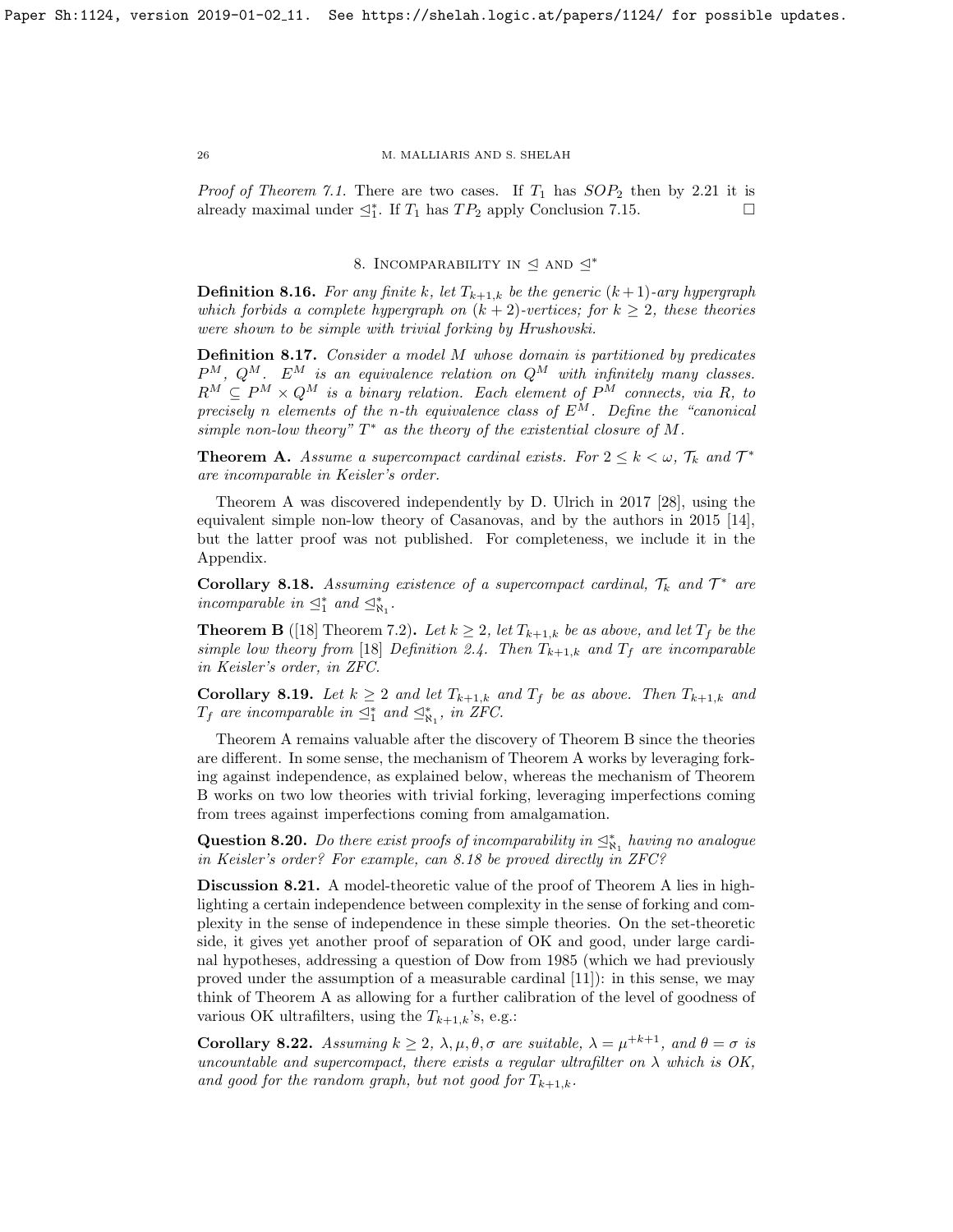Our earlier separation of good and OK using a measurable produced an ultrafilter not good for the random graph; here the cardinal assumption is stronger, but also the ultrafilter is closer to being good.

9. Discussion: weak definability of types

<span id="page-26-0"></span>From our proofs of Theorems [5.5](#page-11-2) and [7.1](#page-19-1) one may extract the following principle.

Hypothesis 9.23. Fix for this section:

- a) a theory T.
- b) a class of index models  $K$  satisfying the Ramsey property 3.[16](#page-8-1).
- c) a class  $\Upsilon$  of templates  $\Phi$  proper for K satisfying [3](#page-7-1).8, and with  $\tau(\Phi) \supseteq T$  for each  $\Phi \in \Upsilon$ , recalling that [3](#page-7-1).8 implies  $T_{\Phi}$  is well defined and has Skolem functions.
- $d) \leq$  the natural order on  $\Upsilon$ .
- e) thus the set Terms of  $\tau(\Phi)$ -terms.

<span id="page-26-3"></span>**Definition 9.24.** Suppose  $I \in \mathcal{K}$ ,  $\Phi \in \Upsilon$ ,  $M = \text{GEM}(I, \Phi)$  with skeleton  $a, \Delta$  is a set of  $\mathcal{L}(\tau_T)$ -formulas, p a partial type  $p \subseteq q \in \mathbf{S}_{\Delta}(M)$ . We may say p has a weak definition if there is a partial function

$$
F: \Delta \times \mathbb{C}^{\geq}(Terms) \times D_{\mathrm{qf}}(I) \to \{0, 1\}
$$

such that for some  $\aleph_0$ -saturated  $J \in \mathcal{K}$ , when evaluated in  $N = \text{GEM}_{\tau(T)}(J, \Phi)$ , the set of formulas

<span id="page-26-1"></span>(5)  
\n
$$
\{\varphi(\bar{x}, \bar{\sigma}(\bar{a}_{\bar{t}}))^{\mathbf{t}}: \varphi \in \Delta, \ \bar{\sigma} \in {}^{\omega>}(\text{Terms}),
$$
\n
$$
\bar{t} \subseteq J, \ \text{tp}_{\text{qf}}(\bar{t}, \emptyset, J) = \mathbf{r}
$$
\n
$$
and \ \mathbf{t} = F(\varphi, \bar{\sigma}, \mathbf{r}) \in \{0, 1\}\}
$$

is a partial type which extends p.

Note that if  $\bar{t}$ ,  $\bar{\sigma}$  don't have the appropriate length or size for the given  $\varphi$ , the function F from may be undefined on the tuple  $(\varphi, \bar{\sigma}, \mathfrak{r})$ ; but order to meet the condition that [\(5\)](#page-26-1) extends p, F will need to be defined on all of the tuples  $(\varphi, \bar{\sigma}, \mathfrak{r})$ which arise from  $p^{14}$  $p^{14}$  $p^{14}$ . So this condition does generalize e.g. [\(2\)](#page-13-4) from the proof of Claim [5.10.](#page-13-0)

Remark 9.25. Definition [9.24](#page-26-3) can be extended to include weak definitions over some finite  $t^* \subseteq I$ , but since this was not used in the present proofs, we defer this to the companion paper [\[19\]](#page-30-4).

<span id="page-26-4"></span>Claim 9.26. Suppose  $T_{\Phi}$  has Skolem functions for T. If p has a definition over the empty set in  $M$ , a finite subset of  $M$  in the usual sense of stability theory, then p has a weak definition in the sense of Definition 9.[24](#page-26-3).

*Proof of [9.26.](#page-26-4)* If p is definable over  $\emptyset$ , then for each  $\varphi(\bar{x}, \bar{y}) \in \Delta$  there is a  $\tau(T)$ formula  $d_{\varphi}(\bar{y})$  giving the definition. Fix  $\bar{\sigma} \in {}^{\ell(\bar{y})}$  (Terms) and consider any finite sequence  $\bar{t} \in \omega > I$  for which  $\bar{\sigma}(\bar{a}_{\bar{t}})$  can be evaluated. Let  $\mathfrak{r} = \text{tp}_{\text{qf}}(\bar{t}, \emptyset, J)$ . Since  $\Phi$ is a template, for all  $\bar{s}$  with  $tp_{\text{qf}}(\bar{s}, \emptyset, J) = r$ ,

$$
\text{tp}_{\text{qf}}(\bar{a}_{\bar{t}}, \emptyset, N) = \text{tp}_{\text{qf}}(\bar{a}_{\bar{s}}, \emptyset, N).
$$

<span id="page-26-2"></span><sup>&</sup>lt;sup>14</sup>Moreover, if  $\varphi(x_0,\ldots,x_{m-1},y_0,\ldots,y_{n-1}) \in \Delta$ , and  $\bar{\sigma} = \langle \sigma_0,\ldots,\sigma_{n-1} \rangle$  is a finite sequence from Terms, then without loss of generality (by adding dummy variables) we may assume these terms all have the same number r of free variables, and so if  $\bar{a}_{\bar{t}}$  is from the skeleton and  $\ell(\bar{a}_{\bar{t}}) = r$ , we may write " $\varphi(\bar{x}, \bar{\sigma}(\bar{a}_{\bar{t}}))$ " for  $\varphi(\bar{x}, \sigma_0(\bar{a}_{\bar{t}}), \ldots, \sigma_{n-1}(\bar{a}_{\bar{t}})).$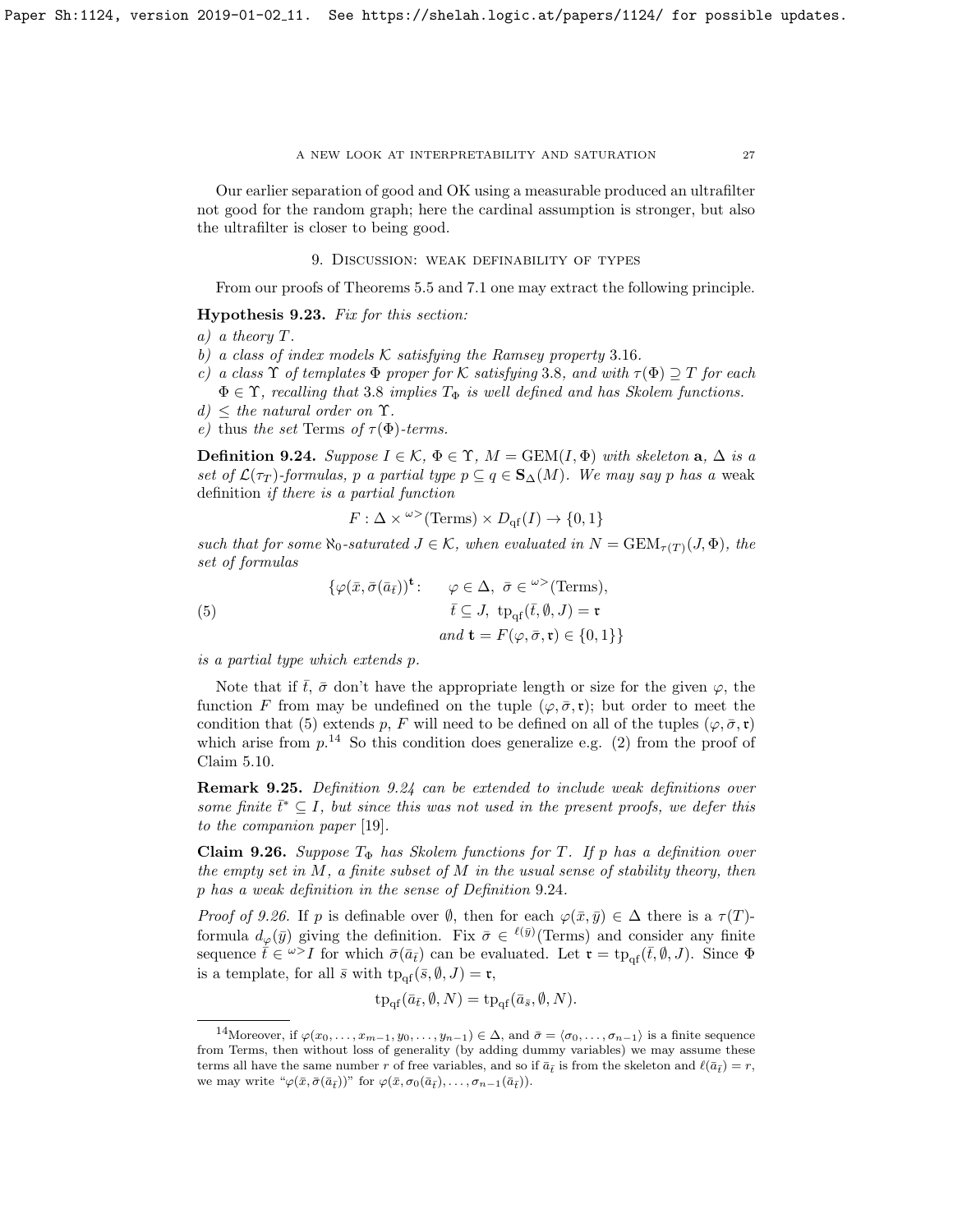The assumption that  $\tau(\Phi)$  has Skolem functions for T improves this to

$$
tp(\bar{a}_{\bar{t}}, \emptyset, N) = tp(\bar{a}_{\bar{s}}, \emptyset, N).
$$

In particular,

$$
N \models d_{\varphi}(\bar{\sigma}(\bar{a}_{\bar{t}})) \iff N \models d_{\varphi}(\bar{\sigma}(\bar{a}_{\bar{s}})).
$$

Note Skolem functions are not needed for quantifier-free definitions.

**Observation 9.27.** If p has a weak definition in the sense of Definition 9.[24](#page-26-3), this does not imply p has a definition in the usual sense of stability theory, even assuming Skolem functions for T.

Proof. Existence of definitions is characteristic of stability; earlier sections built weak definitions for types in the random graph and in arbitrary simple theories, respectively.

We may summarize by noting that in each case, the contribution of weak definability was to prove a lemma of the following kind.

Meta-lemma 9.28. Suppose  $I \in \mathcal{K}$ ,  $M = \text{GEM}_{\tau(T)}(I, \Phi)$  and

$$
p(x) = \{ \varphi_{\alpha}(\bar{x}, \bar{\sigma}^{M}_{\alpha}(\bar{a}_{\bar{t}_{\alpha}})) : \alpha < \kappa \}
$$

is a consistent partial type in M. If p has a weak definition, then for any  $\aleph_0$ saturated J with  $I \subseteq J \in \mathcal{K}$ , the set of formulas

$$
q(x)=\{\varphi_{\alpha}(\bar{x},\bar{\sigma}_{\alpha}^M(\bar{a}_{\bar{s}})): \alpha<\kappa,\ \operatorname{tp}_{\mathrm{qf}}(\bar{s},\emptyset, J)=\operatorname{tp}_{\mathrm{qf}}(\bar{t}_{\alpha},\emptyset, I)\}
$$

is a consistent partial type in N. So we may realize it in some elementary extension  $N'$  of N and name this realization by new constants  $\bar{c}$ , and applying 3.[16](#page-8-1), we may find  $\Psi \geq \Phi$  such that  $\bar{c} \subseteq \tau(\Psi)$  and p is realized by c in  $N = \text{GEM}(I, \Psi)$ .

Discussion 9.29. Our proofs have suggested that a productive way of comparing theories may be to find, in the setup of GEM-models, a class  $K$  for which types in one theory  $T_0$  have weak definitions, and those in another  $T_1$  do not.

## 10. Some open problems

<span id="page-27-0"></span>We conclude with some open problems. The careful reader may also have noticed many natural questions which we have not addressed here, for example to extend Lemma [4.2](#page-9-1) (and the analogous proof for  $\triangleleft$ ) to show that all stable theories are E<sup>∗</sup> -below all unstable theories.

Note that no equivalence classes of unstable theories under  $\leq^*$  have been characterized in ZFC (though maximality uses only instances of GCH) and any result along these lines could potentially be very interesting.

Towards understanding  $\leq^*$  on the simple unstable theories, for  $\kappa = 1$  or  $\kappa = \aleph_1$ :

- (1) Characterize those theories which are  $\trianglelefteq^*_{\kappa}$ -equivalent to the theory of the random graph.
- (2) Are there infinitely many incomparable classes of simple unstable theories under  $\trianglelefteq^*_{\kappa}$ ?
- <span id="page-27-1"></span>(3) Is it true that every simple theory is  $\mathcal{L}_{\kappa}^*$ -below every non-simple theory?

Towards understanding  $\leq^*$  on the non-simple theories with  $NSOP_2$ :

(4) Prove Fact 2.[20](#page-6-1) in ZFC, which would establish in ZFC that a theory is maximal in  $\mathcal{Q}_{\aleph_1}^*$  if and only if it is  $SOP_2$ .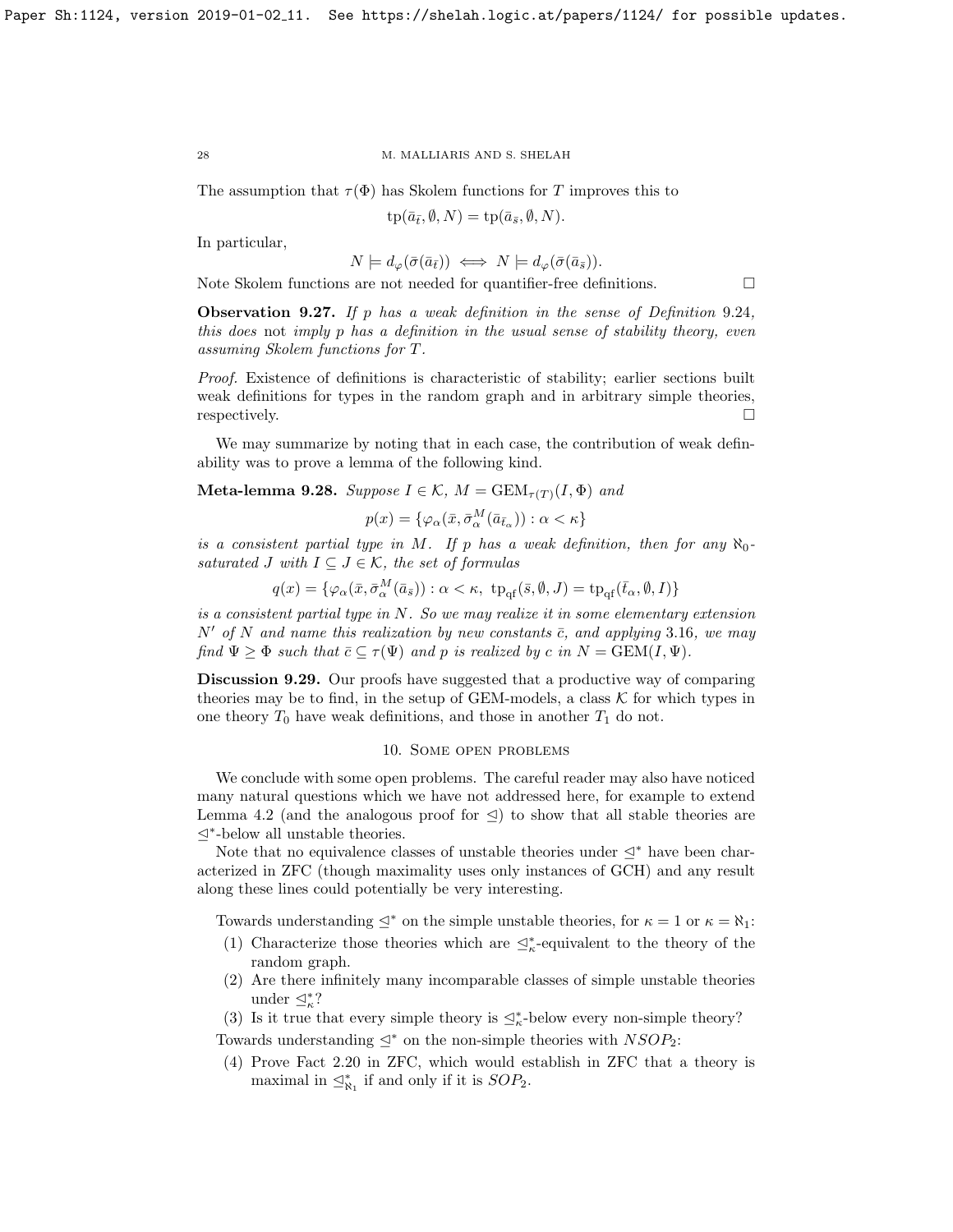- (5) Characterize those theories which are  $\trianglelefteq^*_\kappa\text{-equivalent to }T_{\text{feq}}.$
- (6) Is there a property of non-simple theories, which is analogous in a natural sense to f.c.p. in stable theories and to non-lowness in simple unstable theories, and is detected as a division in  $\leq^*_\kappa$ ?

## <span id="page-28-0"></span>Appendix: On incomparability

Continuing §[8,](#page-25-0) we prove Theorem A following our earlier unpublished proof. We encourage the reader interested in incomparability to also read Ulrich's proof [\[28\]](#page-30-9); the core mechanism is the same, but one learns different things from different people.

We will use the following key ingredients of the proof of infinitely many classes from [\[16\]](#page-29-6). The reader may take the properties of "optimized" and "perfected" to be black boxes. Such ultrafilters were defined and proved to exist in [\[15\]](#page-29-3) §5 and  $\S9$ , respectively.<sup>[15](#page-28-1)</sup> Note that existence proof for optimized ultrafilters and uncountable  $\sigma$  from [\[15\]](#page-29-3) assumed  $\sigma$  supercompact. This is probably more that is needed, however, the existence result uses that a certain ultrafilter  $\mathcal{D}_*$  is  $\sigma$ -complete.

<span id="page-28-6"></span>**Theorem C** ([\[16\]](#page-29-6) <sup>[16](#page-28-2)</sup>). Let  $(\lambda, \mu, \theta, \sigma)$  be suitable. Suppose  $\mu = \aleph_{\alpha}$  and  $\lambda = \aleph_{\alpha+\ell}$ for  $\alpha$  an ordinal and  $\ell$  a nonzero integer. Suppose that either:

- (i)  $\theta = \sigma = \aleph_0$  and  $\mathcal D$  is a  $(\lambda, \mu)$ -perfected ultrafilter on  $\lambda$ .
- (ii)  $\theta \geq \sigma > \aleph_0$ , so  $\sigma$  is supercompact,

and D is a  $(\lambda, \mu, \theta, \sigma)$ -optimized ultrafilter on  $\lambda$ .

Then for any  $2 \leq k < \omega$ :

- (a) If  $k < \ell$ , D-ultrapowers of models of  $T_{k+1,k}$  are not  $\lambda^+$ -saturated.
- (b) If  $\ell < k$  and (i), D-ultrapowers of models of  $T_{k+1,k}$  are  $\lambda^+$ -saturated.<sup>[17](#page-28-3)</sup>

<span id="page-28-5"></span>Claim 10.30. If  $\sigma > \aleph_0$  (so  $\mathcal{D}_*$  is  $\sigma$ -complete),  $\mathcal D$  is flexible and is good for the random graph<sup>[18](#page-28-4)</sup> and  $\mathcal D$  is good for  $T_*$ .

*Proof.* Let  $M \models T_*, p \in \mathbf{S}(N)$  where  $N \preceq M^I/\mathcal{D}$  and  $||N|| \leq \lambda$ .

Let  $\langle \varphi(x, a^*_{\alpha}) : \alpha < \lambda \rangle$  be an enumeration of p. In the main case we may assume each  $\varphi$  is of the form  $R(x, a^*_{\alpha})^{t(\alpha)}$ . As  $\mathcal D$  is good for the random graph, it will suffice to consider the case where each  $\mathbf{t}(\alpha) = 1$ . Let  $M_*$  be a countable model over which p does not fork. So  $M_*$  contains the prime model, and p  $\restriction M_*$  includes the data of which n elements p connects to in the nth class of  $E$ , for each finite n. Denote these by  $\{a_{\langle i,n\rangle}: i < n, n < \omega\}$ , where  $\langle \ \rangle$  is some fixed coding function from  $\omega \times \omega$ to  $\omega$ , and assume that each  $a_{\langle i,n\rangle}$  is  $a^*_{\alpha}$  for  $\alpha = \langle i,n\rangle < \omega$ . Let  $\langle \mathbf{b}_u : u \in [\lambda]^{<\sigma} \rangle$  be the continuous sequence given by

$$
\mathbf{b}_u = \bigcap_{\alpha \in u, i < n < \omega, \bigwedge_{j < n} \alpha \neq \langle j, n \rangle} \mathbf{a}_{\neg(E(x_\alpha, x_{\langle i, n \rangle}))}.
$$

With this sequence we may realize p.  $\Box$ 

<span id="page-28-1"></span><sup>&</sup>lt;sup>15</sup>for so-called "suitable" cardinals  $\lambda \geq \mu \geq \theta \geq \sigma$ : defined in [\[15\]](#page-29-3) Definition 1.1.

<span id="page-28-2"></span><sup>&</sup>lt;sup>16</sup>Theorem 6.1. The non-saturation result depends only on  $\lambda$  and  $\mu$ , see Remark 5.2 there.

<span id="page-28-3"></span><sup>&</sup>lt;sup>17</sup>Our 2015 manuscript states (b) in full generality: if  $\ell < k$ , D-ultrapowers of models of  $T_{k+1,k}$ 

are  $\lambda^+$ -saturated. This requires some thought beyond [\[16\]](#page-29-6) Theorem 6.1 on the reader's part, e.g. verifying that [\[16\]](#page-29-6) gives explicit simplicity for  $T_{k+1,k}$  and then applying [\[15\]](#page-29-3) Theorem 7.3.

<span id="page-28-4"></span><sup>&</sup>lt;sup>18</sup>Flexible by  $[15]$  5.16, good for the random graph by  $[15]$  Theorem 7.3 as the random graph trivially satisfies the condition of being explicitly simple, see e.g. [\[15\]](#page-29-3) Discussion 3.14.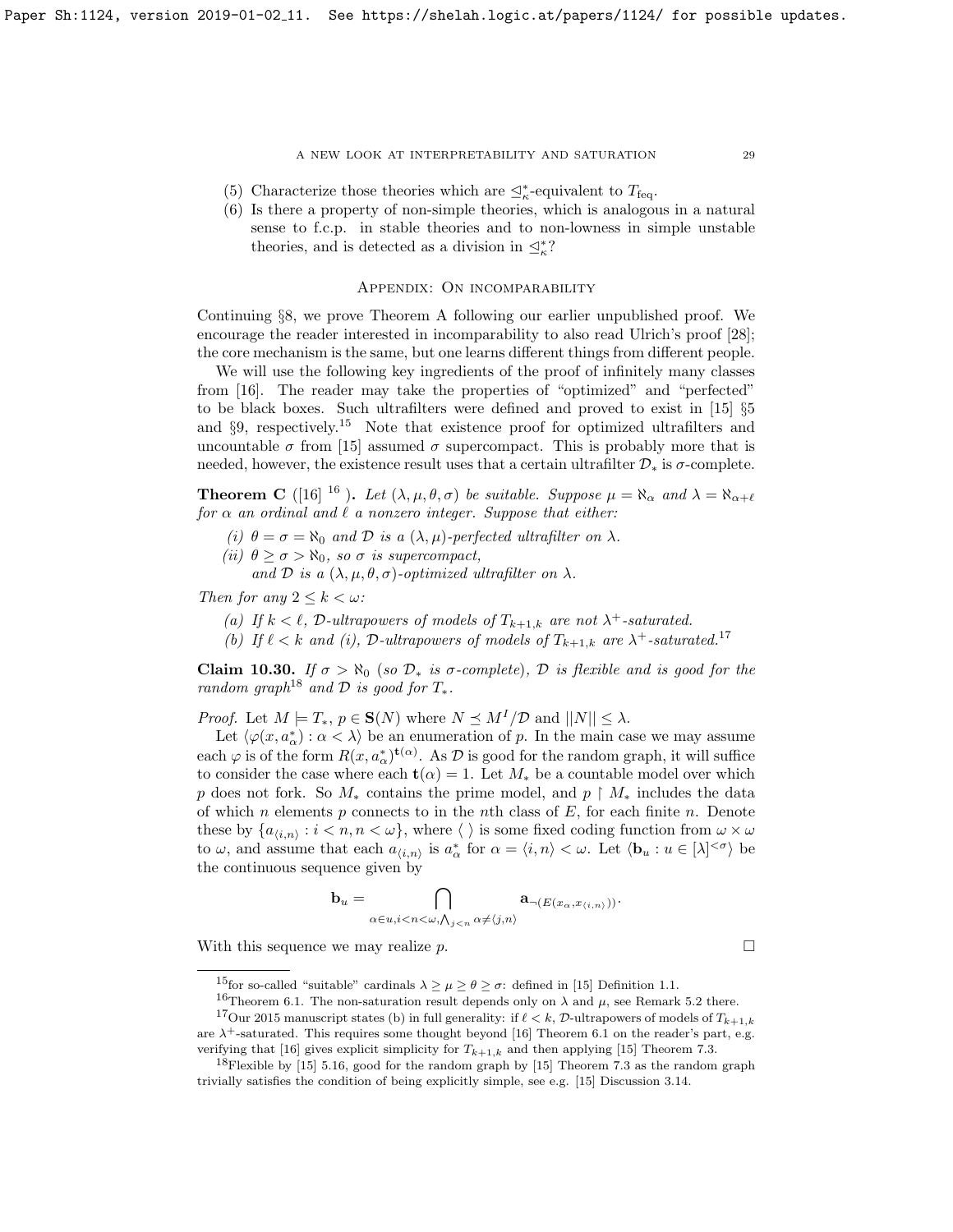**Definition 10.31.** Let  $\mathcal{T}_n$  be the theory given by the disjoint union of  $T_{k+1,k}$  for  $k \geq n$ . Let  $\mathcal{T}_n^*$  be the theory given by the disjoint union of  $\mathcal{T}_n$  and  $T_*$ .

<span id="page-29-17"></span>**Claim 10.32.** Let  $(\lambda, \mu, \theta, \sigma)$  be suitable. Suppose  $\mu = \aleph_{\alpha}$  and  $\lambda = \aleph_{\alpha+\ell}$  for  $\alpha$  an ordinal and  $\ell$  a nonzero integer. Suppose that  $\theta \ge \sigma > \aleph_0$ , so  $\sigma$  is supercompact, and D is a  $(\lambda, \mu, \theta, \sigma)$ -optimized ultrafilter on  $\lambda$ . Then for any  $2 \leq k < \omega$ :

- (a) If  $k < \ell$ , then D-ultrapowers of models of  $T_{k+1,k}$  are not  $\lambda^+$ -saturated, moreover the same is true for  $\mathcal{T}_{k}^{*}$ .
- (b) If  $\ell < k$ , then D-ultrapowers of models of  $\mathcal{T}_{*}$  are  $\lambda^{+}$ -saturated. <sup>[19](#page-29-15)</sup>

Proof. By Claim [10.30](#page-28-5) and Theorem [C.](#page-28-6)

Proof of Theorem A. If  $\sigma = \theta = \aleph_0$ ,  $\lambda \leq \mu^{+k}$  and  $\mathcal{D}$  is  $(\lambda, \mu)$ -perfected, then  $\mathcal{D}$ is good for  $\mathcal{T}_k$ . However,  $\mathcal D$  is not flexible,<sup>[20](#page-29-16)</sup> so it is not good for  $\mathcal{T}_*$ . If  $\sigma = \theta$  is an uncountable supercompact cardinal, but  $\lambda = \mu^{+k+1}$ , then  $\mathcal D$  is good for  $\mathcal T_*$  by [10.32\(](#page-29-17)b), but it is not good for  $\mathcal{T}_{k'}$  for any  $k' \leq k$  by [10.32\(](#page-29-17)a).

## **REFERENCES**

- <span id="page-29-9"></span>[1] F. Abramson and L. Harrington, "Models without indiscernibles." JSL 43, 3 (1978) 572–600.
- <span id="page-29-4"></span>[2] J. Baldwin, R. Grossberg, and S. Shelah. " Transferring saturation, the finite cover property, and stability." Paper 570. References are to the version at http://shelah.logic.at/files/570.pdf.
- <span id="page-29-1"></span>[3] M. Džamonja and S. Shelah, "On  $\lhd^*$ -maximality," Ann. Pure Appl. Logic 125 (2004) 119– 158. References are to the extended edition available at http://shelah.logic.at/files/692.pdf.
- <span id="page-29-8"></span>[4] A. Ehrenfeucht and A. Mostowski. "Models of axiomatic theories admitting automorphisms." Fund. Math. 43 (1956), 50–68.
- [5] R. Grossberg, J. Iovino, O. Lessmann, "A primer of simple theories." Arch. Math. Logic 41 (2002), no. 6, 541–580.
- [6] E. Hrushovski, "Pseudofinite fields and related structures." Model Theory and Applications, Quaderni di Matematica, vol. 11, Aracne, Rome, 2002, pp. 151–212.
- <span id="page-29-7"></span>[7] A. S. Kechris, V. G. Pestov and S. Todorčević, "Fraïssé limits, Ramsey theory, and topological dynamics of automorphism groups." Geom. Funct. Anal. 15 (2005), no. 1, 106–189.
- <span id="page-29-2"></span>[8] H. J. Keisler, "Ultraproducts which are not saturated." J Symbolic Logic 32 (1967) 23–46.
- [9] M. Malliaris, "Edge distribution and density in the characteristic sequence." Ann Pure Appl Logic 162, 1 (2010) 1–19.
- <span id="page-29-10"></span>[10] M. Malliaris, "Hypergraph sequences as a tool for saturation of ultrapowers." J Symbolic Logic, 77, 1 (2012) 195–223.
- <span id="page-29-14"></span>[11] M. Malliaris and S. Shelah, "Constructing regular ultrafilters from a model-theoretic point of view." Trans. Amer. Math. Soc. 367 (2015), 8139–8173.
- <span id="page-29-5"></span>[12] M. Malliaris and S. Shelah, "Cofinality spectrum problems in model theory, set theory, and general topology." J American Math Soc 29 (2016) 237–297.
- <span id="page-29-11"></span>[13] M. Malliaris and S. Shelah, "A dividing line within simple unstable theories." Advances in Math 249 (2013) 250–288.
- <span id="page-29-12"></span>[14] M. Malliaris and S. Shelah, manuscript F1530, 2015.
- <span id="page-29-3"></span>[15] M. Malliaris and S. Shelah, "Existence of optimal ultrafilters and the fundamental complexity of simple theories." Advances in Math. 290 (2016) 614–681.
- <span id="page-29-6"></span>[16] M. Malliaris and S. Shelah, "Keisler's order has infinitely many classes." Isr. J. Math. (2018).
- <span id="page-29-0"></span>[17] M. Malliaris and S. Shelah. "Model-theoretic applications of cofinality spectrum problems."
- <span id="page-29-13"></span>Israel J. Math. 220 (2017), no. 2, 947–1014. [18] M. Malliaris and S. Shelah. "An example of a new simple theory." ArXiv:1804.03254 (2018).

<span id="page-29-16"></span> $^{20}$ by [\[13\]](#page-29-11) Corollary 9.9.

<span id="page-29-15"></span><sup>&</sup>lt;sup>19</sup>Continuing footnote 18, our manuscript had the more general statement:  $\ell < k$ , then Dultrapowers of models of  $\mathcal{T}_{*}$  are  $\lambda^{+}$ -saturated, moreover the same is true for  $\mathcal{T}_{k}^{*}$ . Likewise,  $\mathcal{T}_{*}$ was the more general  $\mathcal{T}_n^*$  in the main incomparability result. Notice this gives some interesting additional information, namely, that assuming existence of a supercompact cardinal, there is an infinite descending chain of non-low simple theories in Keisler's order.